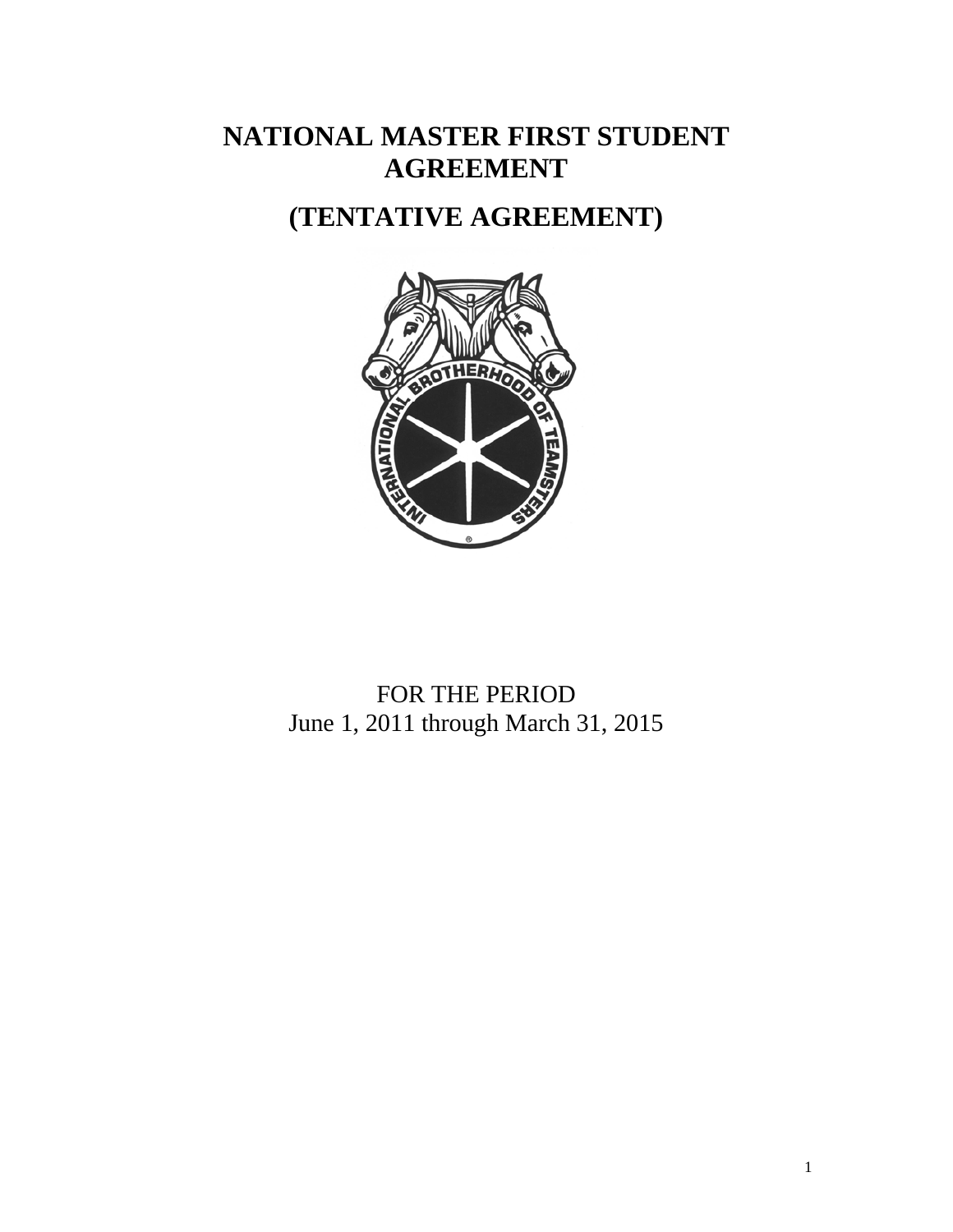#### NATIONAL MASTER FIRST STUDENT AGREEMENT

For the Period:

June 1, 2011 through March 31, 2015

## Covering:

operations in, between and over all of the states, territories and possessions of the United States.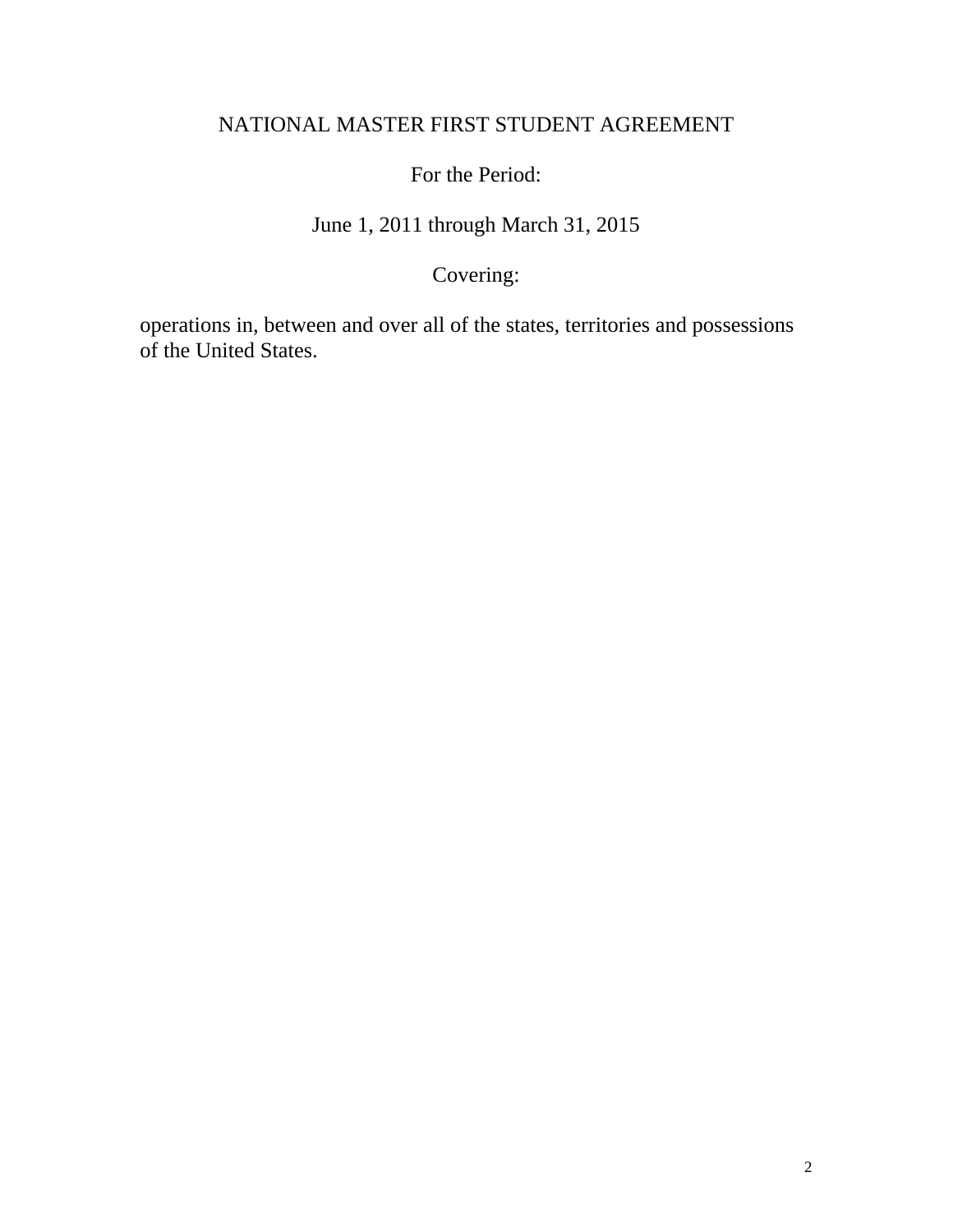### **ARTICLE 1. PARTIES TO THE AGREEMENT**

 The parties hereto enter into this collective bargaining agreement for the purpose of maintaining harmonious and peaceful labor conditions and establishing methods for a fair and peaceful adjustment of disputes that may arise between the parties. All parties hereto pledge to cooperate with each other in good faith in the enforcement of the terms and conditions of this Agreement. All parties desire to provide uninterrupted operations to the clients they serve and to provide a secure, safe and productive work environment.

#### **Section 1. Employer Covered**

 The Employer signatory to this National Agreement and associated Local Supplements, addenda and/or riders is First Student, Inc.

#### **Section 2. Unions, Operations and Employees Covered**

 The Union consists of any Local Union which may become a party to this Agreement and any Supplemental Agreement as hereinafter set forth. Such Local Unions are hereinafter designated as "Local Union." In addition to such Local Unions, the Teamsters First Student National Negotiating Committee ("TFSNNC") representing Local Unions affiliated with the International Brotherhood of Teamsters, hereinafter referred to as the "National Union Committee" is also a party to this Agreement and the agreements supplemental hereto.

 The Employer recognizes the Union as the sole and exclusive collective bargaining agent with respect to rates of pay, hours and other terms and conditions of employment for the employees in previously certified or recognized units referenced in Attachment A hereto.

 A list of all the Local Unions covered by this National Agreement and the associated categories of employees represented by said Local Unions is described in Appendix A to this National Agreement, which will be updated by the parties by mutual written agreement as additional operations become covered by this National Agreement.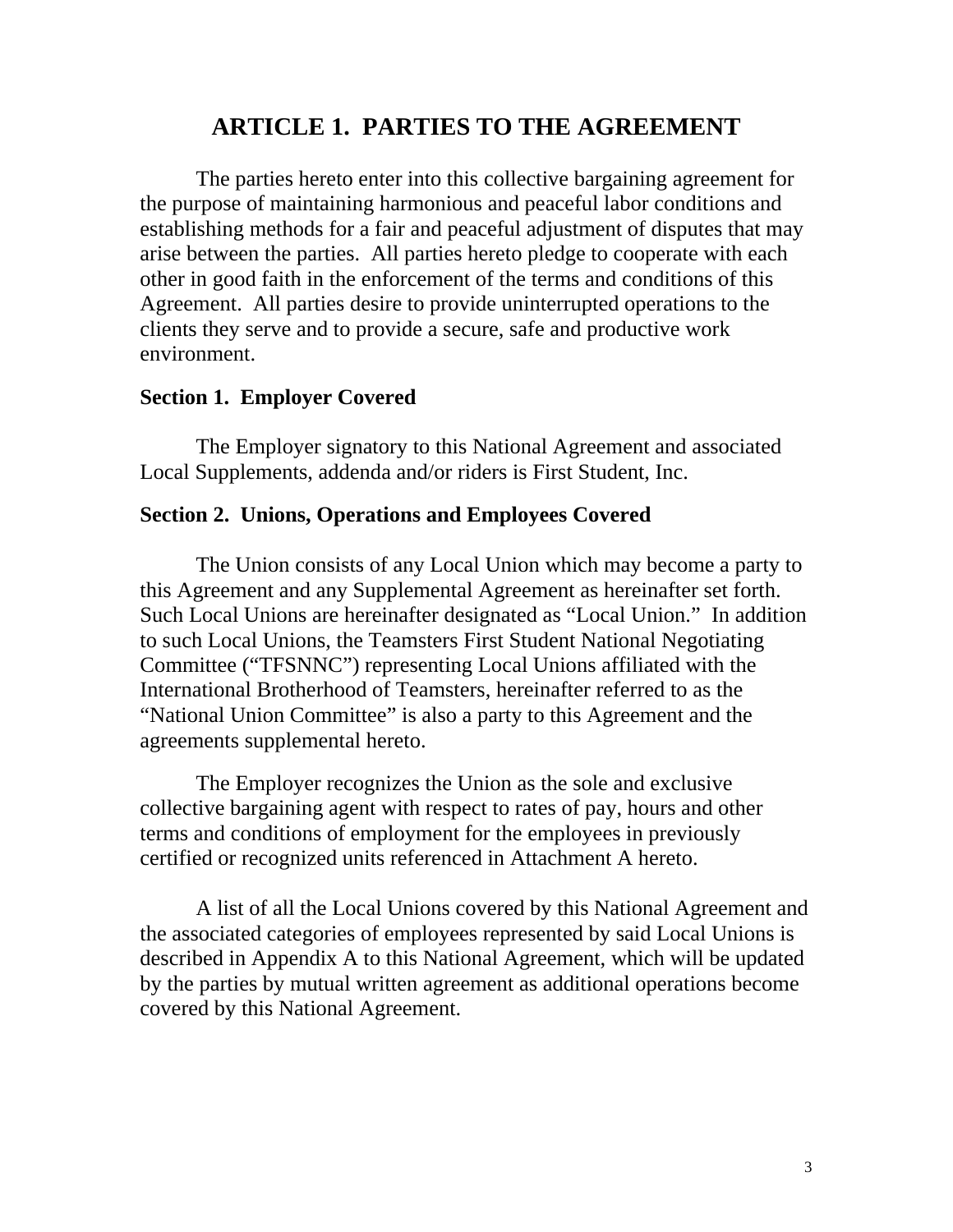#### **ARTICLE 2. SCOPE OF AGREEMENT**

#### **Section 1. Scope and Approval of Local Supplements**

 It is the intent of the parties that generally negotiated terms and conditions of employment will be set forth in the National Agreement and that locally negotiated conditions generally will be narrowly limited in scope to locally negotiated economic provisions and local terms and conditions of employment. All Local Supplements and/or riders must be submitted to the National Union Committee for review and approval. Failure to be approved in writing by said Committee shall render a Local Supplement null and void. This provision does not alter or substitute for any procedures the Union has for membership ratification.

 The Company and the National Union Committee agree that they shall work with the local bargaining parties to seek a fair and equitable agreement prior to the commencement of any strike or job action. In such circumstances either the Company or the Local Union can invoke a one time cooling off period to allow the National Union Committee the ability to assist the Local Union in seeking a resolution to the dispute. Such cooling off period shall expire twenty-one (21) calendar days after the involvement of the National Union Committee or upon a statement by the National Union Committee that further bargaining would be fruitless, whichever occurs first. Such statement by the National Union Committee shall not be issued sooner than five (5) days after its involvement.

 Upon the effective date of this Agreement, any previously adopted local agreement, practice or provision which provides less than the wages, hours, and working conditions established by this Agreement and the supplements and/or riders hereto shall become null and void. Furthermore, any lesser conditions contained in any Supplement, Rider or Addendum hereto shall be superseded by the conditions contained in this National Agreement. However, nothing in this National Agreement shall deprive any employee of any superior benefit or term contained in their Supplement, Rider or Addendum.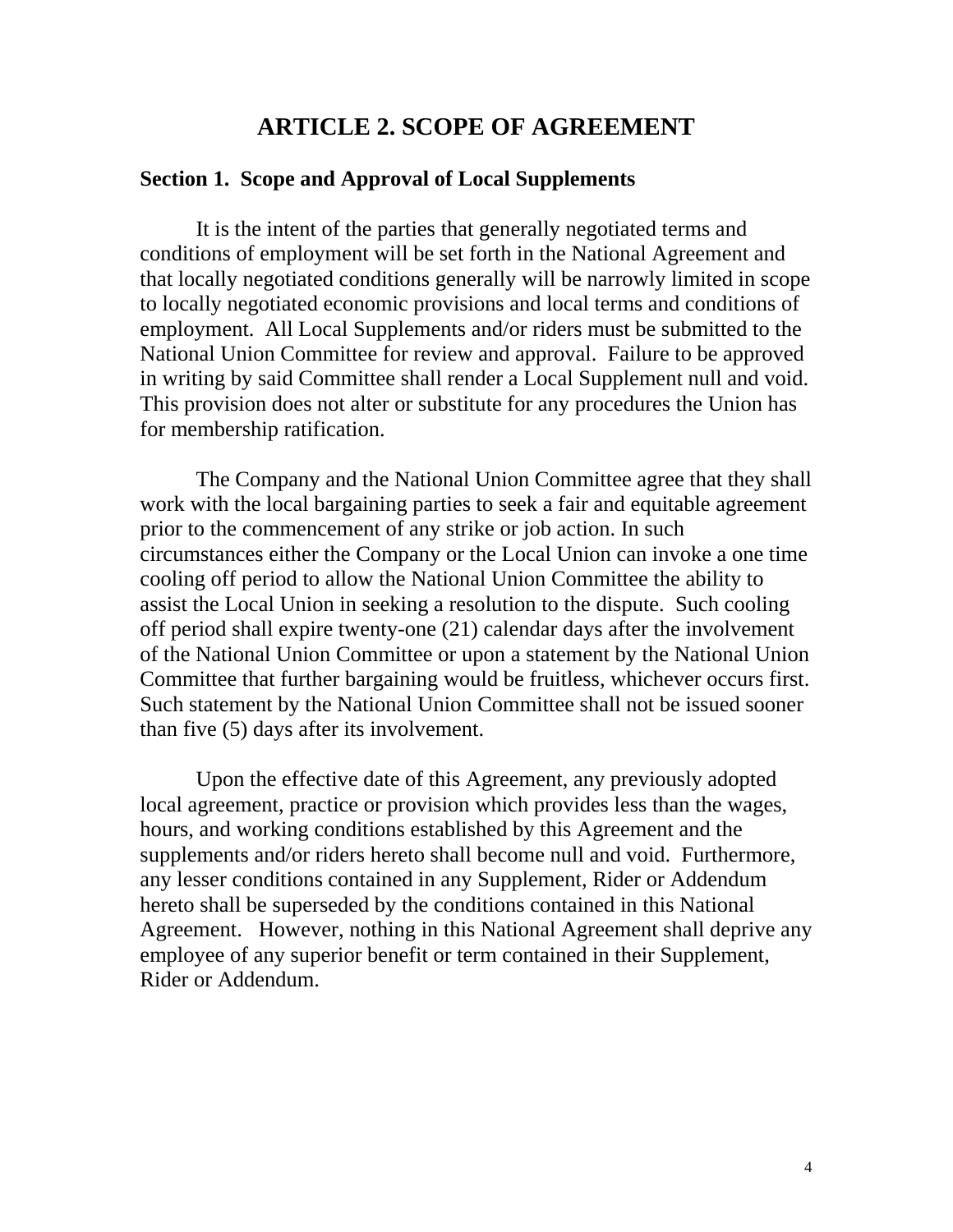#### **Section 2. Non-Covered Units**

 This Agreement shall not be applicable to those operations of the Employer where the employees are covered by a collective bargaining agreement with a Union not signatory to this Agreement, or to those separate units who have not designated a signatory Union as their collective bargaining agent.

 Notwithstanding the foregoing paragraph, the provisions of this Agreement shall be applied without evidence of union representation of the employees involved, to all subsequent additions to, and extensions of, current operations which adjoin and are controlled and utilized as part of such current operation, and newly established terminals and consolidations of terminals which are controlled and utilized as a part of such current operation

#### **Section 3. Additional Operations**

 To the extent legally permissible, the provisions of this national agreement shall extend and apply to any operation where an affiliate of the IBT is certified as the bargaining unit representative. The involved parties shall meet promptly to negotiate a local agreement.

#### **Section 4. Single Bargaining Unit**

 It is the intent of the parties that each of the groups of represented employees referenced in Appendix A will be governed by this National Agreement and applicable local agreements, supplements and/or riders.

 All employees covered by this National Agreement and the various local agreements, supplements and/or riders shall constitute one (1) bargaining unit. The printing of this National Agreement and the various local agreements, supplements and/or riders in separate agreements is for convenience only and is not intended to create separate bargaining units.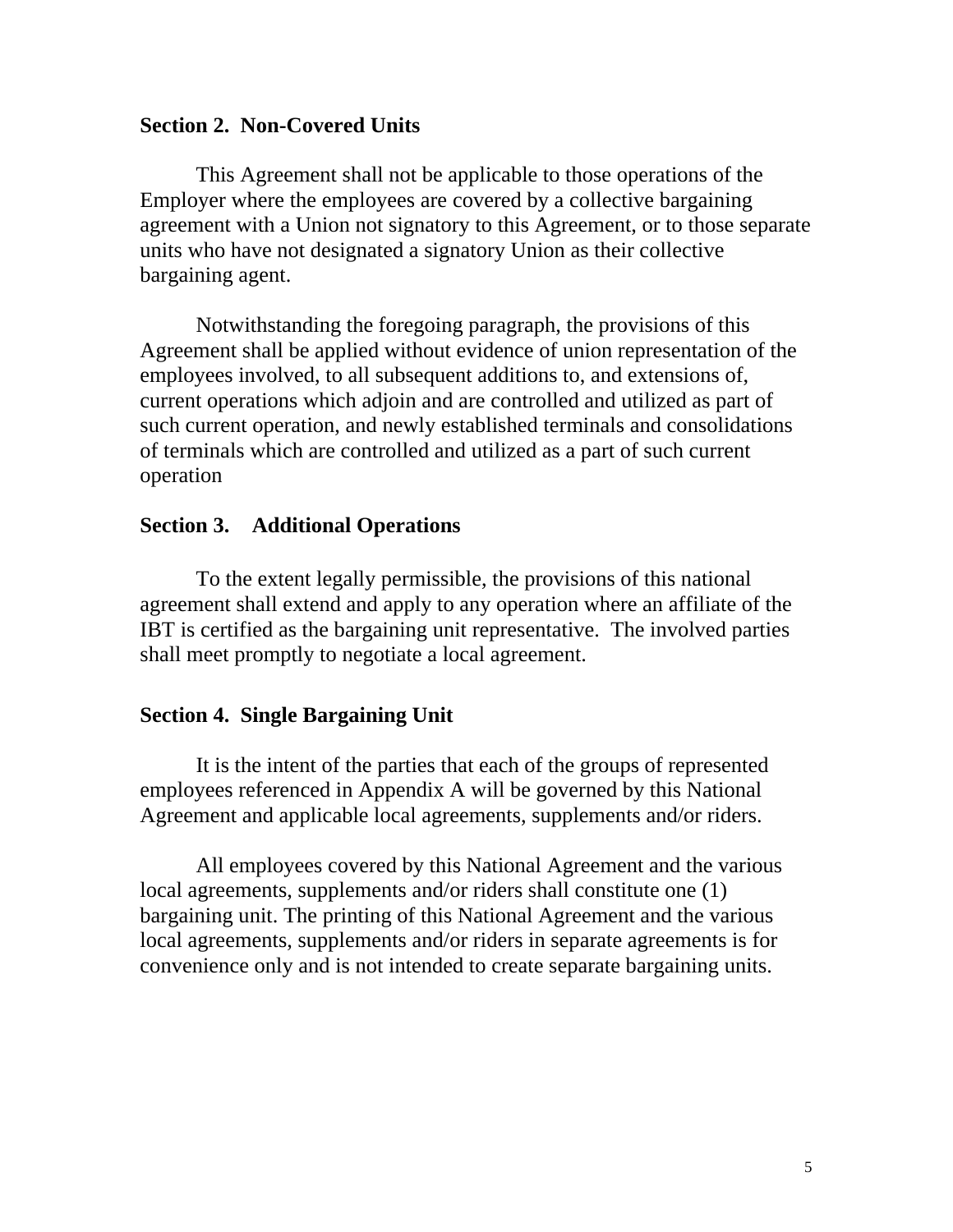#### **ARTICLE 3. UNION RECOGNITION AND DUES**

 The Company recognizes the Union as the sole and exclusive bargaining agent for all matters affecting the wages, hours and terms and conditions of employment of its employees in the bargaining unit. This Agreement covers all individuals performing work covered by this Agreement or any supplements and/or riders hereto, including: All bus routes or runs, all maintenance mechanic work, and any movement of buses, vans or any other vehicle that will be used for the purpose of transportation by the Employer, as well as all work traditionally and historically performed by bargaining unit personnel.

 All present employees who are members of the Local Union on the effective date of this subsection or on the date of execution of this Agreement, whichever is the later, shall continue to satisfy any and all financial requirements or other obligations of the Local Union or meet the requirements of a service fee payor. As a condition of employment all employees must pay either the Union's initiation fees and periodic dues or service fees which in the case of a regular service fee payor shall be equal to the Union's initiation fees and periodic dues, and in the case of an objecting service fee payor shall be the proportion of the initiation fees and dues corresponding to the portion of the Union's total expenditures that support representational actives. All present bargaining unit employees who are not members of the Local Union and all employees who are hired hereafter into the bargaining unit shall satisfy any and all financial requirements or other obligations of the Local Union as set forth above on and after the thirty-first  $(31<sup>st</sup>)$  calendar day following the beginning of their employment or on and after the thirty-first  $(31<sup>st</sup>)$  calendar day following the effective date of this subsection or the date of this Agreement, whichever is the later. An employee who fails to satisfy the financial requirements or other obligations of the Local Union as herein provided, shall be terminated seventy-two (72) hours after his/her Employer has received written notice from an authorized representative of the Local Union, certifying that membership has been, and is continuing to be, offered to such employee on the same basis as all other members and further, that the employee has had notice and opportunity to make all dues or initiation fee payments. This paragraph shall be interpreted to provide the Union and its Local Unions with the maximum Union Security that may be legally permissible.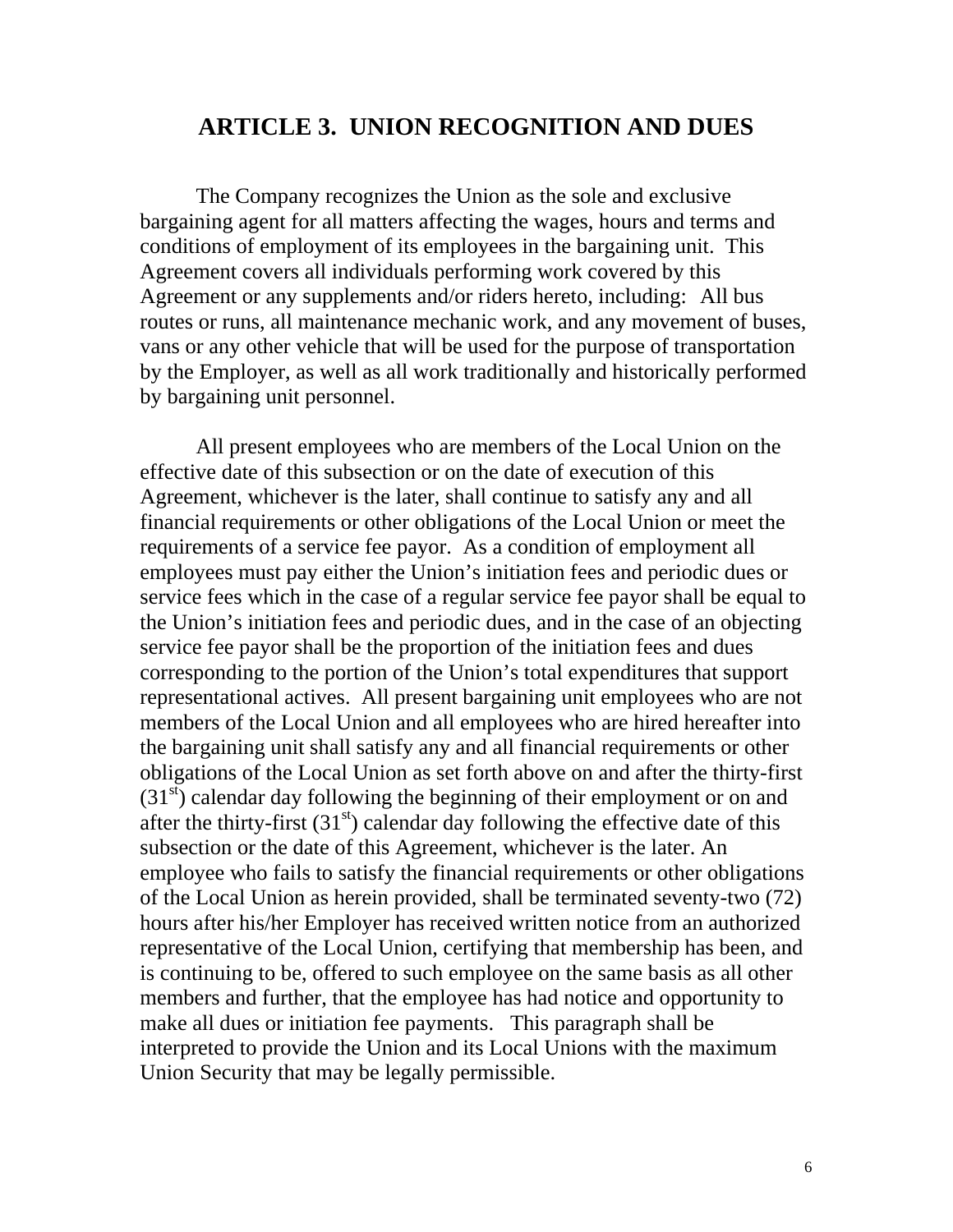In the event of any change in the law during the term of this agreement relating to Union Security the Employer agrees that the Union will be entitled to receive the maximum Union Security that may be lawfully permissible.

 The Employer agrees to deduct from the wages of all employees covered by this agreement initiation fees and regular monthly dues, including D.R.I.V.E., and send a check for all such money deducted to be received by the Union on or before the third Friday of current month, provided however, that no such deduction shall be made unless and until the Employer is furnished with individual authorization by the employee, in writing, to make such deduction, subject moreover, to all requirements of the Labor Management Relations Act, 1947, as amended.

 The Union at its option may require that dues be deducted on a weekly basis.

 The Local Union shall indemnify and hold harmless the Company against any and all claims, demands, suits, or other forms of liability that shall arise out of, or by reason of, any action taken or not taken by the Company in reliance upon written authorization of the employees or written statements by Local Union representatives for the purpose of complying with this Article.

**New Hires**: When new or additional employees are needed, the Employer will give the Union equal opportunity to supply names of applicants. The employer shall choose between applicants referred by the Union along with any other applicants on the basis of their respective qualifications for employment. No applicants will be preferred or discriminated against because of membership or non-membership in the Union.

 If any provision of this Article is invalid under the law of any state wherein this Agreement is executed, such provision shall be modified to comply with the requirements of state law or shall be renegotiated for the purpose of adequate replacement. Reopening of the Agreement shall be limited to only the negotiation of the provision(s) determined to be invalid under the law, and all other provisions remain in full force and effect.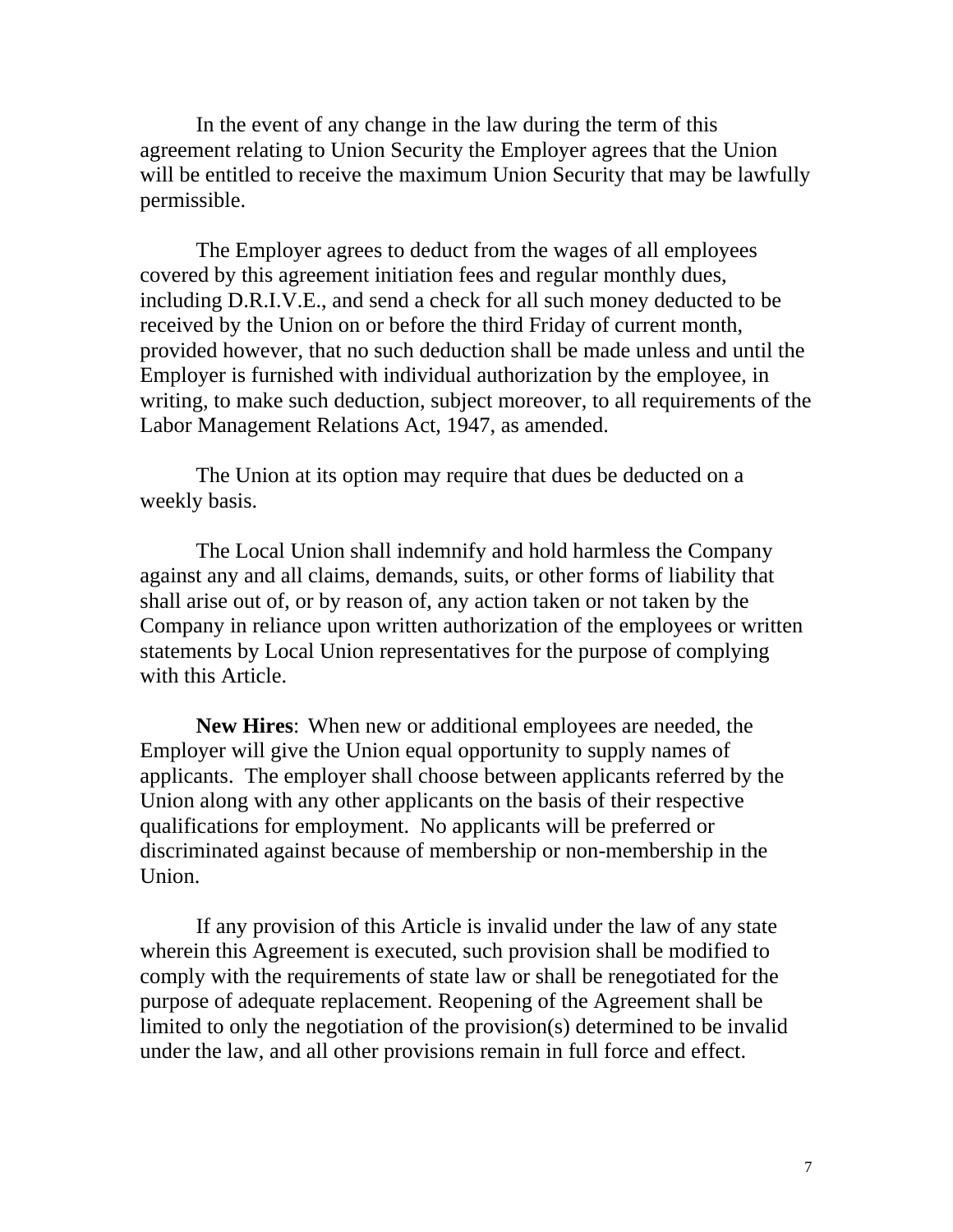#### **ARTICLE 4. TRANSFER OF COMPANY TITLE OR INTEREST**

 This Agreement and Supplemental Agreements hereto, hereinafter referred to collectively as "Agreement" shall be binding upon the parties hereto, their administrators, executors and assigns. In the event any operation or portion thereof, are sold, leased, transferred or taken over by sale, transfer, lease, assignment, receivership or bankruptcy proceedings, the Employer shall make sure that such operation or use of such rights shall continue to be subject to the terms and conditions of this Agreement for the life thereof.

 It is understood by this Section that the parties hereto shall not use any leasing device or subterfuge to a third party to evade this Agreement.

 The Employer shall give notice of the existence of this Agreement to any heir, transferee, purchaser, lessee, assignee, etc. of the operations covered by this Agreement or any party thereof, and agrees that it will require as a condition of sale, transfer, lease or assignment of the operation or any part thereof, that the purchaser, transferee, lessee or assignee shall assume all of the obligations of this Agreement and shall execute a copy thereof. Such notice shall be in writing with a copy to the Union not less than thirty (30) days prior to the effective date of sale or transfer. No part of the work or operations covered by this Agreement shall be sublet, transferred or in any other manner disposed of without at least thirty (30) days advance written notice to the Union, and opportunity for the Union to discuss the proposed action with the Employer.

 If the minimum wage, hour and working conditions in the Company sold, leased, transferred, etc., differs from those minimums set forth in this Agreement, the higher of the two shall remain in effect for the employees involved.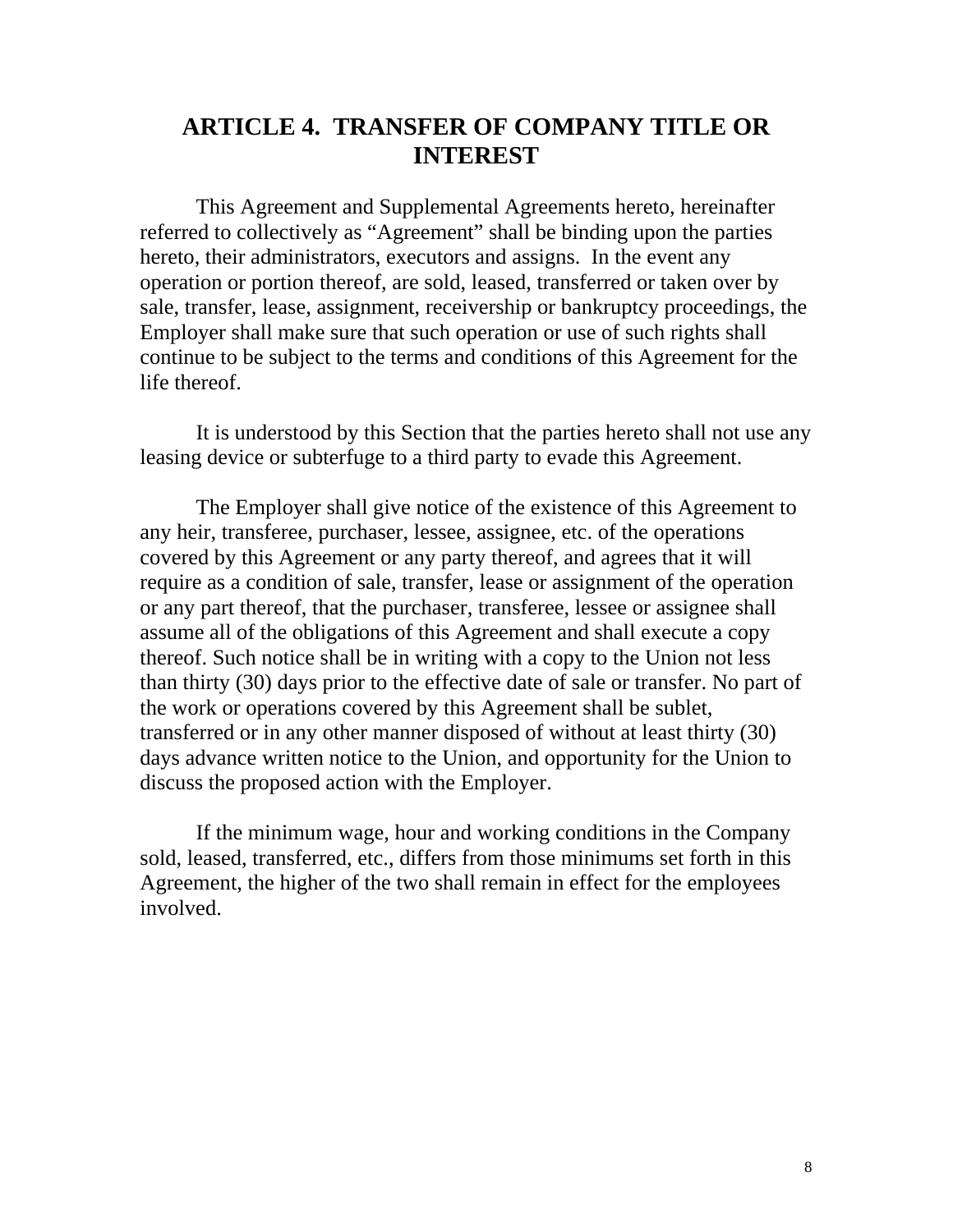### **ARTICLE 5. JOB STEWARDS**

 The Employer recognizes the right of the Union to designate stewards and Alternates from the Employer's seniority list if needed. An Alternate can act only in the absence of a designated Steward.

 The authority of job Stewards and Alternates so designated by the Union shall be limited to and shall not exceed the following duties and activities:

- 1. the investigation and presentation of grievances in accordance with the provisions of the collective bargaining agreement;
- 2. the collection of dues when authorized by appropriate Local Union action;
- 3. the transmission of such messages and information which shall originate with, and are authorized by the Local Union or its Officers, provided such messages and information
	- (a) have been reduced to writing, or
	- (b) if not reduced to writing, are of a routine nature and do not involve work stoppages, slowdowns, refusal to repair, or drive any equipment, or any other interference with the Employer's business.

 The Employer recognizes these limitations upon the authority of job Stewards and their Alternates, and shall not hold the Union liable for any unauthorized acts. The Employer in so recognizing such limitations shall have the authority to impose proper discipline, including discharge, in the event the job Steward has taken unauthorized strike action, slowdown, or work stoppage in violation of this Agreement.

 The shop Steward will be permitted reasonable time to investigate, present, and process grievances within the regular schedule of the shop Steward, provided there is no interference with school bus runs, or with the proper performance of the duties of the employees in participating in all meetings with the company over the resolution of grievances or other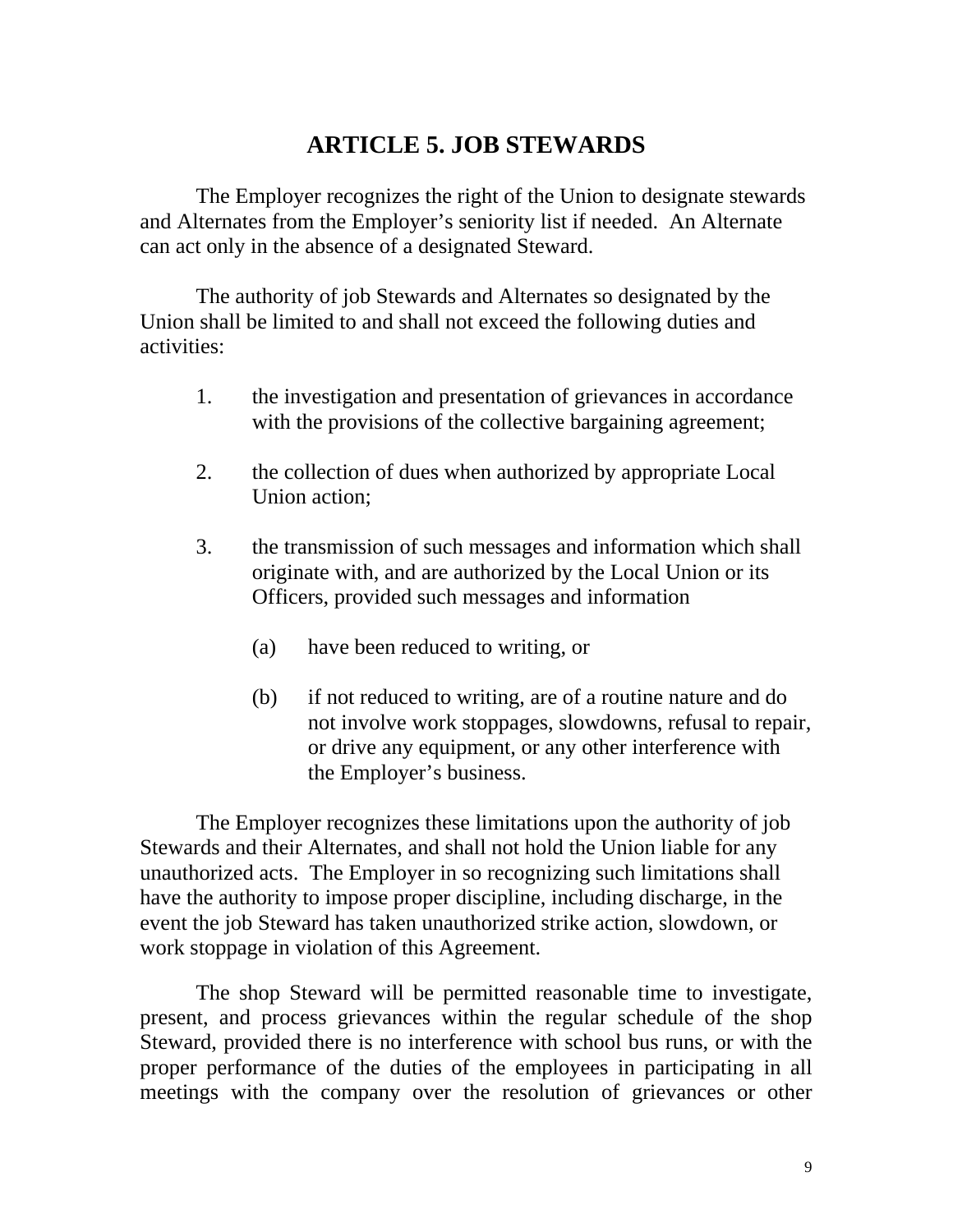company business. The Steward shall not suffer a loss in work opportunity and/or pay due to meetings or hearings scheduled by the company.

 No Steward shall make any decision with the Employer that conflicts with the terms and provisions of the Contract.

 The Union reserves the right to remove the Steward at any time for the good of the Union.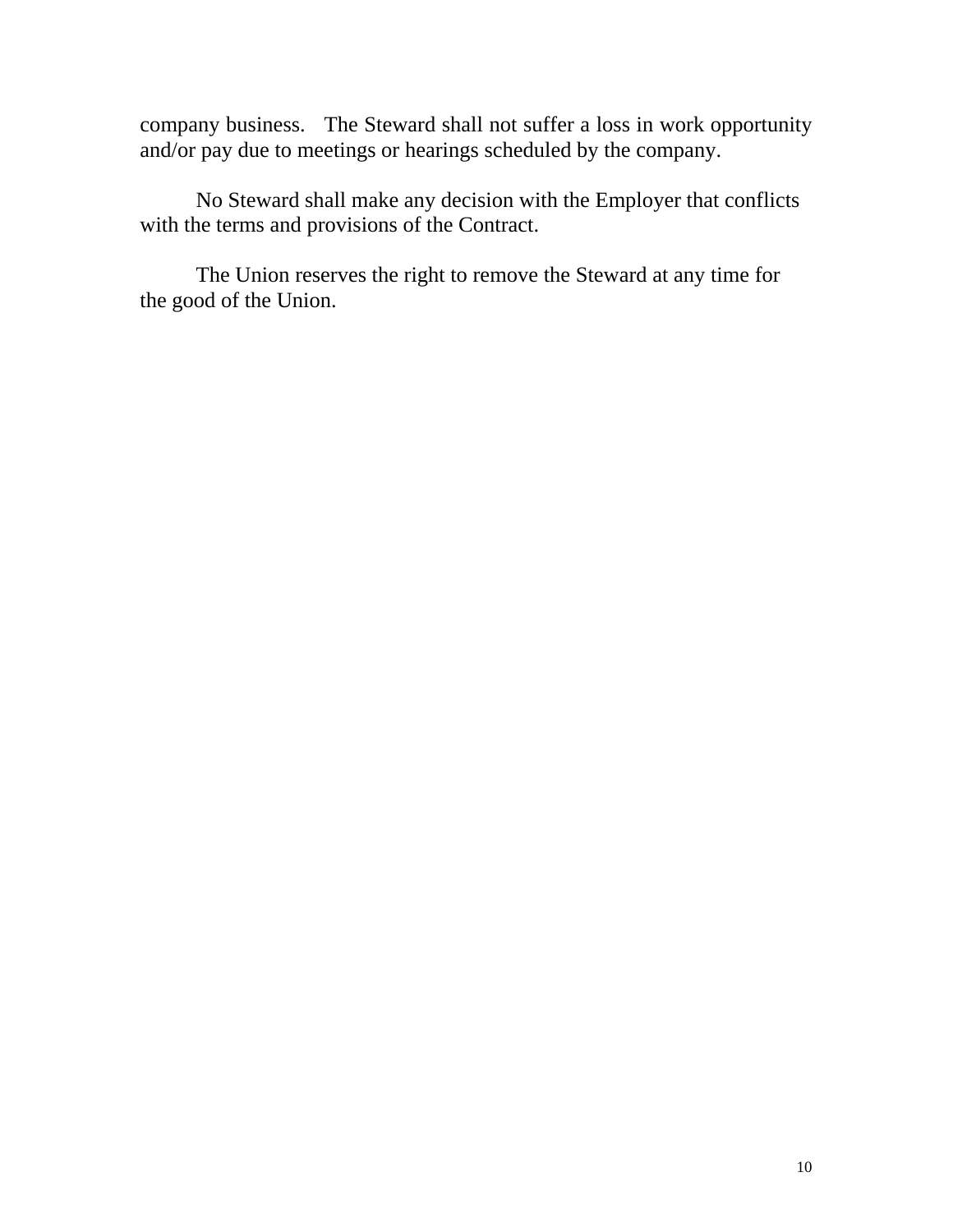#### **ARTICLE 6. MAINTENANCE OF STANDARDS**

The Employer agrees that all conditions of employment relating to wages, hours of work, overtime differentials, other benefits or forms of compensation and general working conditions shall be maintained at not less than the highest standards in effect at the time at that location of the signing of this Agreement and the conditions of employment shall be improved wherever specific provisions for improvements are made elsewhere in this Agreement, or have been negotiated for adequate replacement. The parties recognize that locally negotiated economic provisions and local terms and conditions of employment may be altered by written agreement and ratification of the local bargaining parties subject to Article 2, Scope of the Agreement.

 It is agreed that the provisions of this Article shall not apply to inadvertent or bona fide errors, such as clerical or typographical errors, made by the Employer or the Union in applying the terms and conditions of this Agreement. In no event shall it apply to errors, the correction of which may be substantive or where the Union and Company disagree that an error was made. If the Union or the Employer are at an impasse, both parties may use the grievance procedure, if need be, as outlined in the Agreement.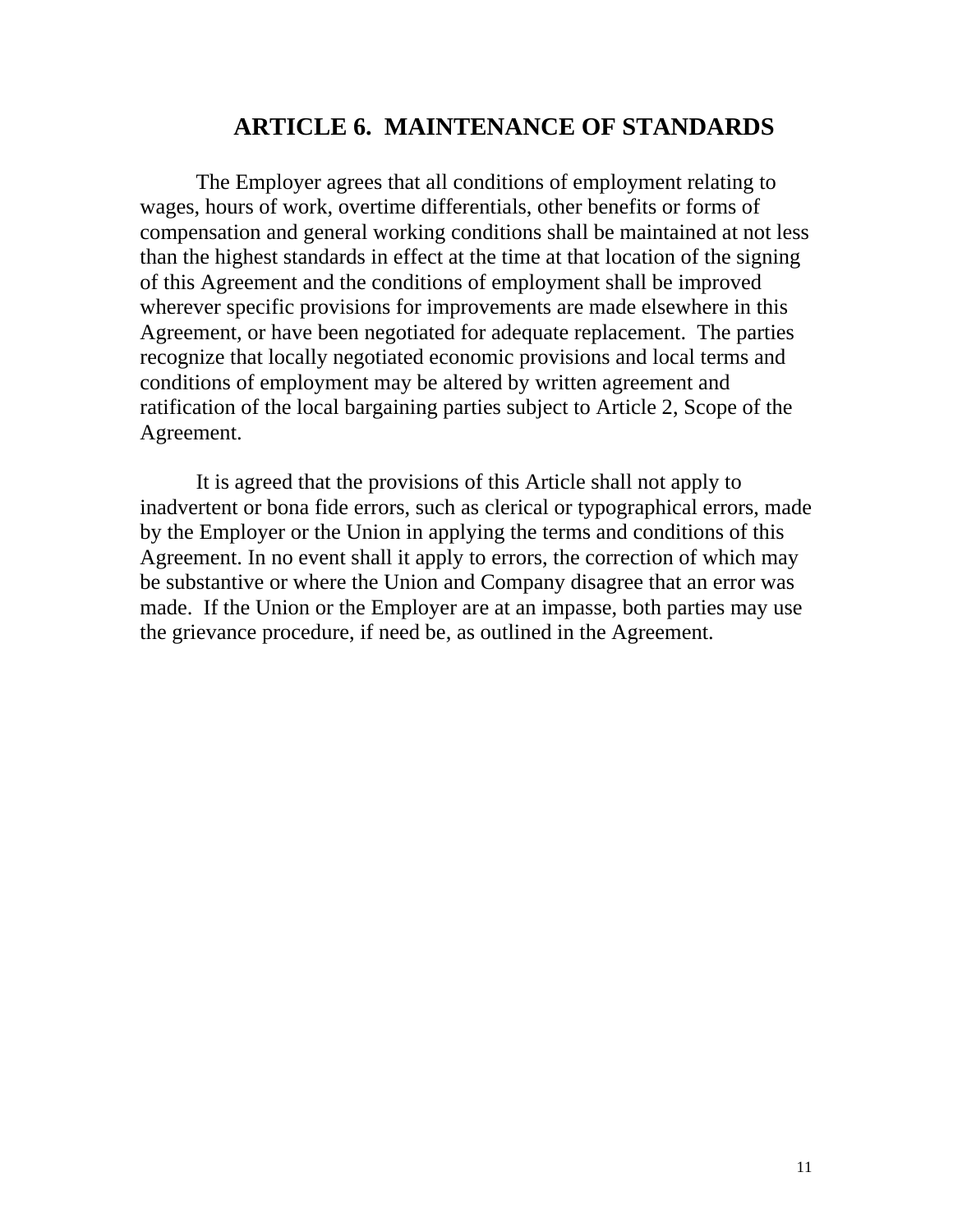### **ARTICLE 7. PROTECTION OF RIGHTS**

 The Employer shall not enter into any agreement or contract with his/her employees, individually or collectively, which in any way conflicts with the terms and provisions of this Agreement. Any such Agreement or Contract shall be null and void. All employees shall work in accordance with this Agreement. The Employer recognizes and acknowledges this Agreement.

**Picket Lines:** It shall not be a violation of this Agreement, and it shall not be cause for discharge, disciplinary action or replacement in the event an employee refuses to enter upon any property involved in a primary labor dispute, or refuses to go through or work behind any primary picket line, including the primary picket line of Unions party to this Agreement and including primary picket lines at the Employer's place(s) of business, or refuses to go through a picket line due to concerns for his or her safety, or the safety of his/her passengers. Recognizing the special obligation of the Company and its employees to render service to the public, the Union and the Company agree that the presence of a non-Teamster picket or a non-Teamster picket line on or adjacent to the premises of any customer or potential customer of the Company shall not remove the obligation of the employees to render service in the normal routine of Company operations provided such employees are not required to cross a picket line.

**Struck Work**: It shall not be a violation of this Agreement and it shall not be a cause for discharge or disciplinary action or shall such employee be permanently replaced if any employee refuses to perform any service which the Employer undertakes to perform as an ally of an Employer or person whose employees are on strike, and which service, but for such strikes, would be performed by the employees for the Employer or person on strike.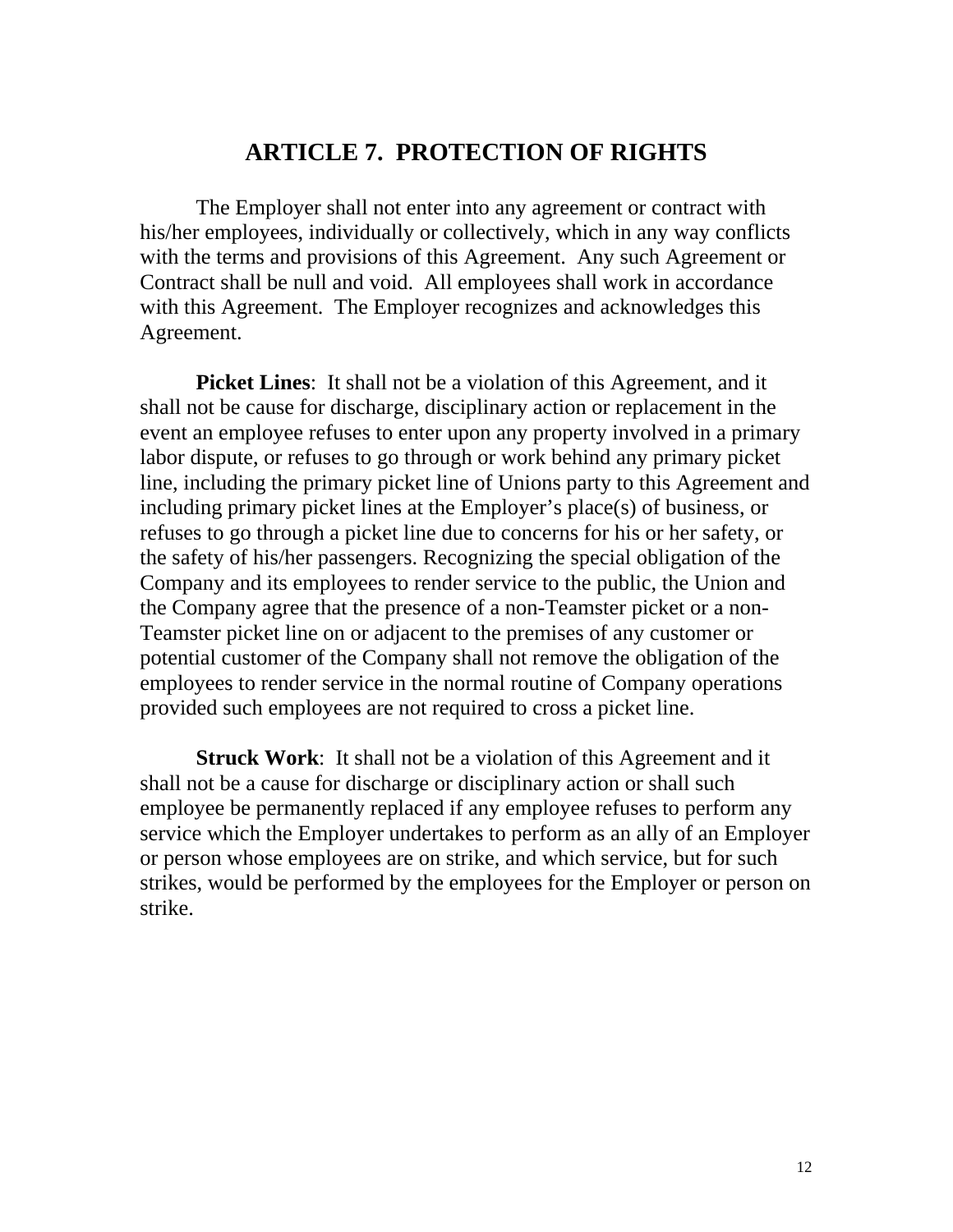#### **ARTICLE 8. ACCESS TO PREMISES**

 Authorized agents of the Union shall have access to the Employer's establishment during working hours after presenting themselves to the facility manager or supervisor to investigate working conditions, collect dues, and inspect all time cards, log books and other payroll records of the Employer, for the purpose of determining whether or not the terms of this Agreement are being complied with. The Employer will make such records available within seven (7) days of the Union's request and will provide a suitable bulletin board exclusively for the Union's use in a conspicuous place for posting of information and interest to the members of the Union. The Union representatives agree to follow the Company's prescribed safety and security regulations while on the Company's premises.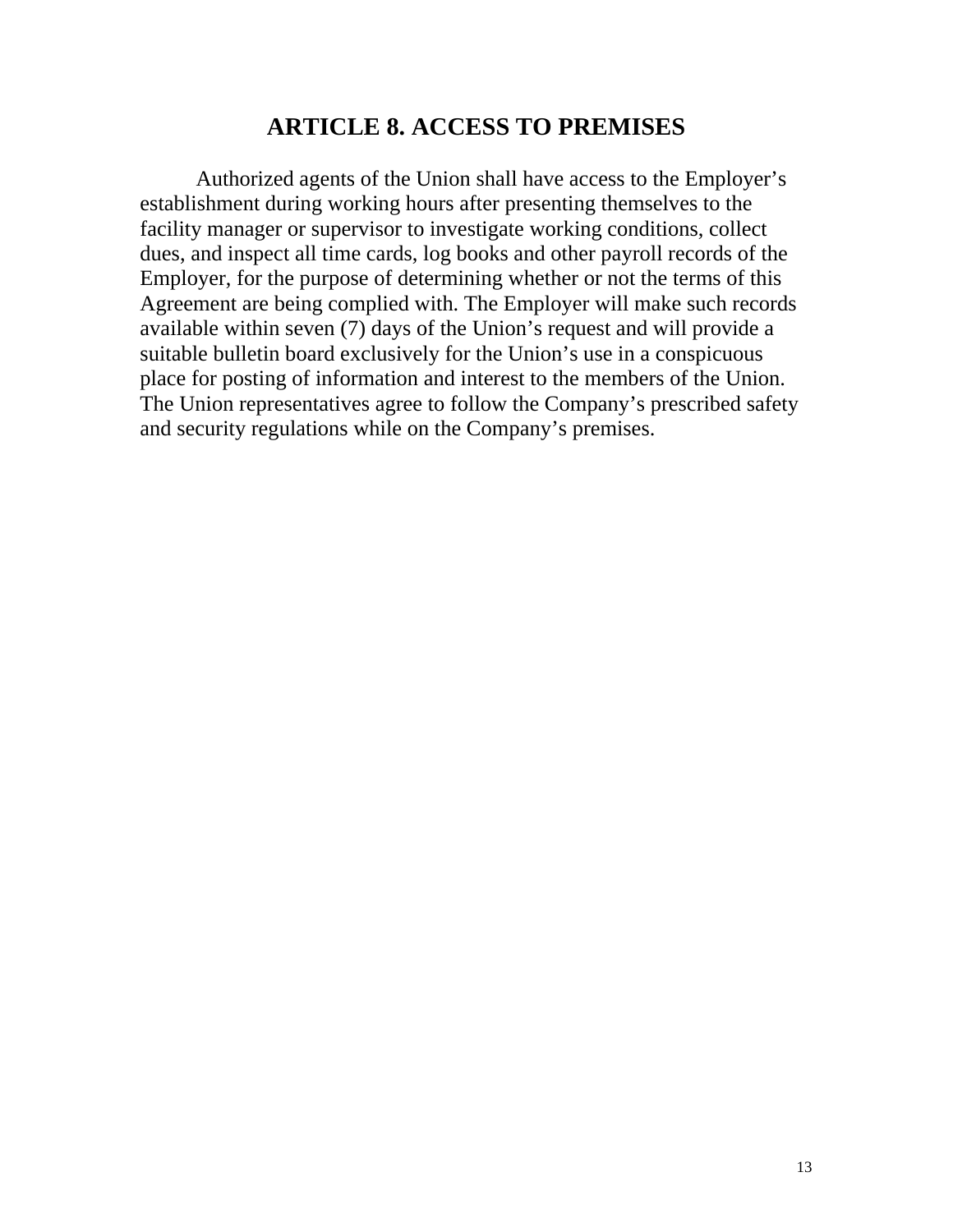## **ARTICLE 9. COMPENSATION CLAIMS**

 The Employer agrees to cooperate toward the prompt settlement of employees' on-the-job injury claims when such claims are due and owing as required by law. The Employer shall provide Worker's Compensation protection for all employees even though not required by state law or the equivalent thereof, if the injury arose out of or in the course of employment.

 When an employee is injured on the job, the employee shall be guaranteed a day's pay for the day injured, provided he is instructed to cease work as a result of the injury by the Employer or his physician.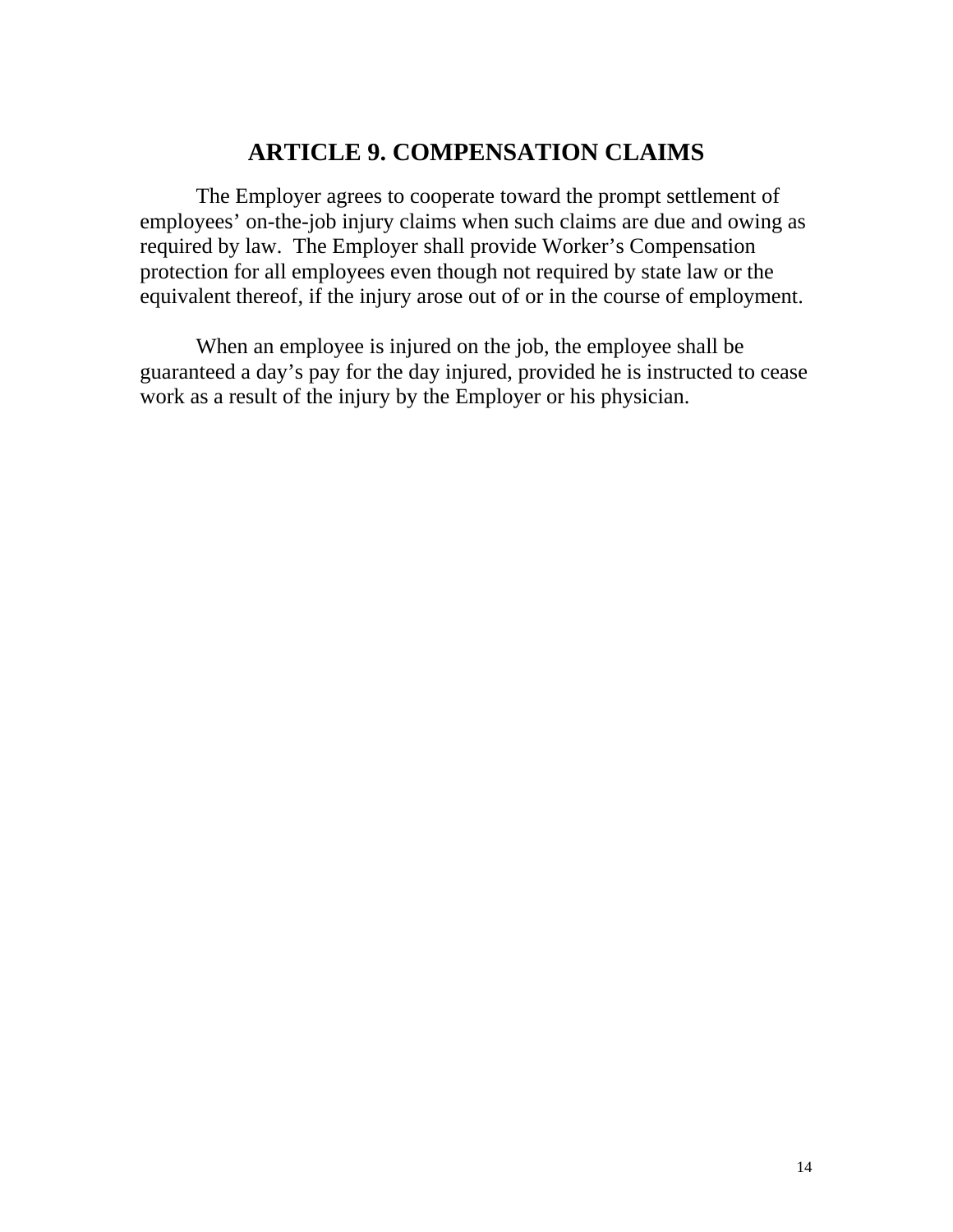# **ARTICLE 10. MILITARY CLAUSE**

 The parties hereto agree that the Employer shall comply with USERRA, as amended, the Reserve Forces Act of 1995, and amendments thereto.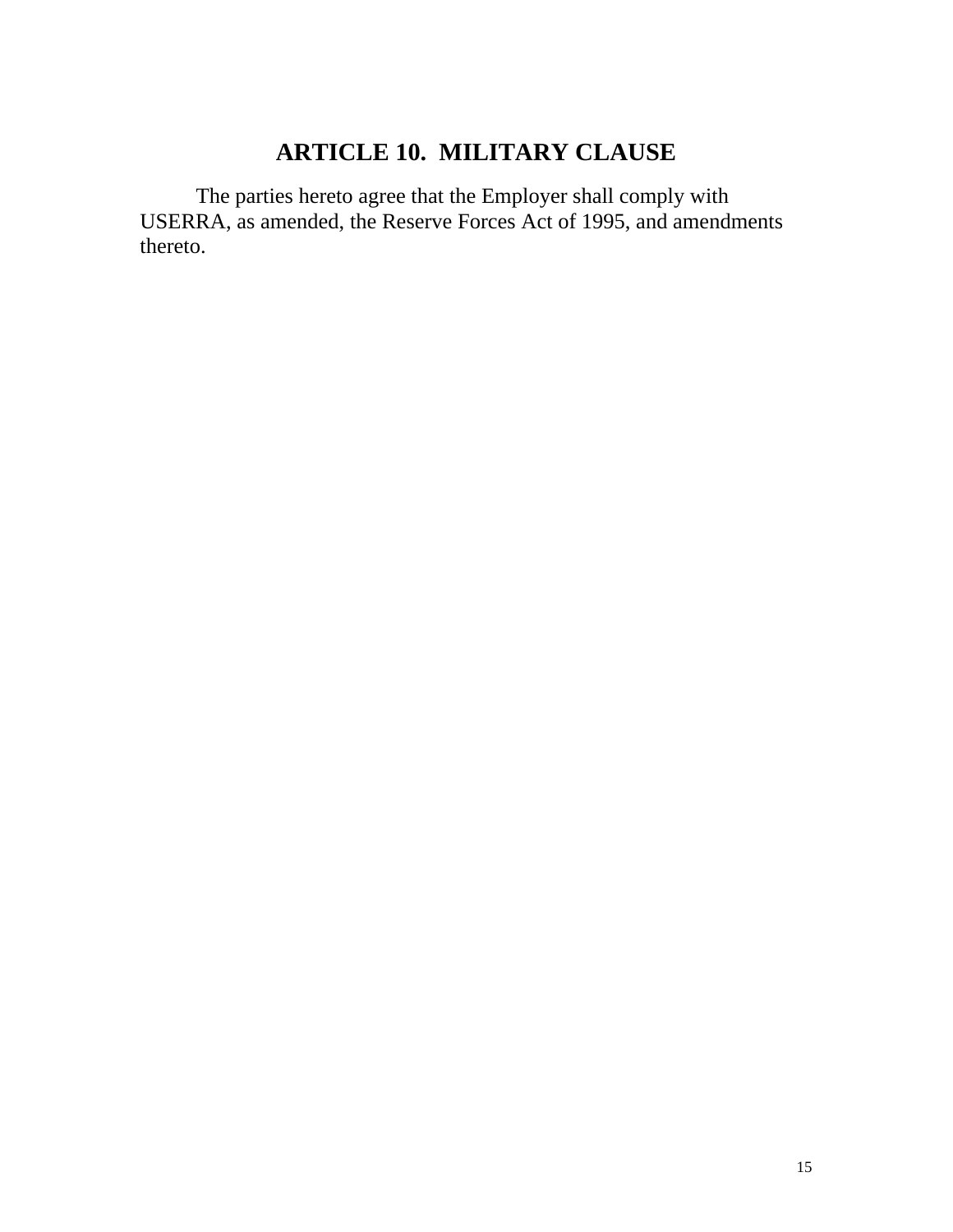#### **ARTICLE 11. DISCIPLINE AND DISCHARGE**

 The Employer shall not discipline, suspend or discharge any employee without just cause. In any case of discipline including discharge or suspension, the Company shall promptly notify the employee in writing of the discipline, discharge or suspension and the reason thereof on the effective date. A copy of such written notice shall be given to the Shop Steward and the Union that day.

 The Employer recognizes that discipline shall be reasonable and that progressive discipline shall be used to educate an employee to follow the rules and to perform his/her job properly. However, under severe circumstances, progressive discipline may not be required so long as just cause is shown.

 A warning notice as herein provided shall not remain in effect for more than nine (9) months from the date of the occurrence upon which such warning notice is based.

 A discharged employee must be paid in full for all wages owed him by the Employer within five (5) days from the date of discharge unless the applicable law requires such payment to be sooner.

 All employees shall receive their normal pay and benefits during the course of any investigation by the Employer which may lead to the imposition of discipline.

 The Company shall advise employees of their right to union representation whenever the Employer meets with the employee about grievances or discipline or to conduct investigatory interviews. If a steward is unavailable, the employee may designate a bargaining unit member who is available at the terminal at the time of the meeting to represent him/her. Meetings or interviews shall not begin until the steward or designated bargaining unit member is present*.* 

#### **CUSTOMER REMOVAL:**

 If the Company is required to remove a driver from a route at the School District's request, the Company agrees to discuss the matter with the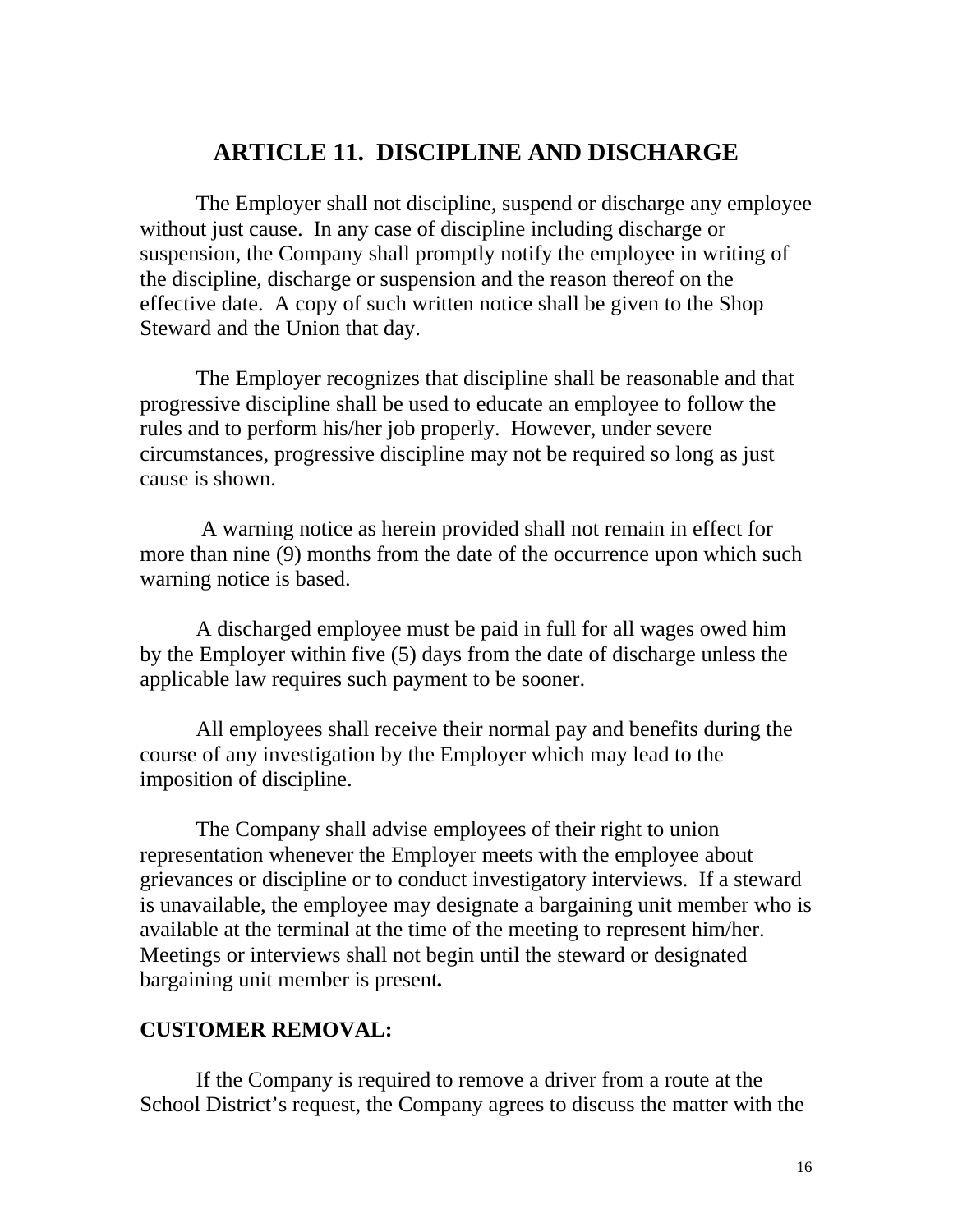School District as soon as practical to attempt to adjust or resolve the issue and will seek permission of the client to invite the Union to participate in such discussions. If the School District maintains its position on the removal of the driver, the Company will meet with the Union to discuss the status of the driver. The Union will be given a copy of the directive requiring the removal of the driver where appropriate. The Company will make every effort to place the employee in substantially equivalent work within the bargaining unit serviced by this Local Union or at another of the company's locations for which the driver is qualified, either of which should be in the geographic area of the Local Union or in another mutually agreeable location. If the School District does not provide a directive requiring removal of an employee in writing, First Student will, in writing, provide the Union and the employee with a description of the directive. The Company shall not initiate or instigate employee removal or customer complaints with the district.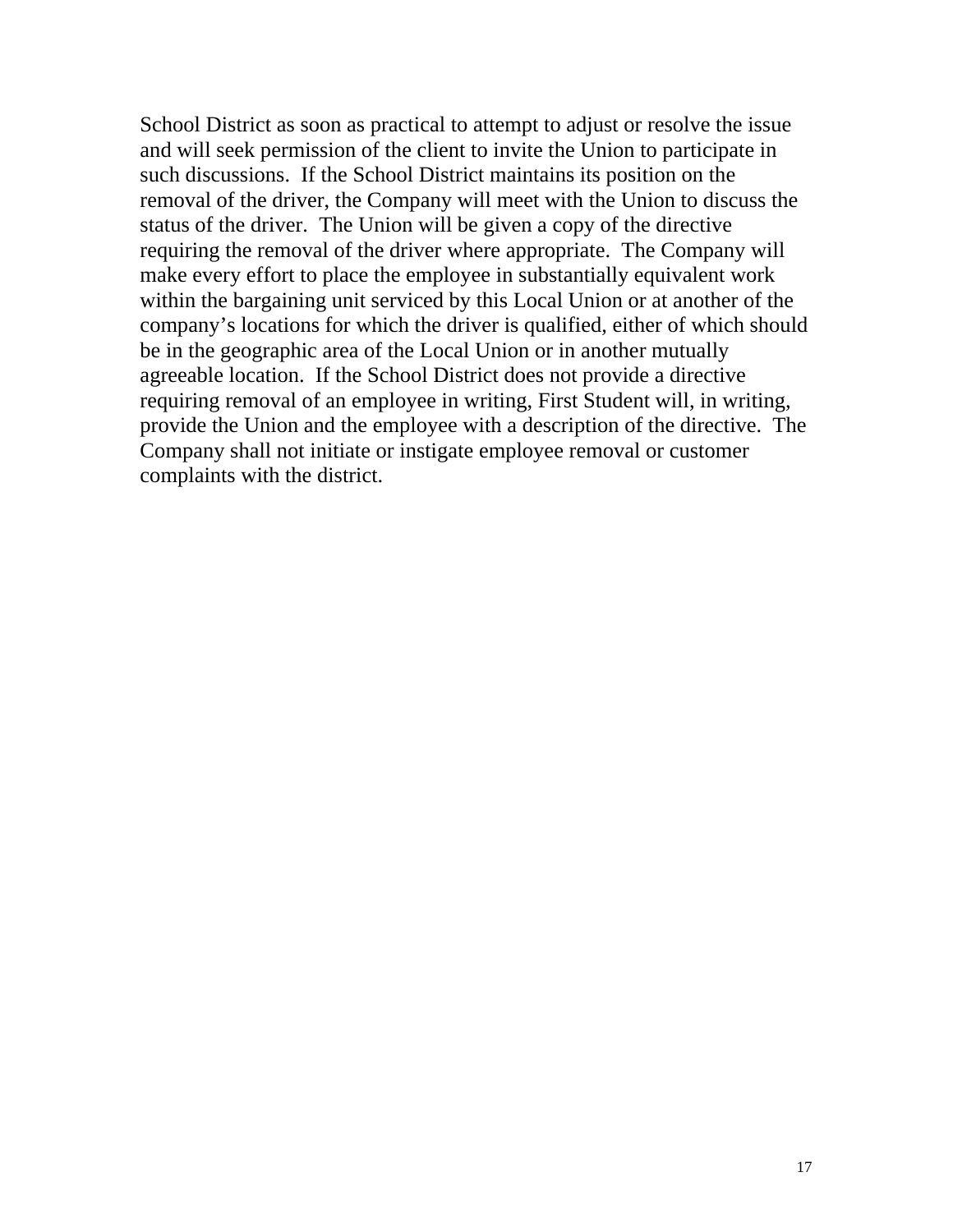# **ARTICLE 12. NON-DISCRIMINATION CLAUSE**

The Employer and the Union agree not to discriminate against any individual with respect to hiring, compensation, terms or conditions of employment because of such individual's race, color, religion, sex, national origin, sexual preference or age, nor will they limit, segregate or classify employees in any way to deprive any individual employee of employment opportunities because of race, color religion, sex, national origin, sexual preference, or age. Nothing in this agreement shall be interpreted to deny any employee her/his ability to raise statutory discrimination claims through applicable court or administrative proceedings.

The Company and the Union agree that there will be no discrimination by the Company or the Union against any employee because of his/her membership in the Union or because of any lawful activity and/or support of the Union.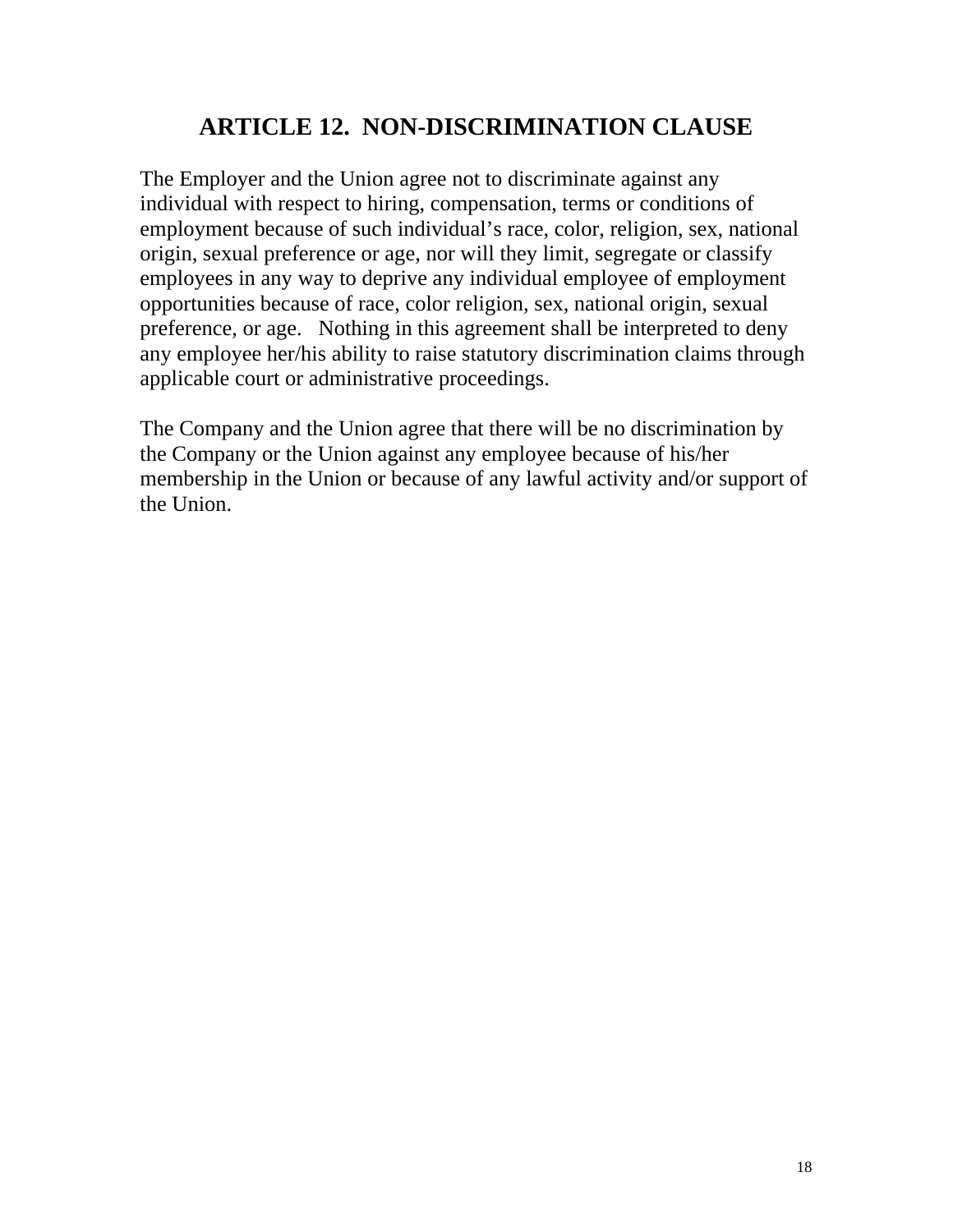# **ARTICLE 13. ANTI-HARASSMENT**

 It is the understanding of the parties, that there shall be no harassment by any person, management or Union employee, whether or not it is sexual in nature or any other form.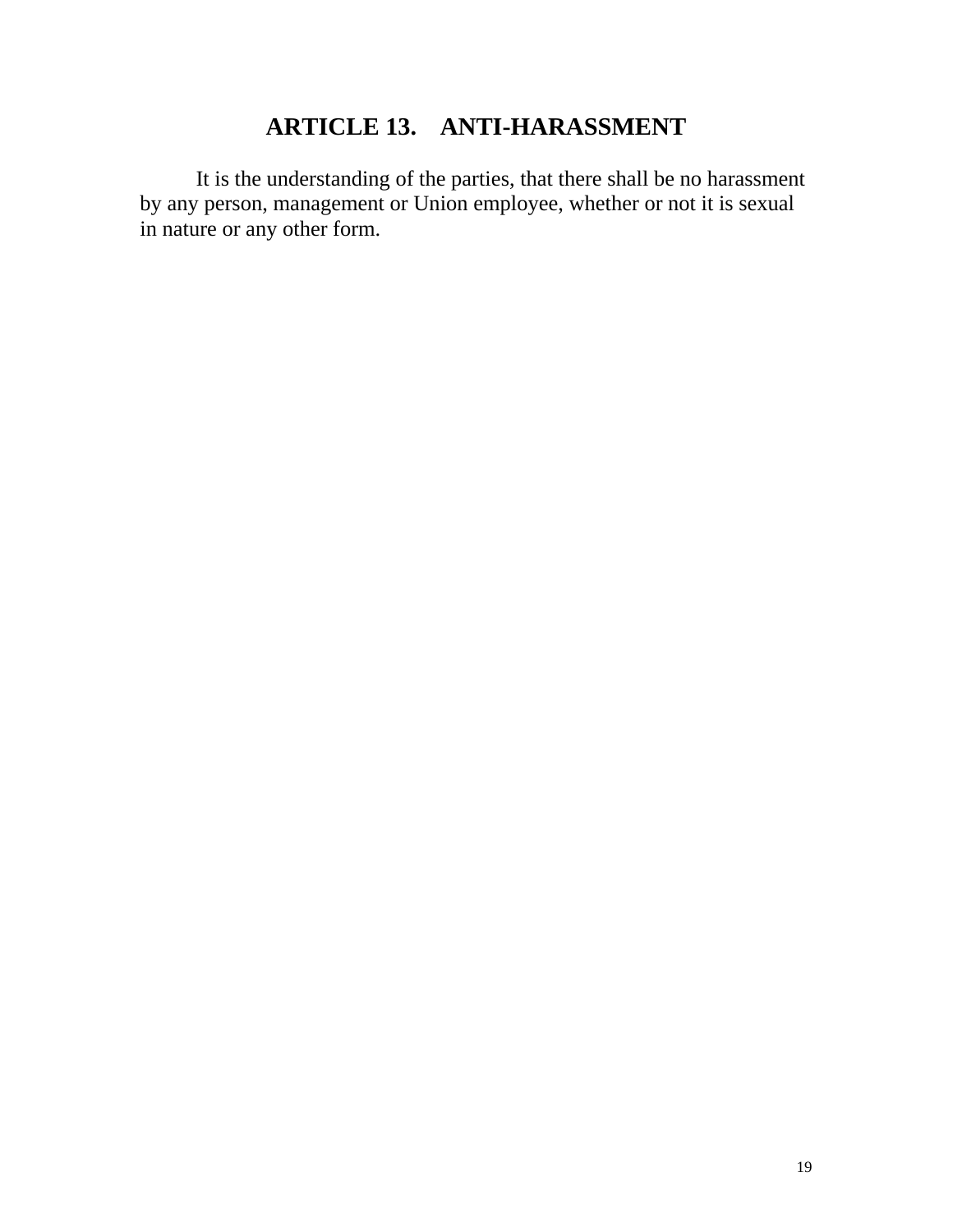#### **ARTICLE 14. ABSENCE FOR UNION BUSINESS**

 The Employer agrees to grant the necessary time off, without discrimination or loss of seniority rights and without pay, to any employee designated by the Union to attend a labor convention or serve in any capacity on other official Union business, provided that written notice is given to the Employer by the Union, specifying length of time off. The Union agrees that in making its request for time off for Union activities, due consideration will be given to the number of employees affected in order that there shall be no disruption of the Employer's operation due to lack of available employees.

 Any employee desiring leave of absence from his employment shall secure written permission from both the Union and Employer. The maximum leave of absence shall be for thirty (30) days and may be extended by mutual agreement for like periods, or as provided elsewhere in this contract. Permission for same must be secured from both the Union and the Employer. During the period of absence, the employee shall not engage in gainful employment unless mutually agreed to between the Union and the Employer. Failure to comply with this provision shall result in the complete loss of seniority rights and job for the employees involved. Inability to work because of proven sickness or injury shall not result in the loss of seniority rights.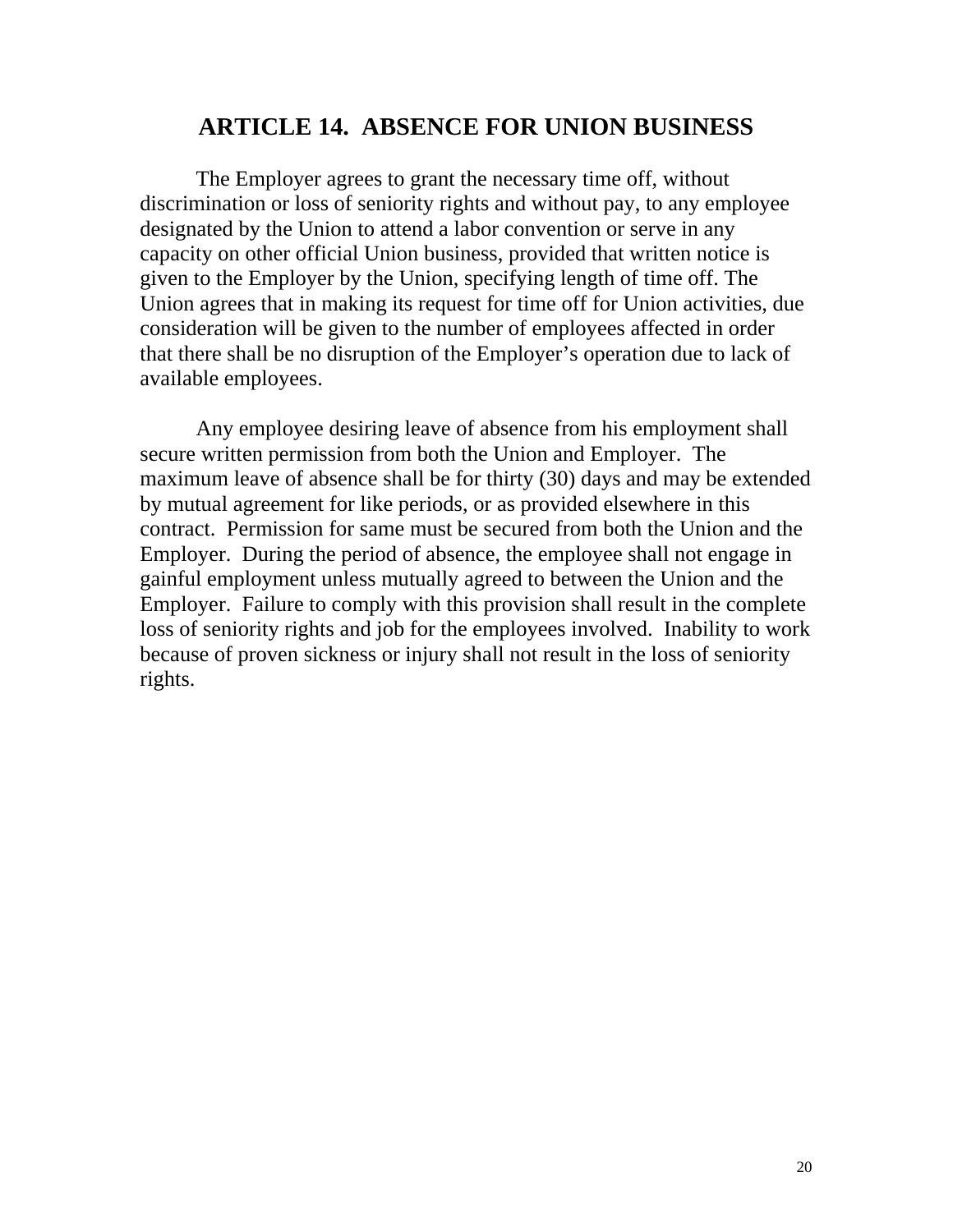# **ARTICLE 15. UNIFORMS**

 The Employer agrees that if any employee is required to wear any kind of uniform as a condition of his continued employment, such uniforms shall be furnished by the Employer, free of charge at the standard required by the Employer. Employees shall be entitled to display reasonable Teamster union insignia (buttons/pins) on their apparel at their own expense.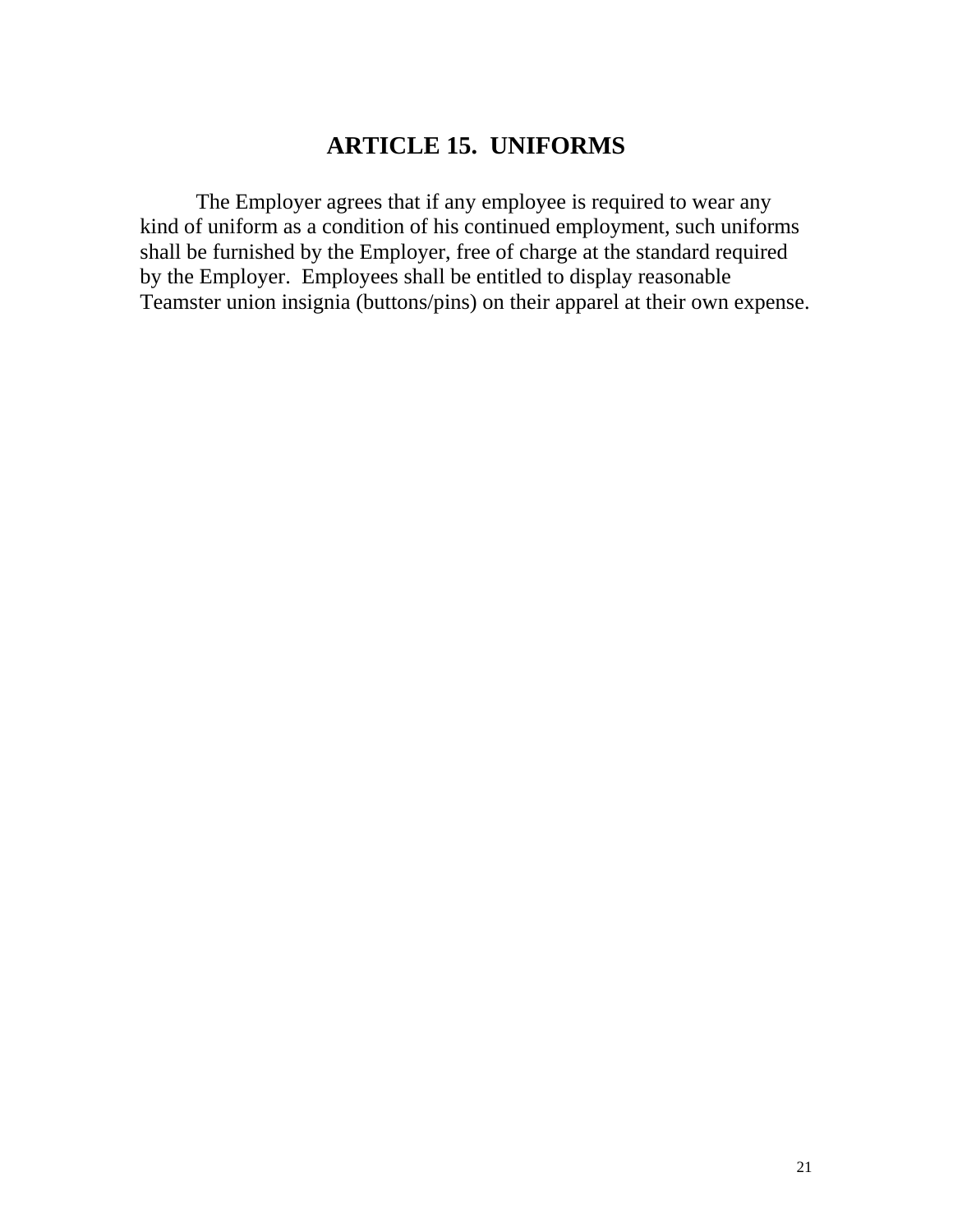### **ARTICLE 16. PASSENGERS**

 Drivers, monitors and aides shall be entitled to have their own minor children accompany them on their routes provided they are older than one year and heavier than twenty (20) pounds and further provided that the customer does not affirmatively prohibit such ridership. The Company will not seek to obtain restrictions on such ridership.

 No driver shall knowingly permit any unauthorized passengers on any Company vehicle at any time.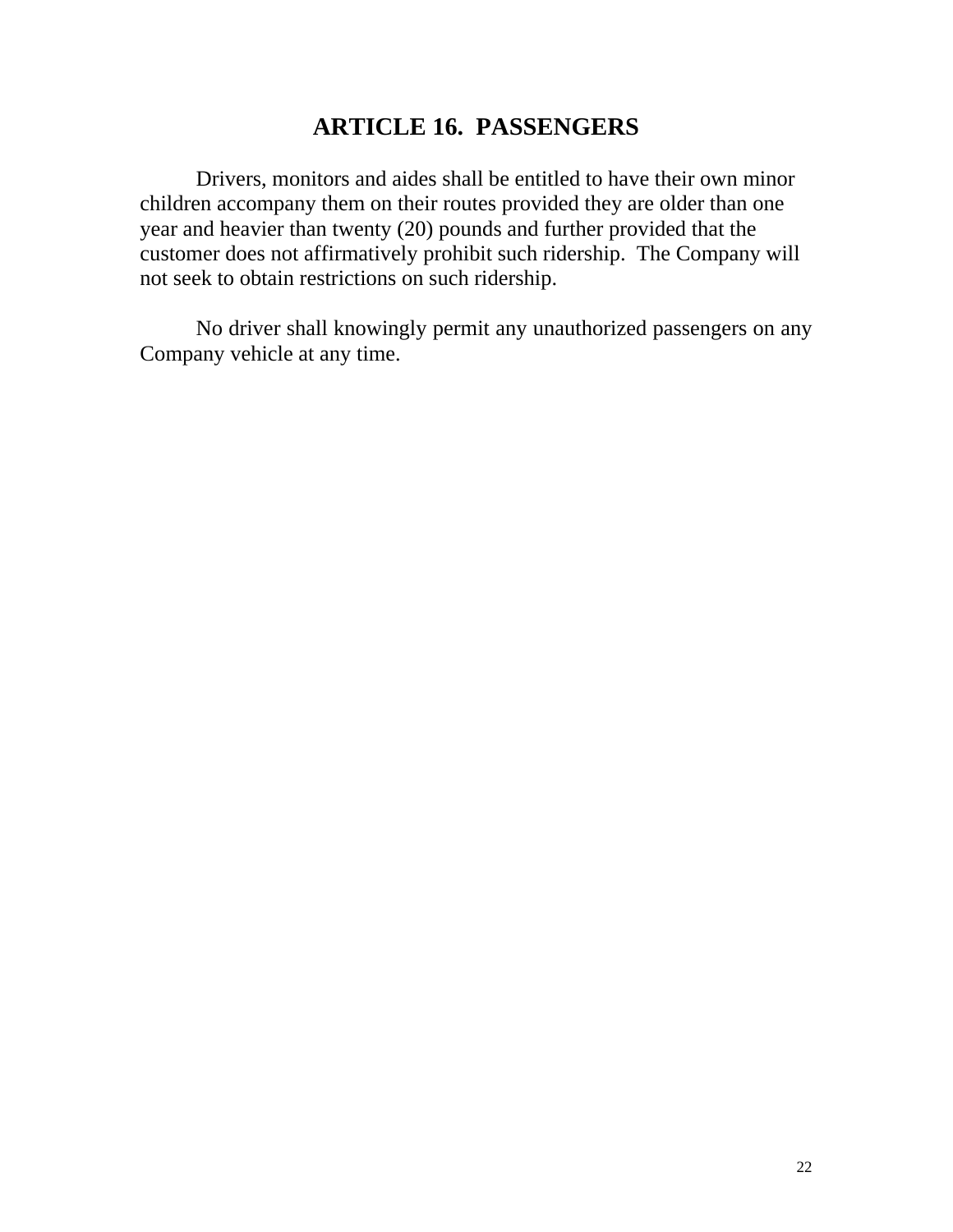# **ARTICLE 17. LOSS OR DAMAGE**

 Employees shall not be disciplined for loss or damage unless just cause is shown. No employee may be charged for loss or damage to equipment under any circumstances.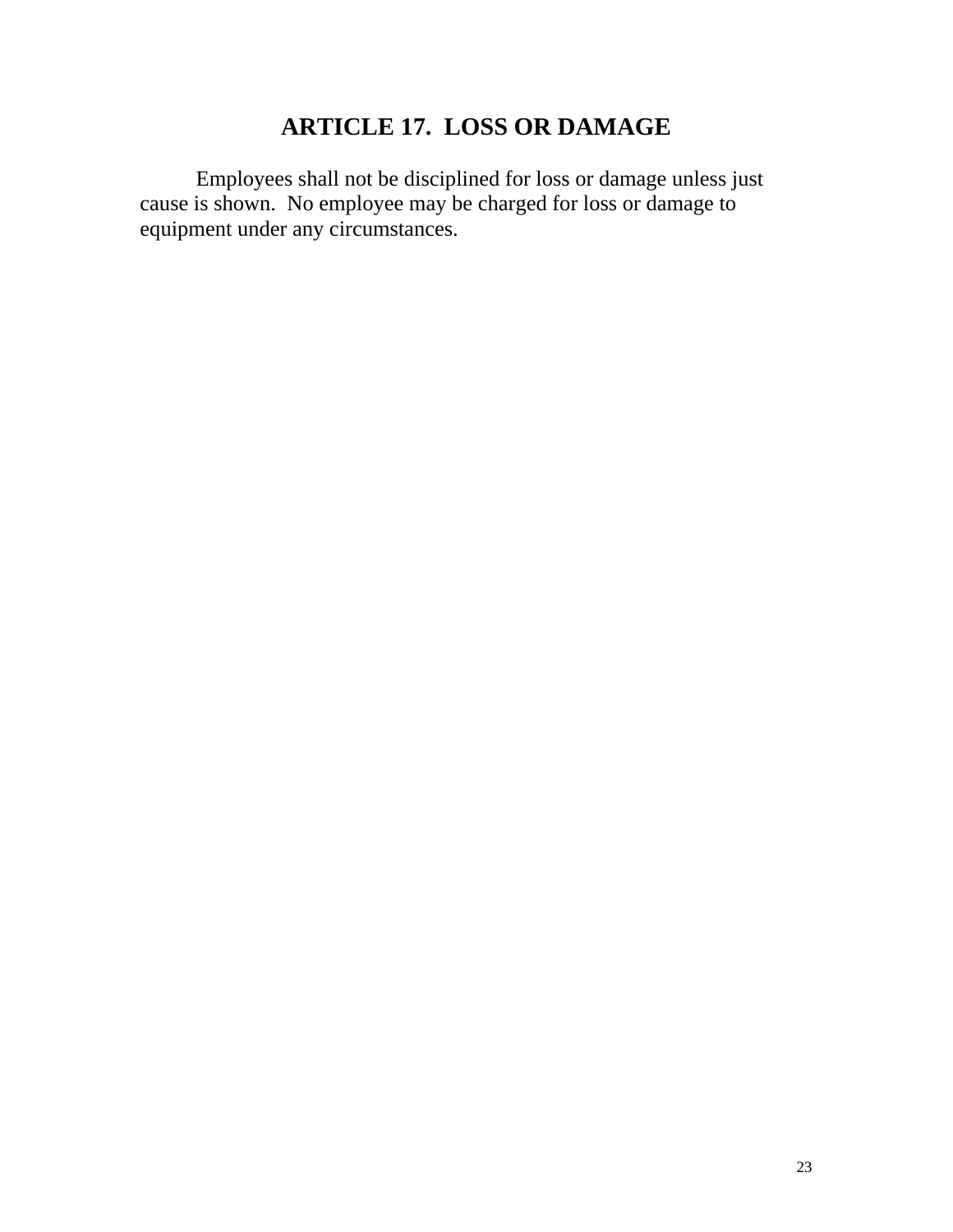### **ARTICLE 18. COURT APPEARANCES**

 When an employee is required by the Company or subpoena to appear in any court for the purpose of testifying because of any accident or conduct he may have been involved in or witnessed during working hours, such employee shall be reimbursed in full by the Employer for all earning opportunity lost because of such appearance, provided the employee is not charged and convicted of criminal negligence. This section shall not apply to employees who are found guilty of drunken driving when involved in an accident during working hours.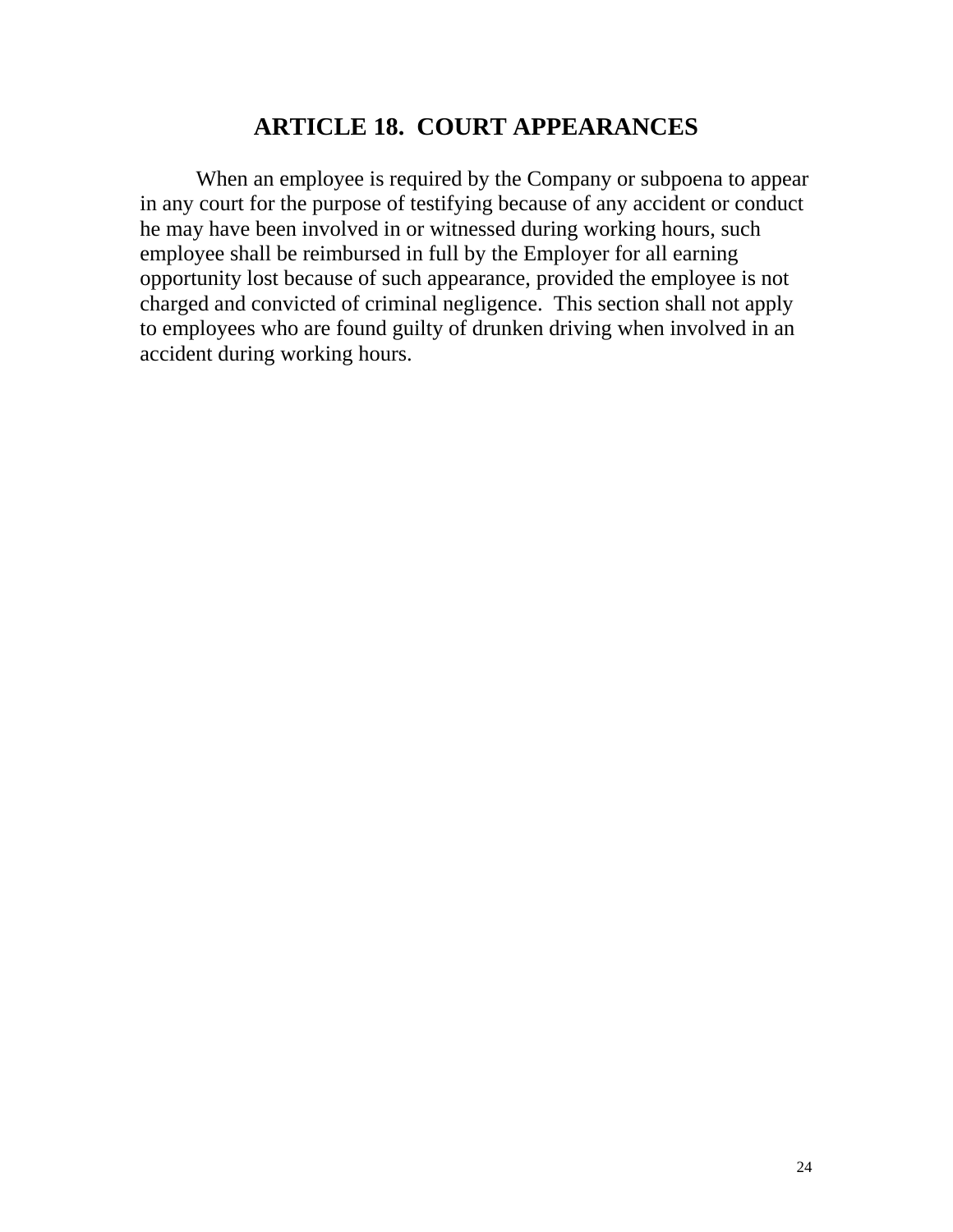#### **ARTICLE 19. DAILY MAINTENANCE OF BUS**

**Maintenance of Buses**: In the event that the Employer requires employees to clean their buses, the Employer will provide the necessary cleaning products including paper towels, sanitizer, window cleaner, and trash bags needed. Employees shall not be required to clean or handle blood, bodily waste or fluids, chemicals or other hazardous substances unless provided proper equipment and training. Drivers may upon returning to the yard be required to physically walk to the rear of the bus and place a "no children on board" placard in the rear window of the bus.

 Employees will be paid for all time spent cleaning, checking, inspecting and sanitizing buses. The employer agrees to continue the practice of including in the standard hours time each day for the purpose of drivers' cleaning and maintaining the inside of their buses.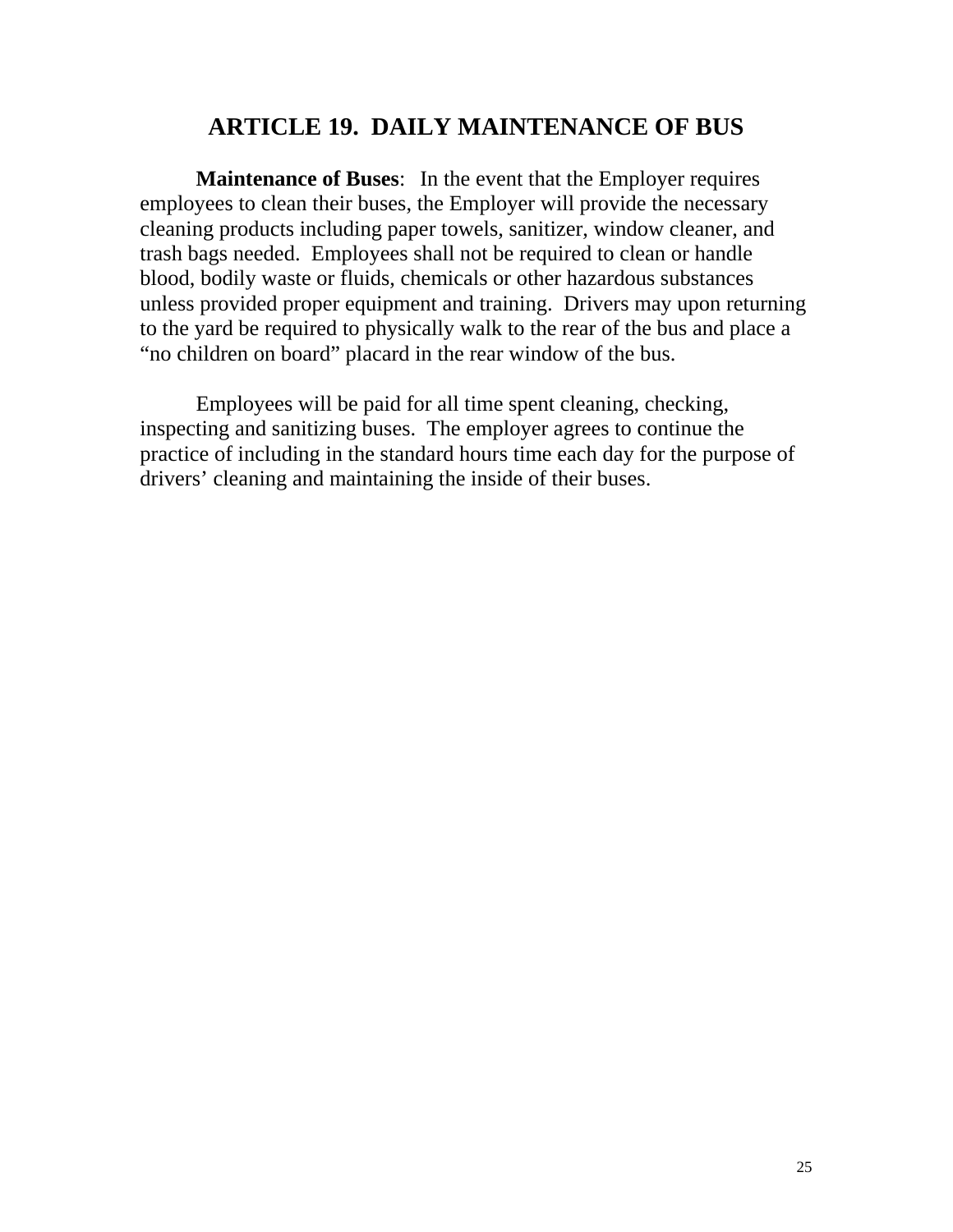# **ARTICLE 20. SAFETY VIOLATIONS**

 The Company shall pay any fine for a citation issued to any driver for an equipment violation that is not the driver's fault on a company vehicle.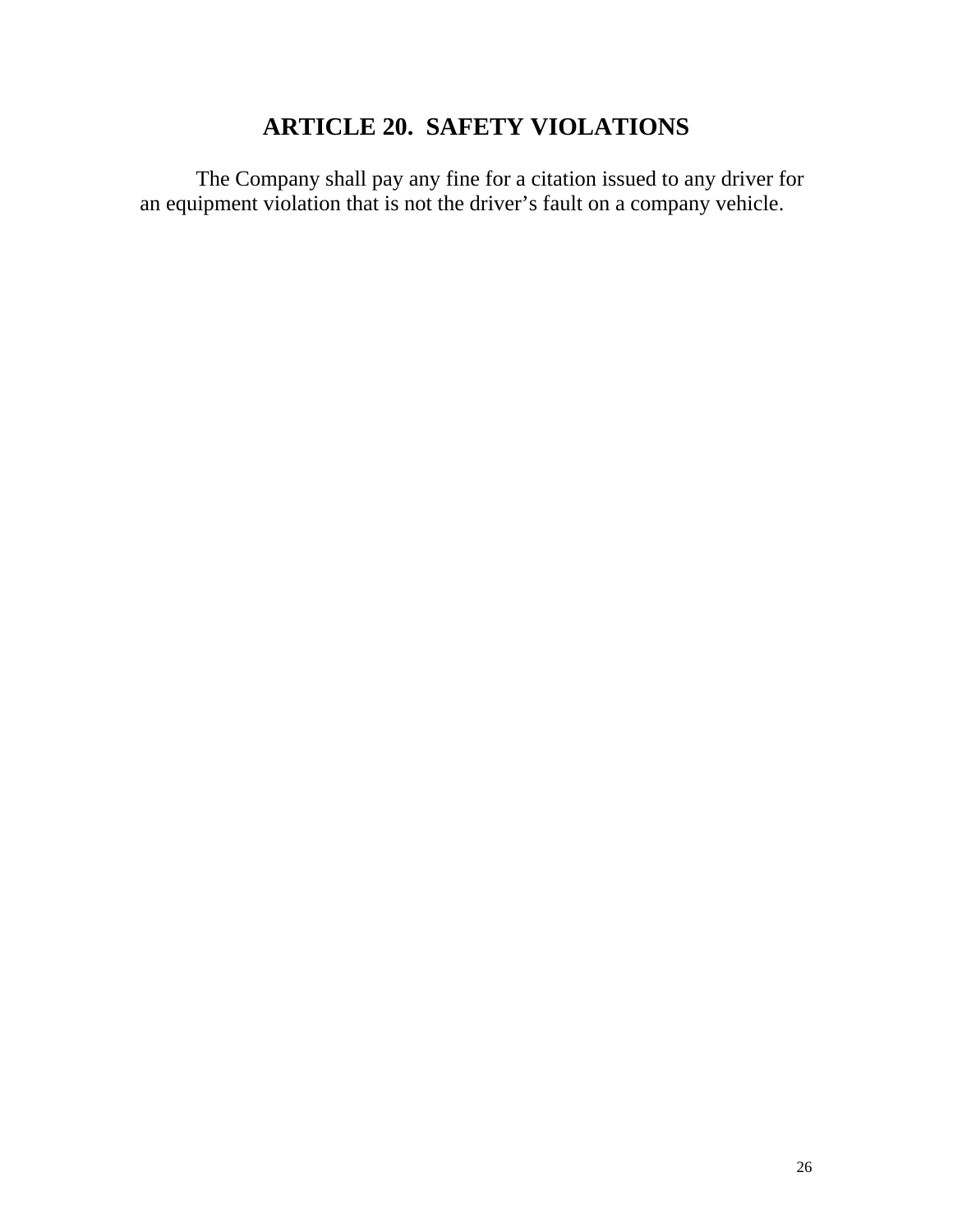### **ARTICLE 21. JURISDICTIONAL DISPUTES**

 In the event that any dispute shall arise between any Local Union parties to this Agreement, or between any Local Union party to this Agreement and any other Union, relating to jurisdiction over employees or operations covered by this Agreement, the Employer agrees to accept and comply with the decision or settlement of the Unions or Union tribunals which have the authority to determine such dispute. The parties do not intend by this paragraph to take away the Employer's right to designate the home domicile of its employees.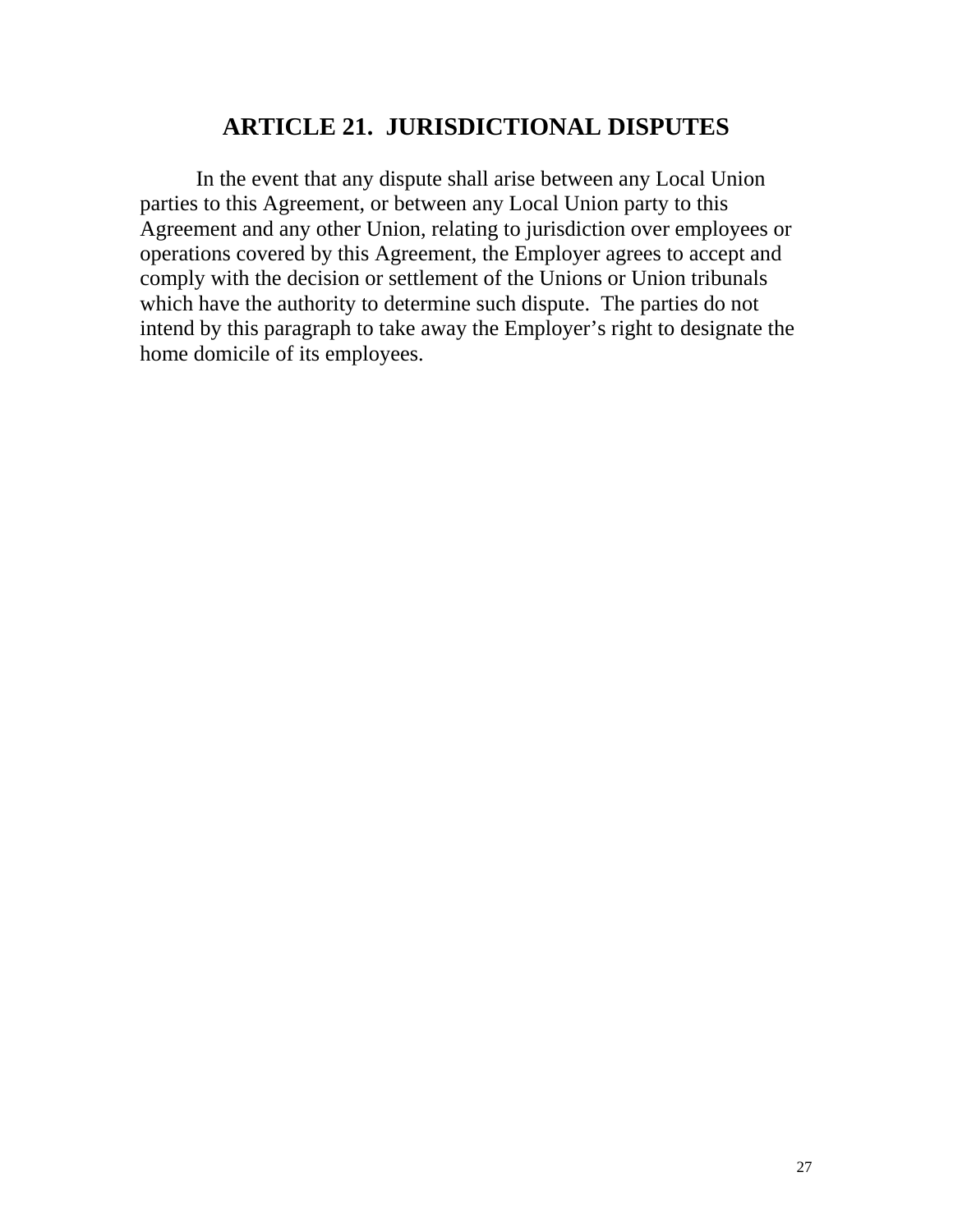### **ARTICLE 22. BULLETIN BOARDS**

 The Employer agrees to provide suitable space for a secure, glass enclosed Union bulletin board in each garage, terminal or place of work. There shall be mutual agreement on the place to hang the Union bulletin board. Postings by the Union on such bulletin boards are to be confined to official business of the Union and Union information for the members in the bargaining unit.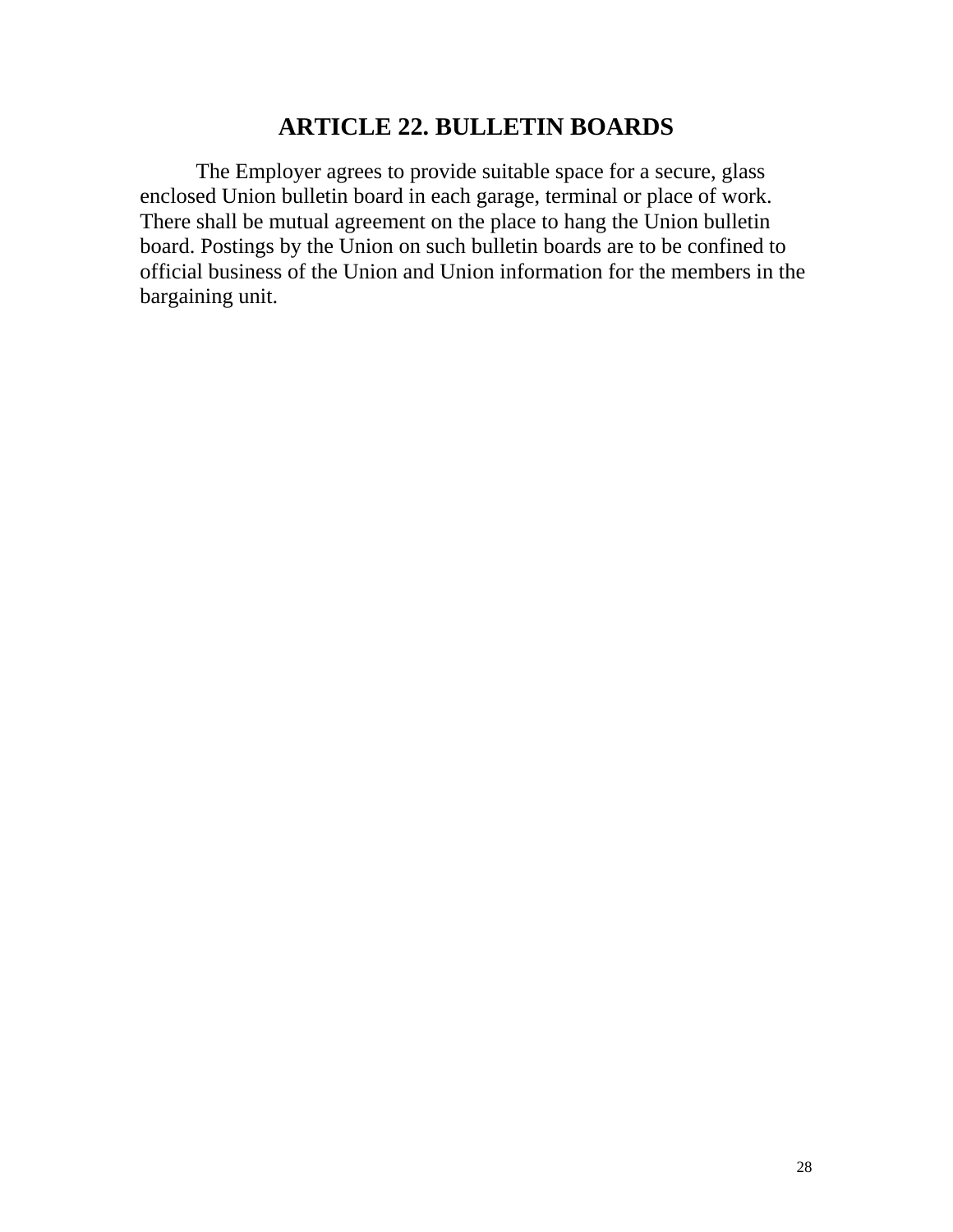# **ARTICLE 23. PERSONAL IDENTIFICATION**

 If the Employer requires employees to carry personal identification, the cost of such personal identification shall be borne by the Employer, including replacement costs.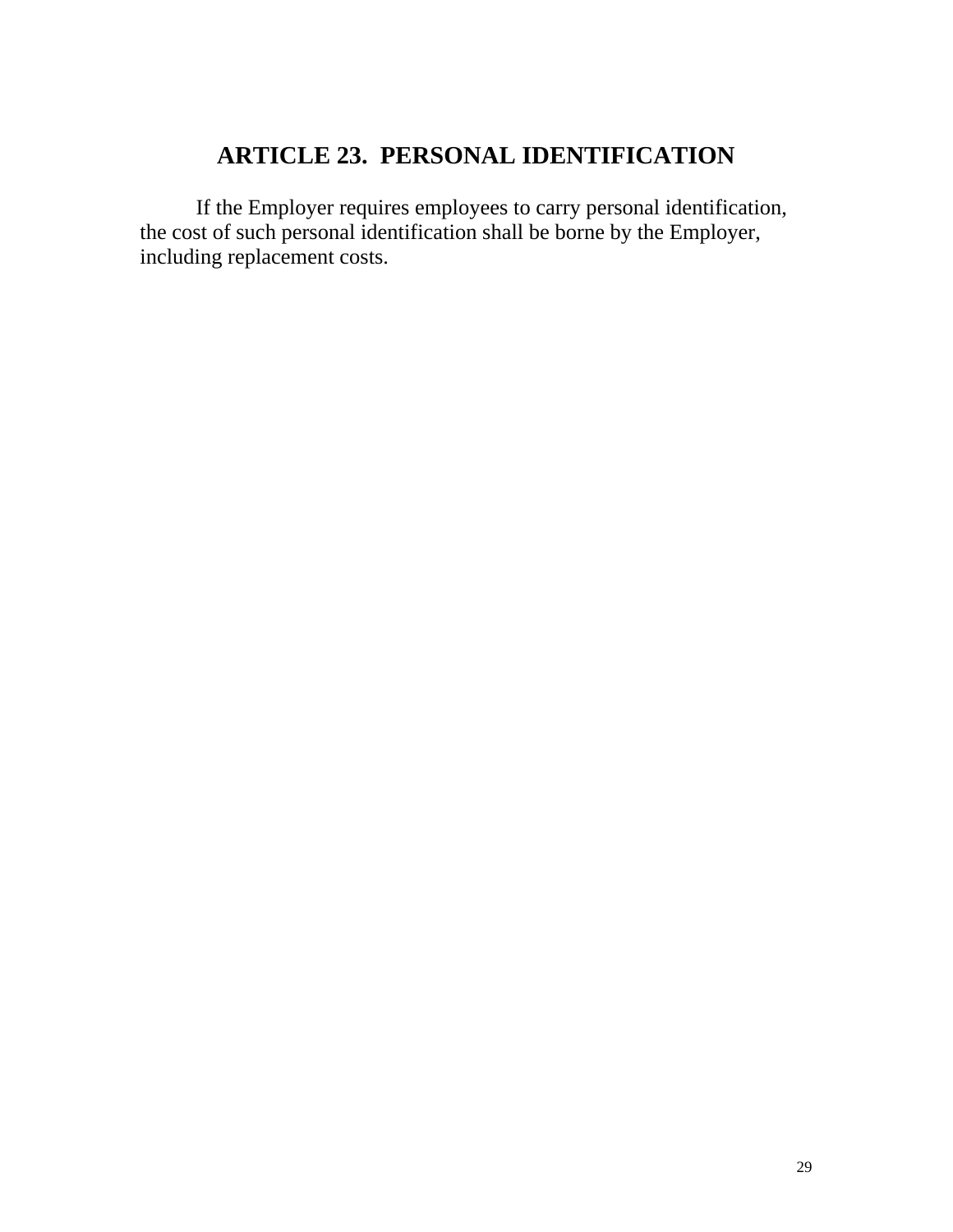#### **ARTICLE 24. PERSONNEL FILES**

 The Company shall maintain a single personnel file for each employee. Upon a reasonable request by an employee, authorization will be granted for the employee at a time convenient to the employee and to the Company to examine his/her personnel file in the presence of a Union Steward or Union Representative. Upon inspection, an employee shall be supplied with a reasonable number of copies of any documents in his/her file. Upon review of personnel records by the employee, an item not comprehensible to the employee will be explained. After such review, a written acknowledgement by the employee of such review will be placed in the personnel file.

 Employees shall be entitled to place a letter of rebuttal to any document placed in their file.

 Documents shall be presented to employees before being placed in their personnel file.

 The Company shall maintain files in accordance with applicable law for all matters pertaining to a particular employee, which shall be accessible to the employee.

 The Company will not release any information in an employee's personnel file to outside sources other than date of employment unless legally required to do so or if authorized in writing by the employee.

 This article shall not be construed to deprive or diminish the Union's right to information that is necessary and relevant to carrying out its duties as the exclusive bargaining representative.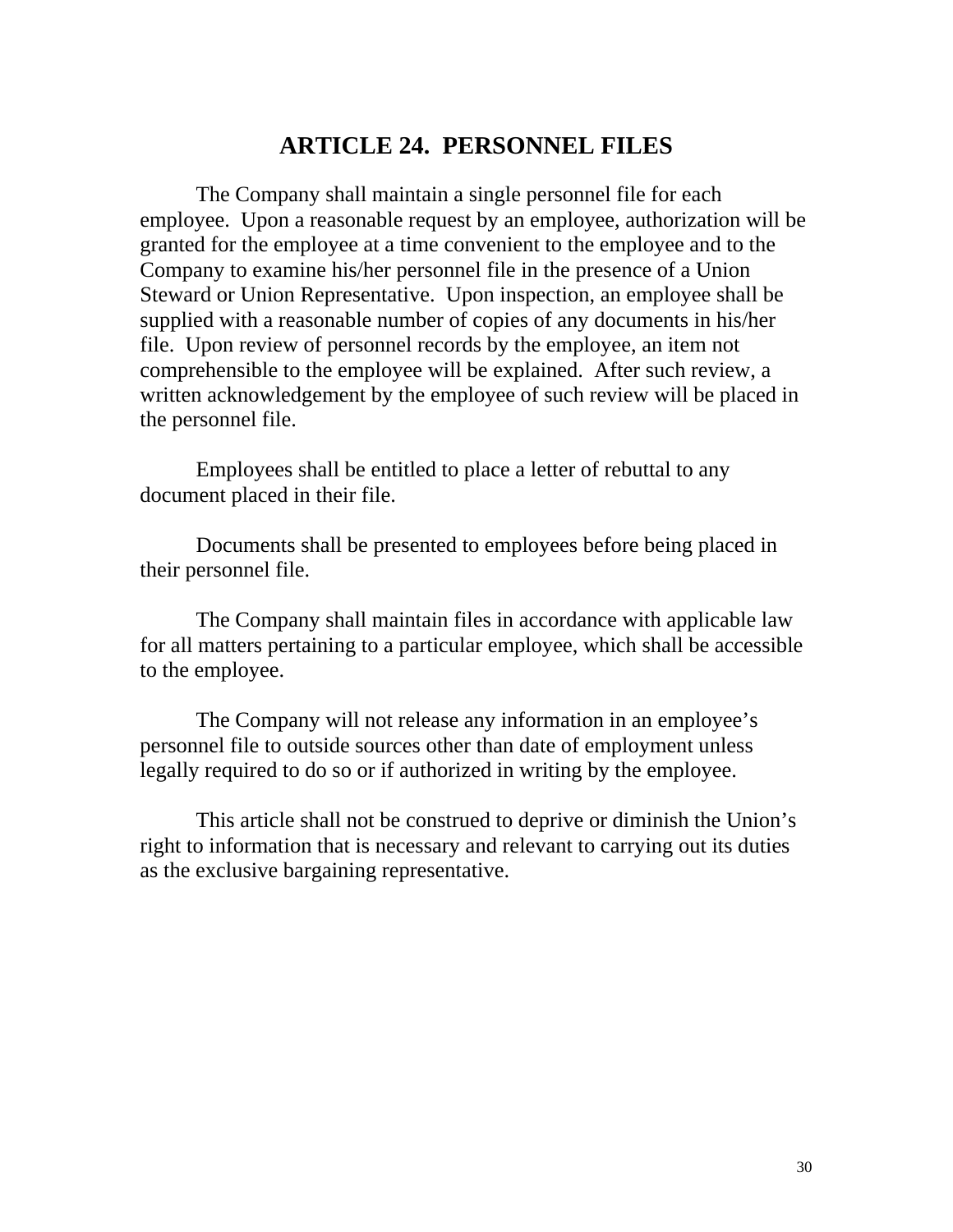### **ARTICLE 25. DEFECTIVE EQUIPMENT AND DANGEROUS CONDITIONS OF WORK**

 The Employer shall not require employees to take out on the streets or highways any vehicle that is not in a safe operating condition or not equipped with the safety appliances prescribed by law. It shall not be a violation of this Agreement where employees refuse to operate such equipment unless such refusal is unjustified. Any equipment which is refused because not mechanically sound or properly equipped shall not be used by other drivers until the Maintenance Department has adjusted the complaint. Under no circumstances will an employee be required to engage in any activity involving dangerous conditions of work or danger to person or property.

 Employees shall not be required to exceed the stated capacity of any vehicle.

 The Employer shall provide fire extinguishers, flares, working radio, breakdown kits, and first aid kits including biohazard protective materials.

**Parking Lot/Yard Safety**: The Employer shall provide proper lighting and maintenance to all areas as well as clean and sanitary restrooms with functioning hot and cold water sink faucets.

**Right to File a Complaint**: The Employer may not discharge or discipline or discriminate against any employee because the employee, or another person at the employee's request, has filed a complaint or begun a proceeding related to a violation of a commercial motor vehicle safety or security regulation, standard, or order, or occupational safety and health regulation or standard, or has testified or will testify in such a proceeding, or if the Employer perceives that the employee has filed or is about to file a complaint or has begun or is about to begin a proceeding related to a violation of a commercial motor vehicle safety or security regulation, standard, or order, or occupational safety and health regulation or standard.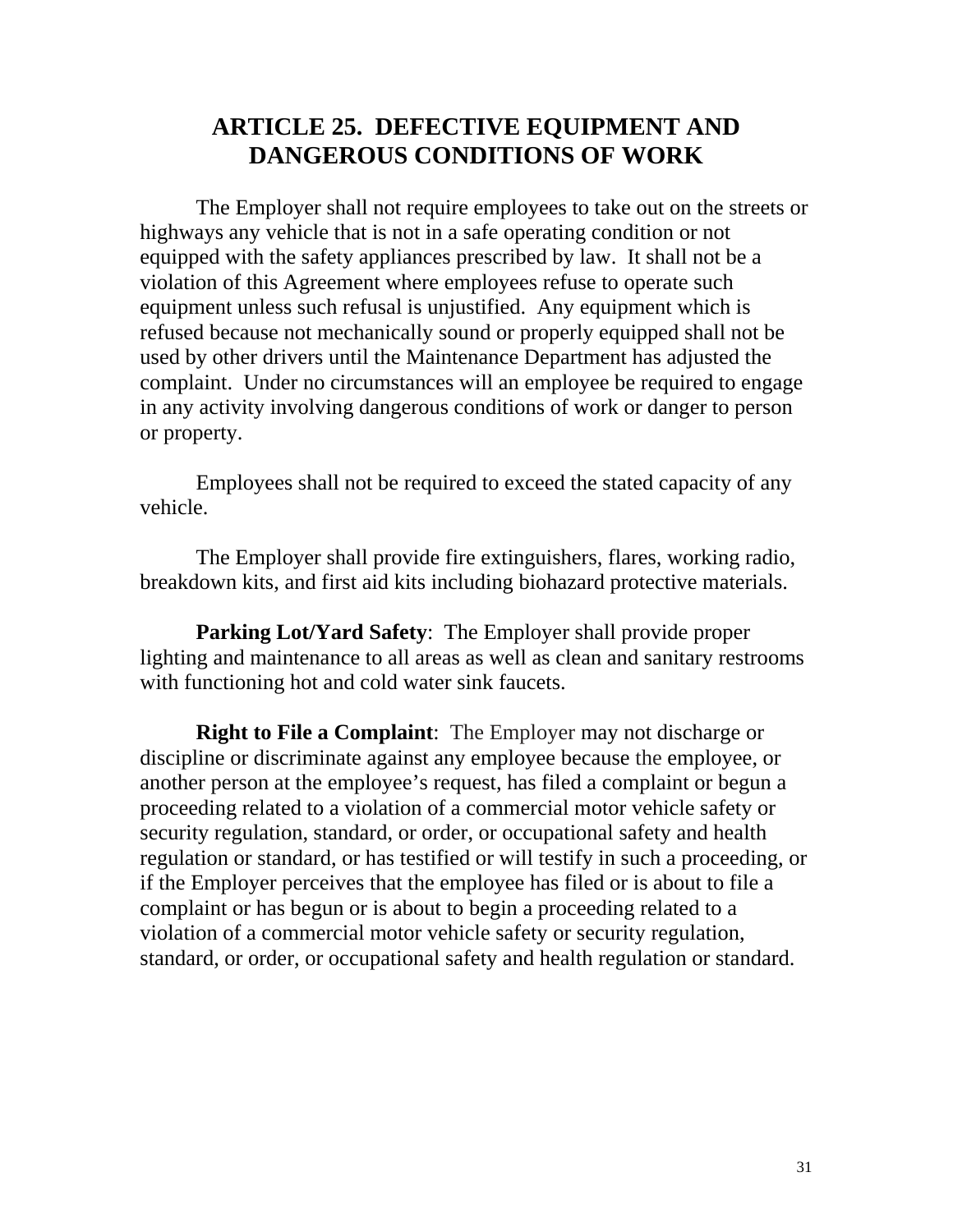## **ARTICLE 26. UPGRADING**

 Bargaining unit employees will be upgraded (familiarization on larger equipment) on a voluntary basis and such training time will be paid for by the Employer. Upgrading will be processed in the following manner:

- (a) There will be a sign-up list for those employees who desire to be upgraded at the initial bid period prior to the start of school.
- (b) The number of employees to be upgraded will be determined by the Employer. Employees will be upgraded based on seniority provided they are qualified by: driving record, attendance and physical condition (within previous twelve (12) months). The Employer will notify the employee and the Union of the disqualification of any employee who has applied, subject to review through the grievance procedure, if needed.
- (c) The Employer will schedule upgrading sessions whenever appropriate and employees will be trained in seniority order. If the employee does not attend a scheduled session at his home terminal, unless impossible to do so, his name will be removed from the upgrading list. Employees will be given one (1) week's notice of a training session.
- (d) Employees will be allowed forty (40) hours for any upgrading training at the non-revenue rate of pay.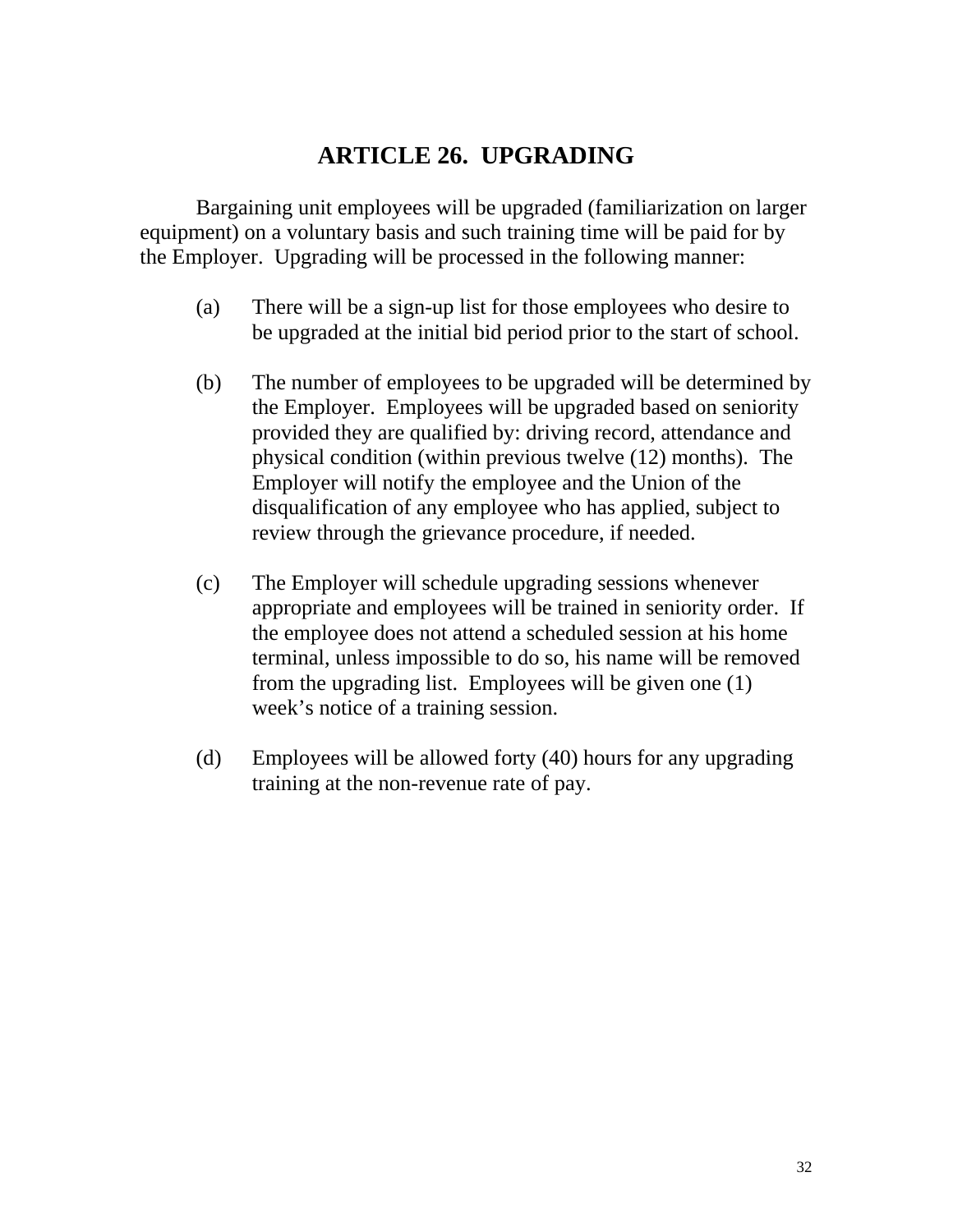## **ARTICLE 27. DRUG AND ALCOHOL POLICY**

 In acknowledgement of the nature of the Employer's operation and the very special and overriding safety considerations, the parties have adopted formal provisions for fitness for duty drug and alcohol screening. Such provision is included in Appendix B which is attached hereto and is expressly made part of this Agreement.

 The parties further agree to adhere to all DOT rules and regulations concerning drug testing methodologies and requirements. Should the DOT mandate changes in drug testing mandates and procedures, the parties shall meet to ensure compliance with the changes.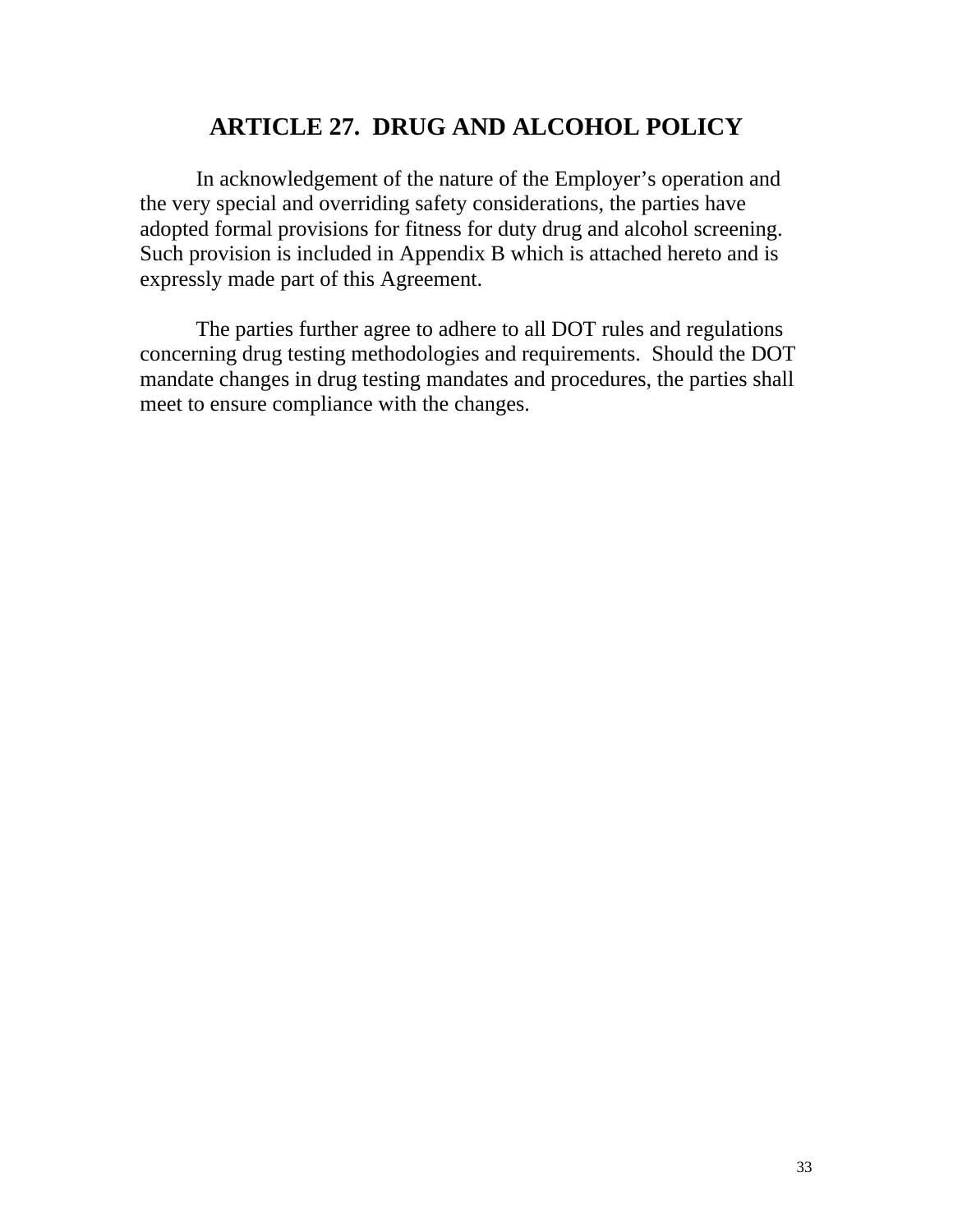### **ARTICLE 28. LAYOFF**

 The Employer will give all employees and the Local Union at least five (5) working days' notice of permanent layoff for lack of work or pay in lieu thereof. These provisions shall not apply when a layoff is caused by reasons beyond the control of the Employer, such as an act of God, or Customer, or School District cancellations without warning. This does not limit any greater notice required by any federal or state law.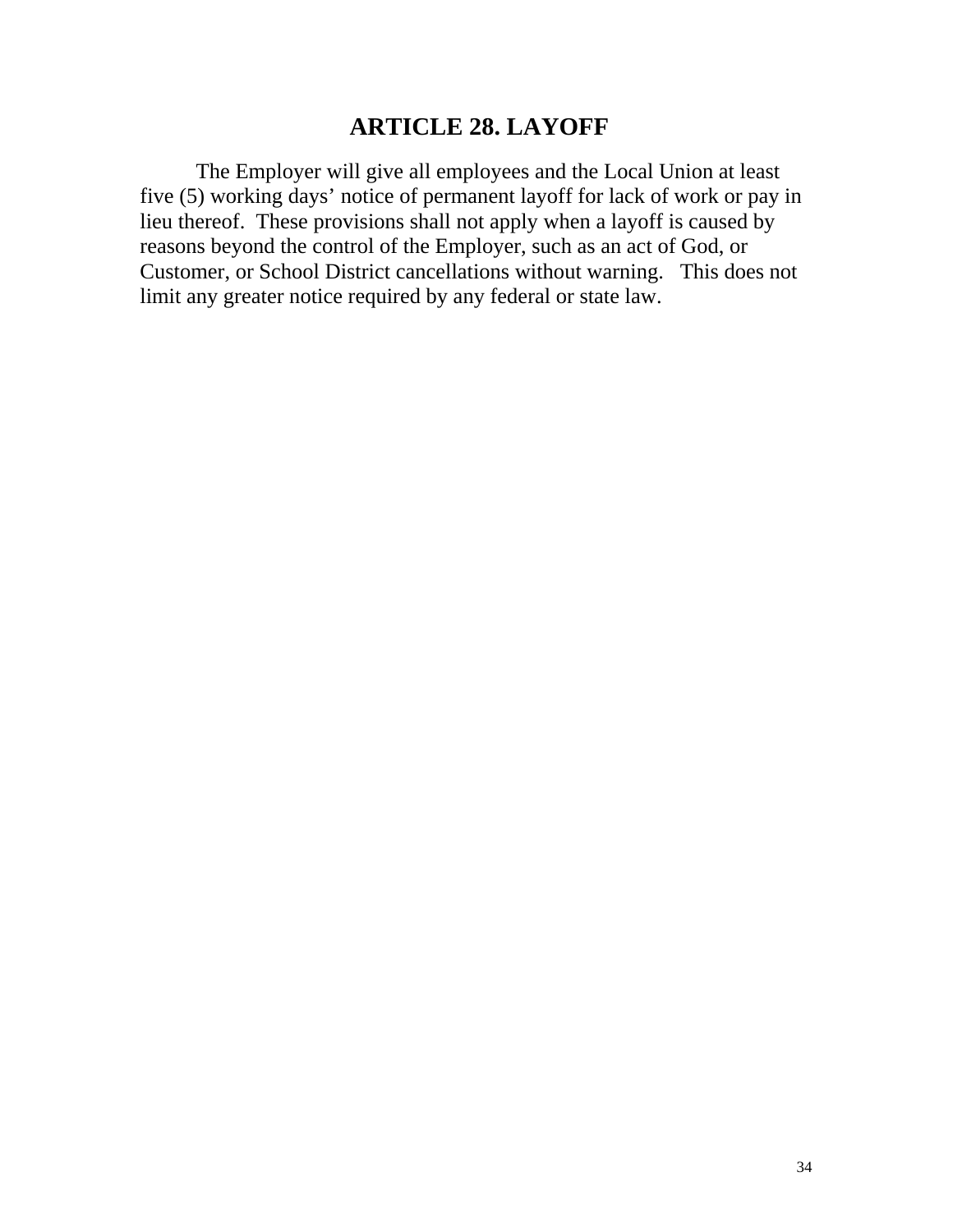### **ARTICLE 29. TRANSFER RIGHTS**

 The Union and the Employer agree that any time an employee covered by this Agreement is assigned for the Employer's convenience to a lower paying classification, said employee shall continue to be compensated at employee's normal hourly rate. The Employer and Union further agree that when an employee covered by this Agreement successfully and voluntarily bids into a lower paying job classification, the employee shall be compensated at the regular hourly rate for that job classification. The Union and Employer agree that when an employee is assigned to a higher pay classification the employee will be paid at the higher rate.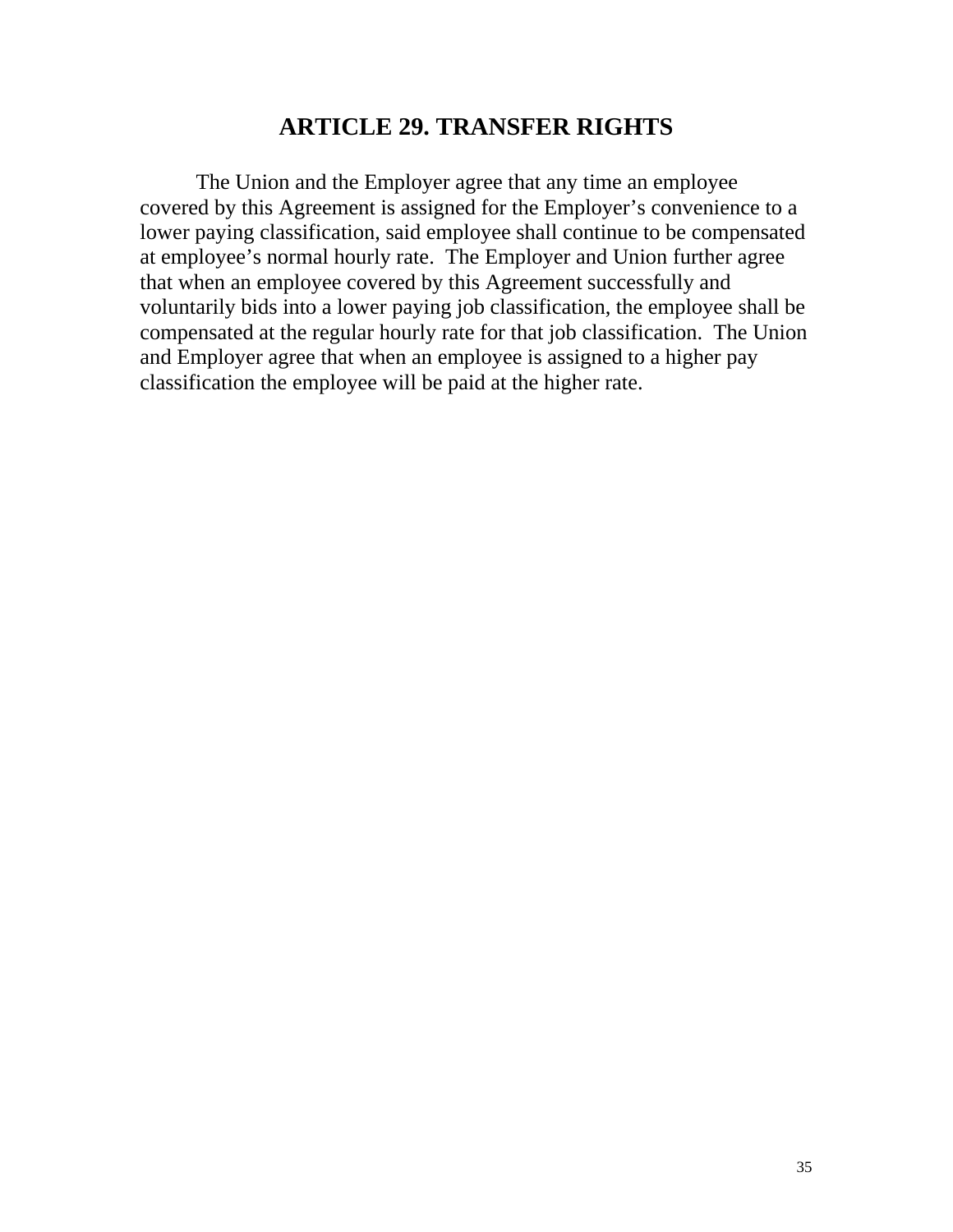## **ARTICLE 30. SENIORITY**

Seniority shall prevail at all times. Seniority for employees governed by this Agreement shall be defined as the period of employment with the Employer in the work covered by this Agreement, at the terminal (or terminals) within the jurisdiction of the Local Union. It shall be deemed to include any seniority presently held by an employee through agreement between the Employer and the Local Union prior to this Agreement. Where the current practice of a Master Seniority List exists, it will continue in effect for the duration of this Agreement. Seniority provisions set forth in local agreements or addenda shall prevail over inconsistent provisions set forth herein.

**Loss of Seniority**: Seniority shall be broken only by:

- 1. Discharge;
- 2. Voluntary Quit;
- 3. Failure to respond to a notice of recall for regular work for seven (7) consecutive days after receiving notice, or by mutual agreement;
- 4. Unauthorized leave of absence;
- 5. Unauthorized failure to report for work for three (3) consecutive days when working and on a seniority list;
- 6. If an employee has not worked for the Employer for twentyfour (24) continuous months.
- 7. An employee who is absent due to a work-related injury or illness shall not suffer a break in seniority, provided the employee returns to work thirty (30) days after being medically cleared.

**Maintenance of Seniority**: No employee shall lose his seniority rights if he performs all things required of him under the conditions set forth in this Agreement, or:

- 1. If he is laid off except as provided herein;
- 2. If he is sick or recuperating from some illness or accident except as provided herein;
- 3. If he is on a bona fide leave of absence but must remain in good standing with the Union by the payment of the current dues,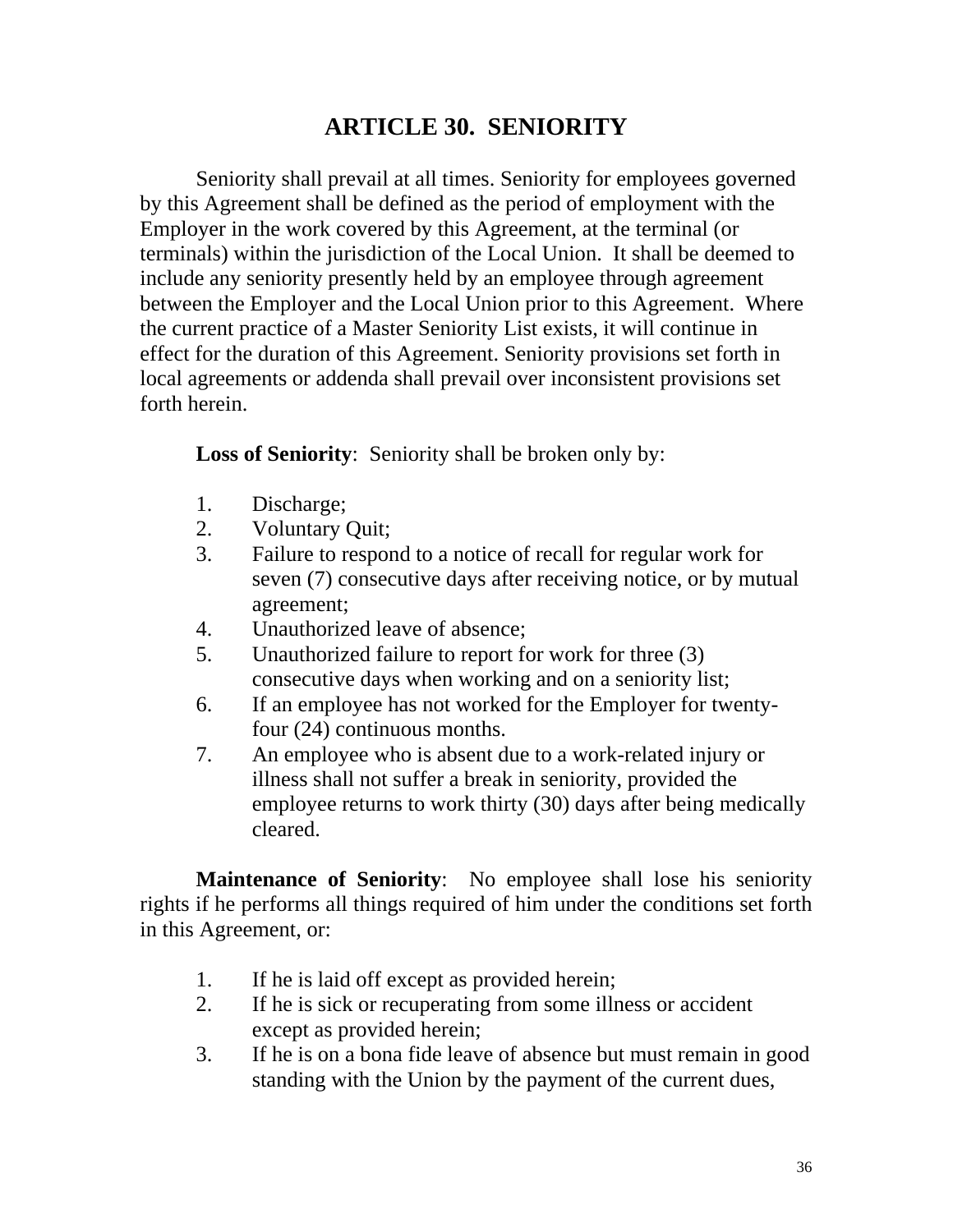also if the leave of absence has not exceeded twelve (12) months.

**Transfer of Seniority**: If an employee has been approved for transfer to a location within the jurisdiction of a different Local Union he shall maintain his years of service with the company for the purpose of any wage and benefit provisions/progressions. Any employee who has been approved for transfer into a different location shall have his/her seniority end-tailed for any and all bidding purposes.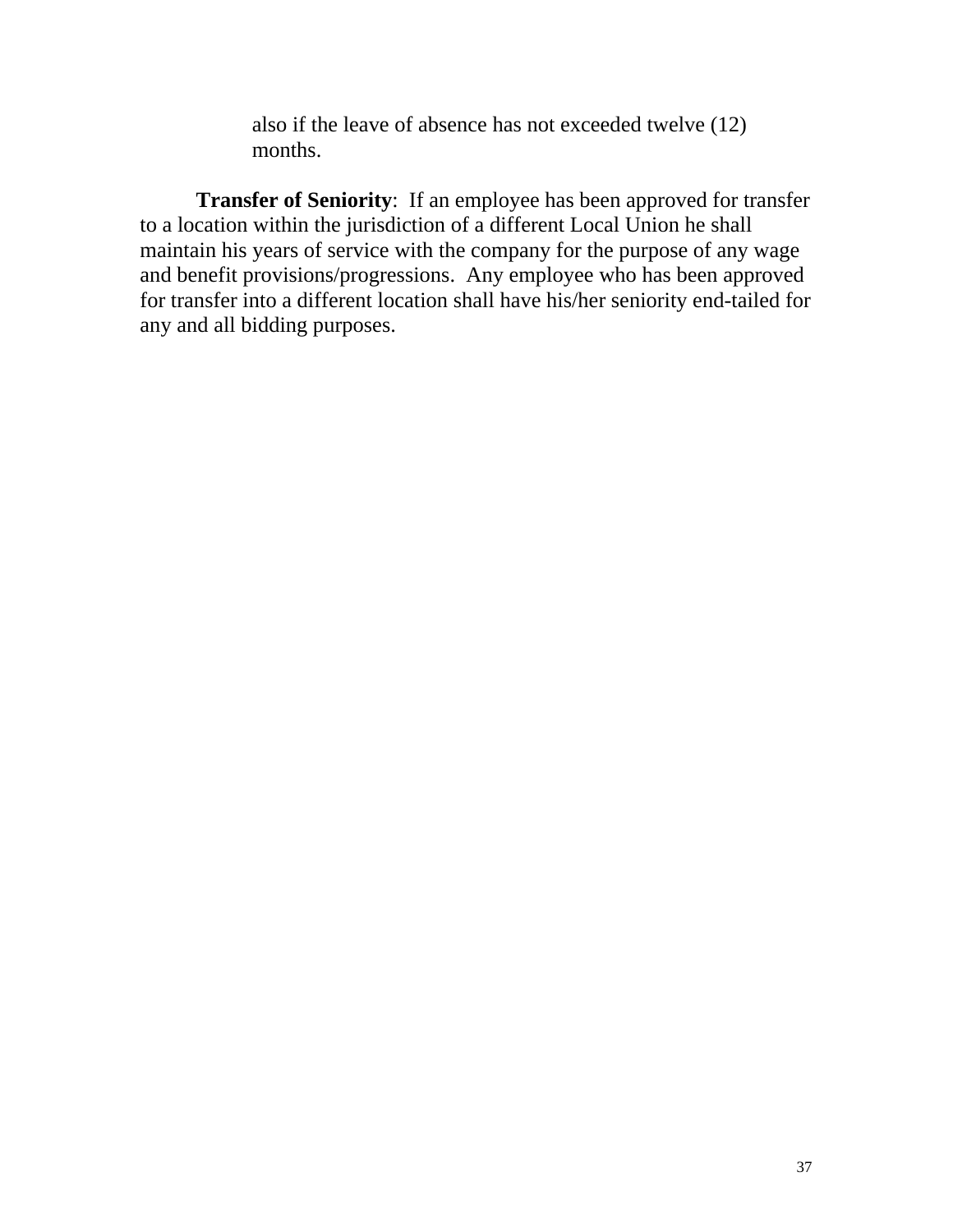#### **ARTICLE 31. SENIORITY LIST**

 Within thirty (30) days after the signing of this Agreement, and at least quarterly thereafter, a list of employees, arranged in the order of their seniority, shall be posted in a conspicuous place at the place of employment and a copy furnished to the Union for Union files. The Union copy will show names addresses and phone numbers of each employee. Claims for corrections to such seniority list must be made to the Employer and the Union within thirty (30) days after the allegedly inaccurate posting is initially made.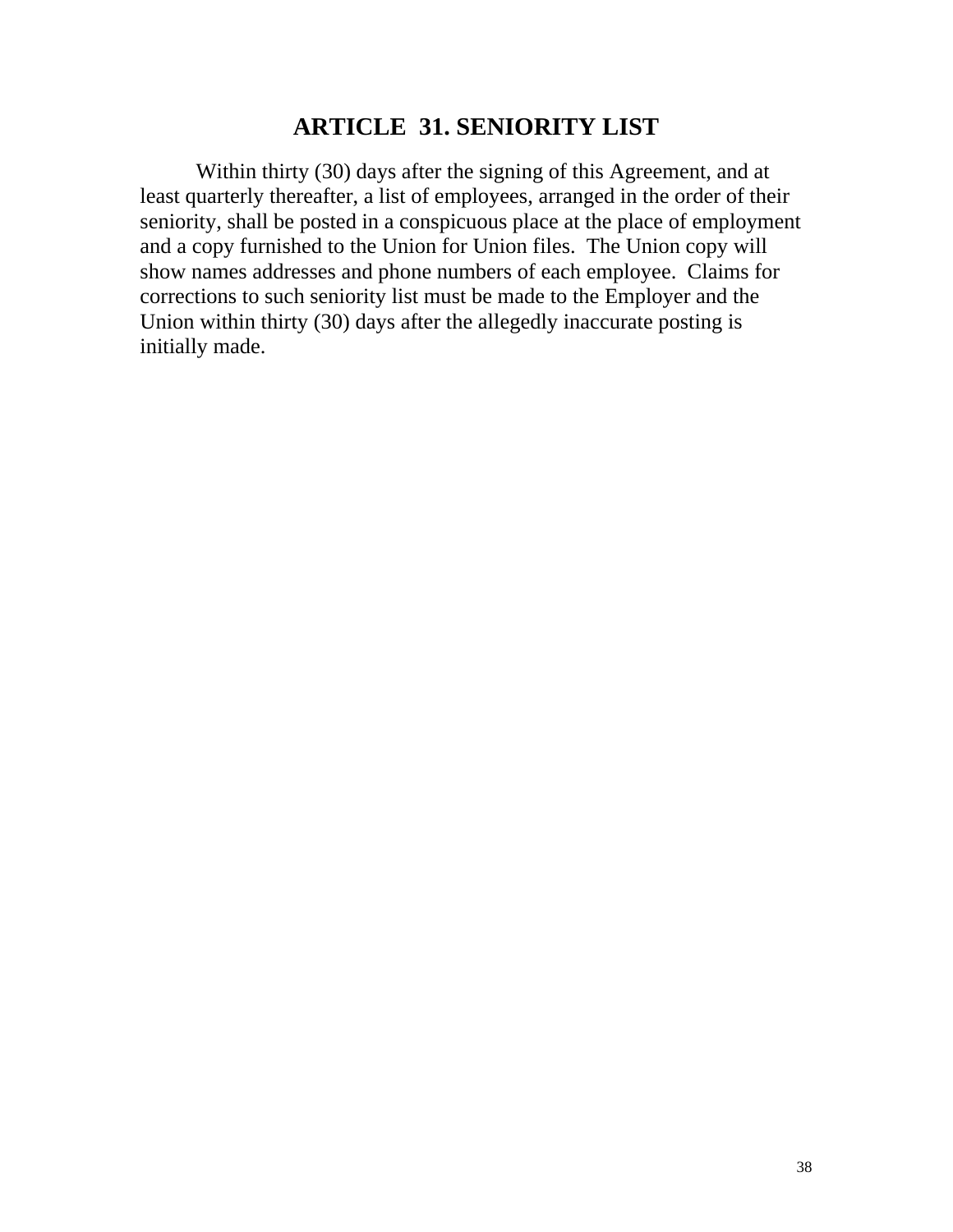### **ARTICLE 32. JURY DUTY**

 Any regular seniority employee who is called for jury duty shall be paid his regular rate of pay for all days the employee serves on the jury for up to three weeks per year. The Employer agrees to pay such amount upon presentation of proof by the employee. The Employer may deduct from the jury duty pay amounts received by the employee from the government for jury duty. Due to the critical nature of the service provided by the employees, and the likelihood that suitable replacements may not be available, the employee and Company will jointly cooperate to limit any potential disruption as a result of jury duty.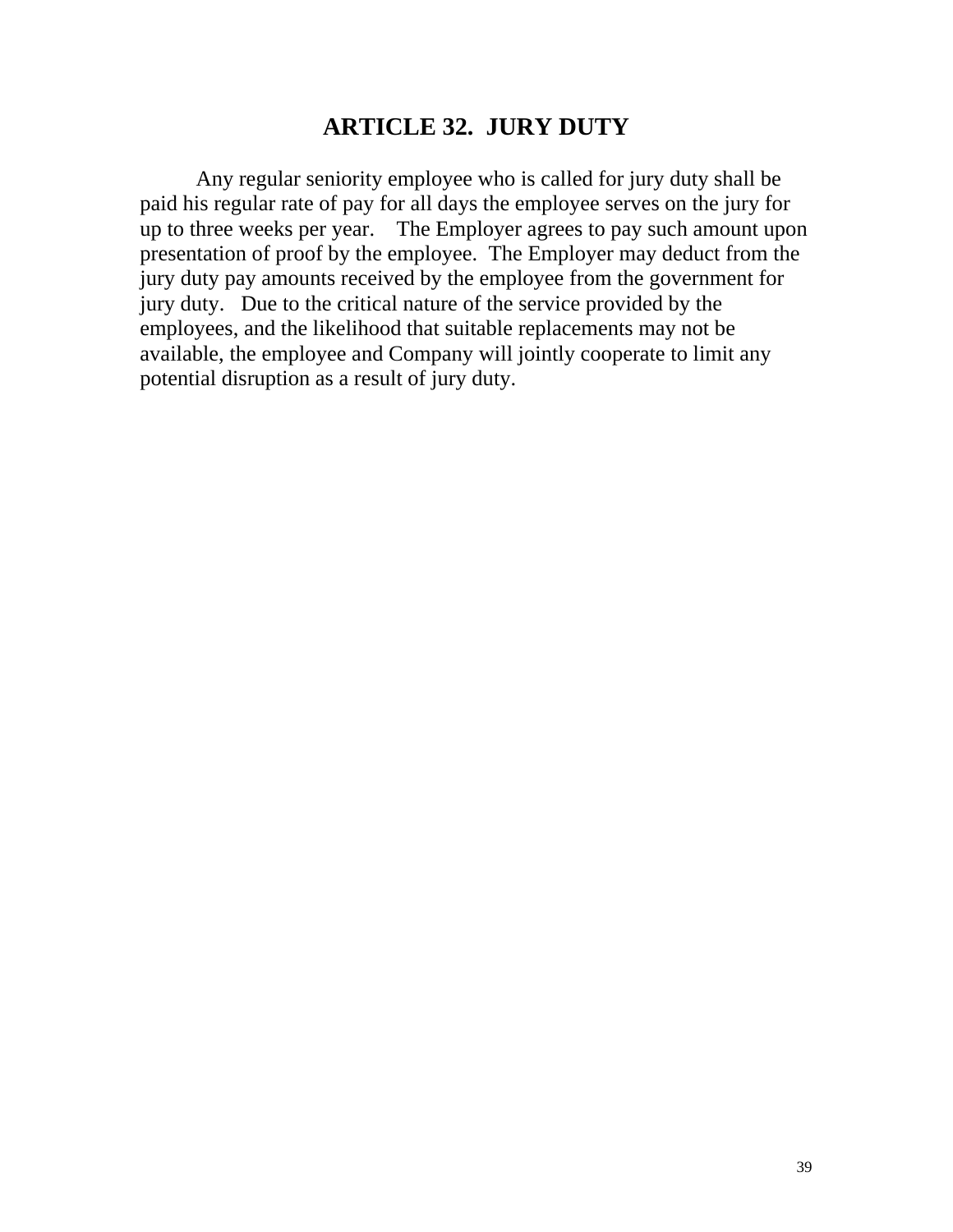# **ARTICLE 33. EXCLUSIVE AGREEMENT**

This is the exclusive National Agreement between these parties with all prior national agreements becoming void on the effective date of this Agreement. This Agreement includes all addenda and Letters of Agreement executed simultaneously herewith and subsequent hereto provided. Some are signed or initialed by both parties and those Addenda will be part and parcel of this Agreement. However, nothing in this agreement shall result in the reduction of pay or benefits to employees in the bargaining unit.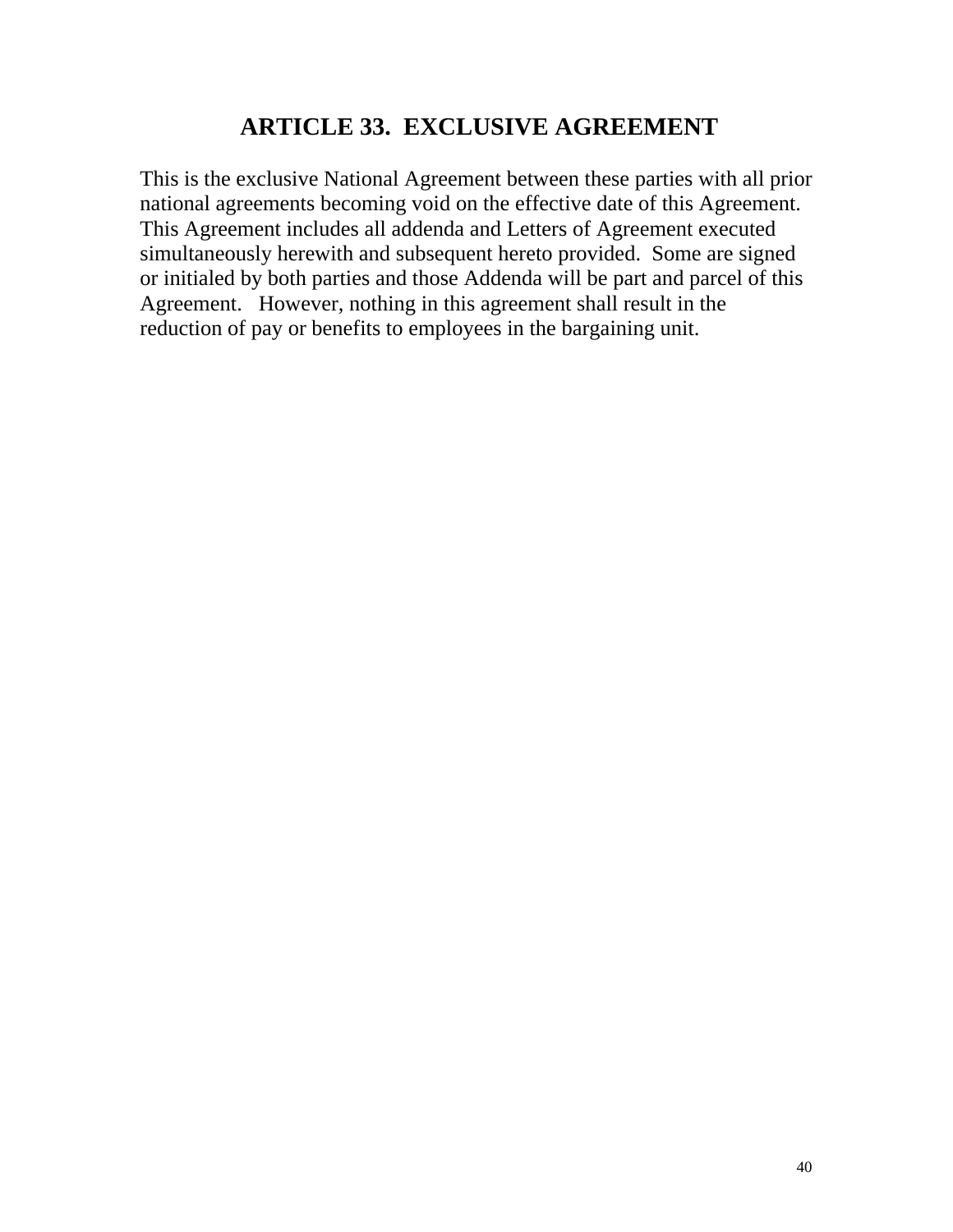### **ARTICLE 34. UNIT WORK**

 No person outside of the Bargaining Unit shall be permitted to perform work normally performed by a member of the Bargaining Unit except in the absence of sufficient numbers of Bargaining Unit Employees, or in a recognized emergency. The Employer will not subcontract, lease or diminish bargaining unit work opportunities. The Employer shall hire additional bargaining unit employees when the amount of work justifies such hiring.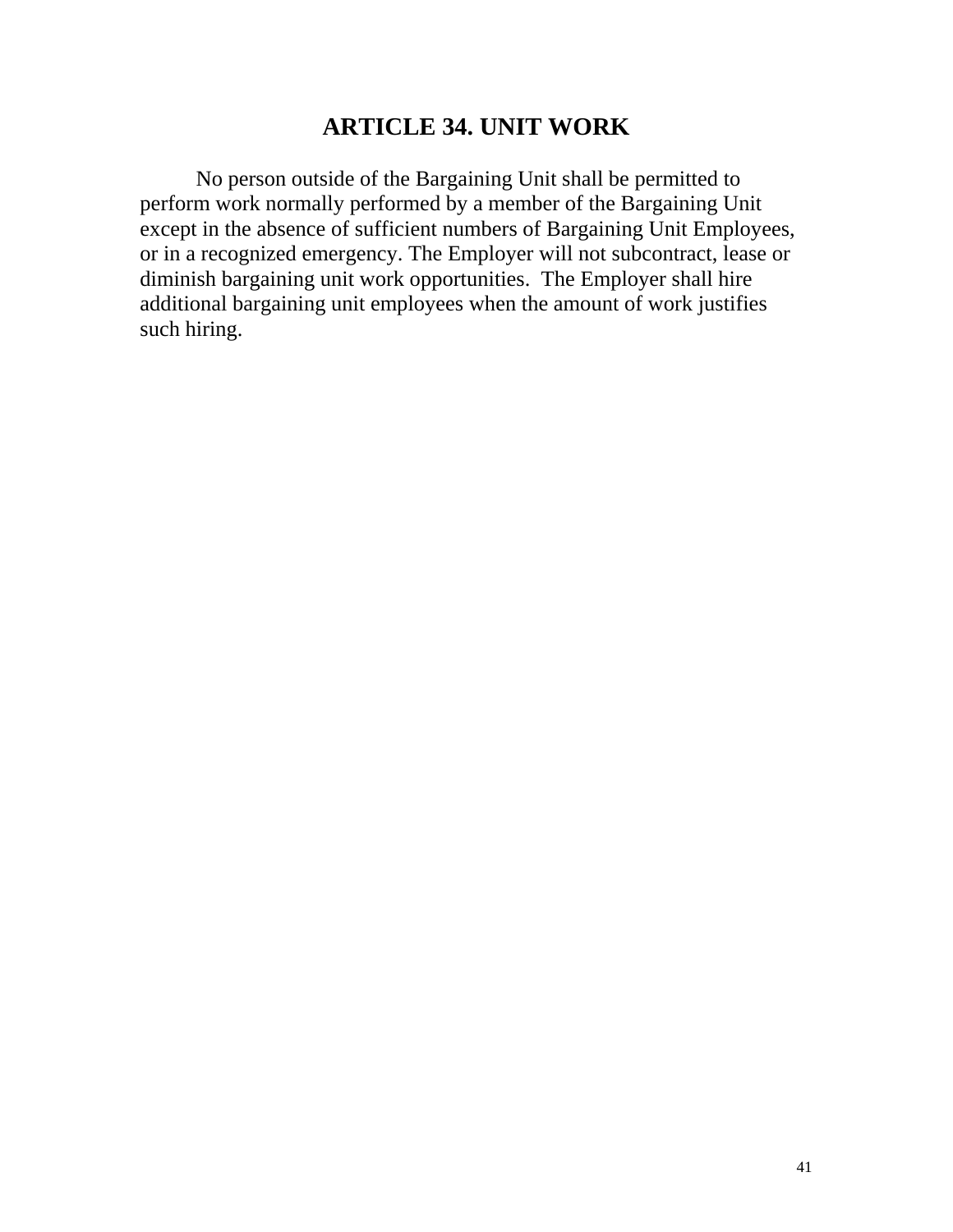# **ARTICLE 35. SUMMER RECESS**

 The Company will support the application for unemployment insurance sought by employees who are not working during the summer recess.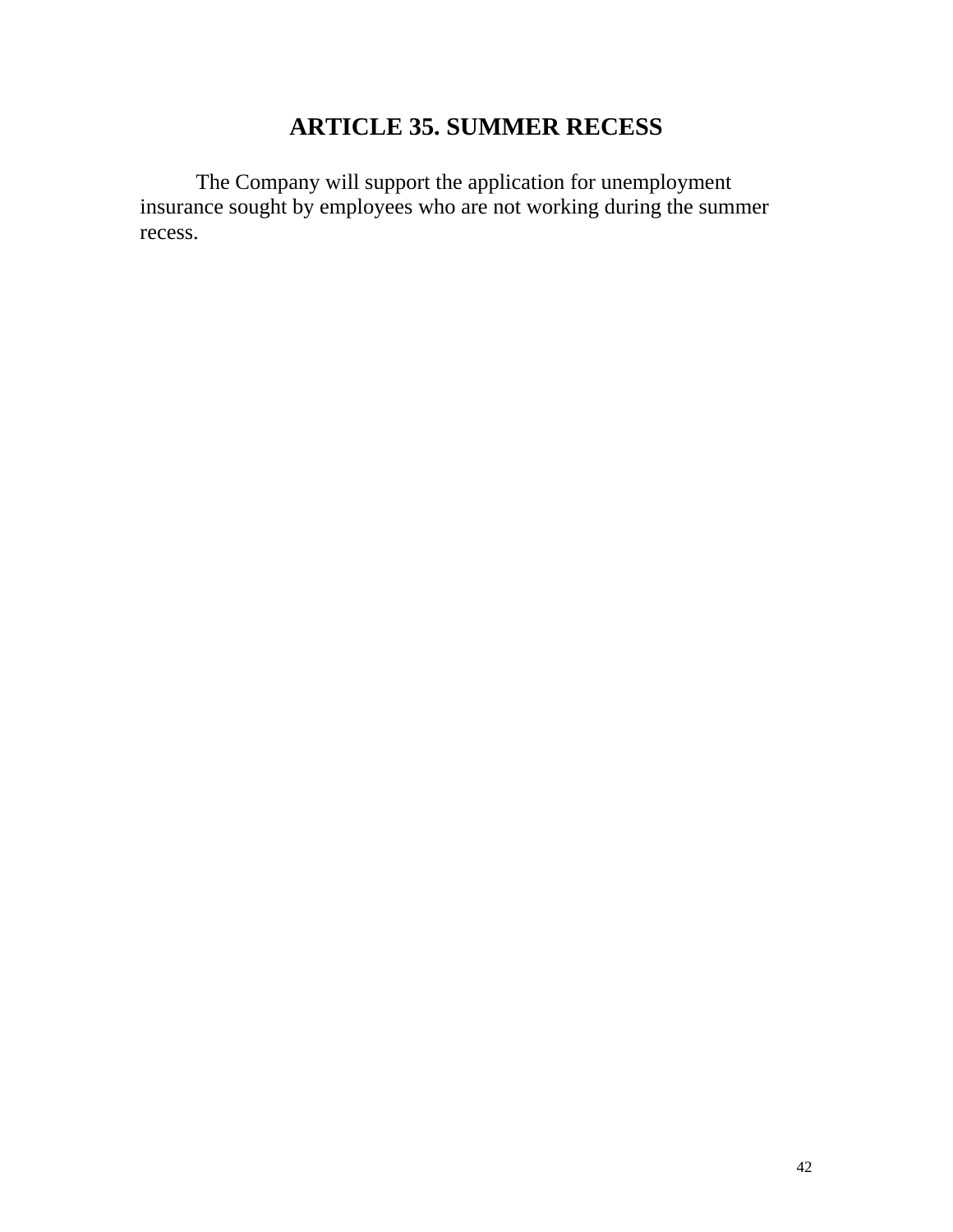### **ARTICLE 36. POSITIVE RELATIONS COMMITTEE**

 The parties will endeavor to work together constructively to develop a positive labor-management relationship that supports the long term needs of the Employer, the Union and the employees. It is our goal to demonstrate that labor-management collaboration can produce market-leading competitive performance and a superior workplace for employees. In this spirit, the parties agree to conduct communications in a manner which is respectful of the other party. The parties are committed to a relationship based on proactive communications designed to minimize conflict and address the legitimate concerns of both parties.

 To this end, the parties agree to establish a cooperation committee composed of equal representation to meet periodically in order to review and discuss issues of mutual importance and to resolve disputes. It is the intent and desire of the parties that such committee will function to minimize disputes and disagreements. The committee will meet to:

- 1. consider cooperative efforts to promote harmony and efficiency among employees, the general welfare of the company and the safety in operations;
- 2. explore the potential for engaging in common legislative activities and communications with federal, state and local government entities;
- 3. explore joint approaches to achieving union and company organizational effectiveness;
- 4. promote employee training initiatives to maintain a safe and productive workforce; and
- 5. to encourage cooperation to promote innovation, quality of service and continued growth.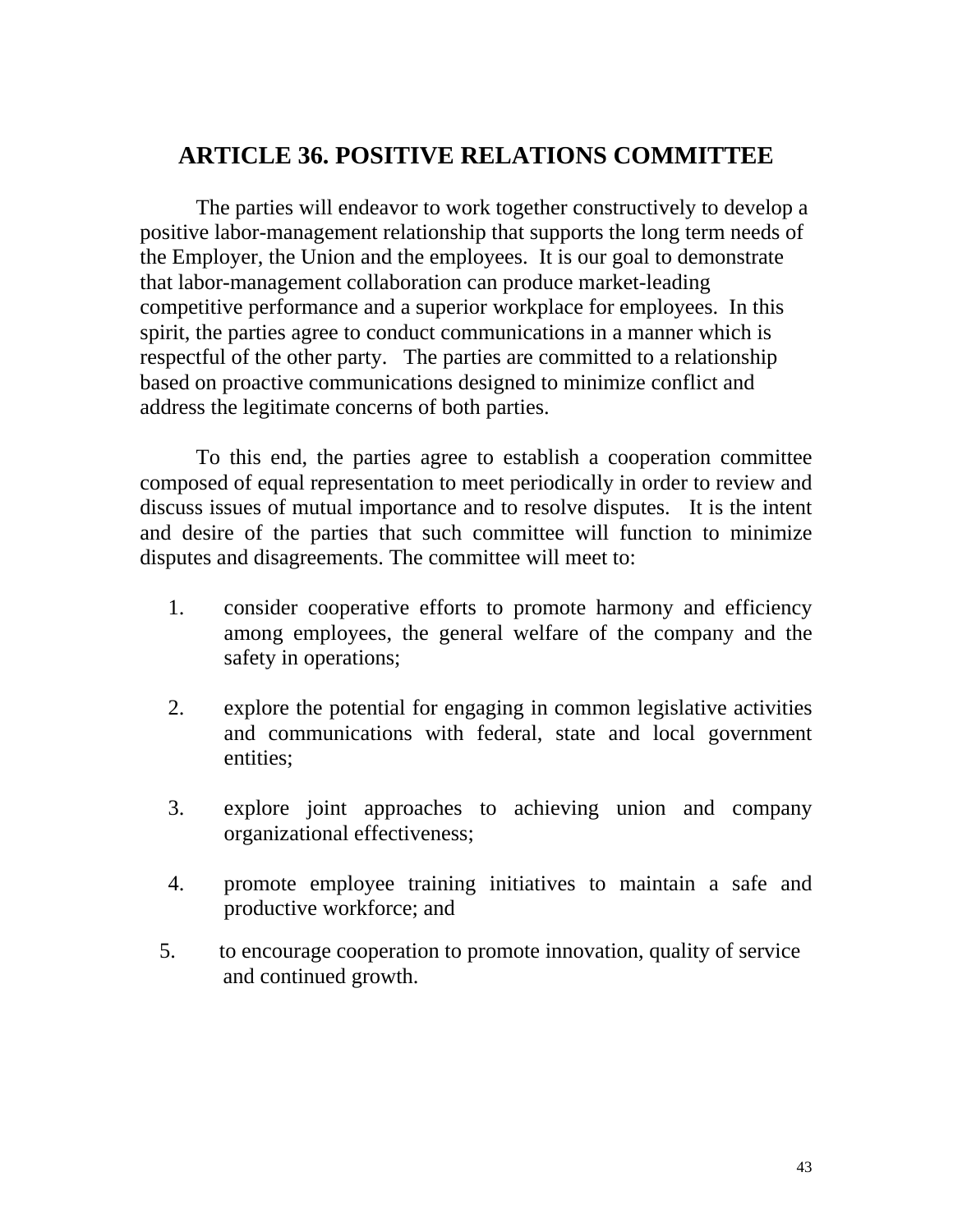## **ARTICLE 37. WORK RULES/POLICIES**

 The Company agrees it shall provide the Union advance notice of new rules/policies, including the employee handbook and changes to existing work rules/policies and the Union shall be provided an adequate opportunity to substantively confer prior to implementation.

 It is understood all rules/polices will be reasonable and the Union has the right to challenge the substance and reasonableness of the changes and the implementation thereof through arbitration or other appropriate legal processes.

 The Company also agrees the provisions of this collective bargaining agreement and any supplements or addenda hereto supersede and control over any inconsistent provisions in any Company handbooks, rulebooks or policies.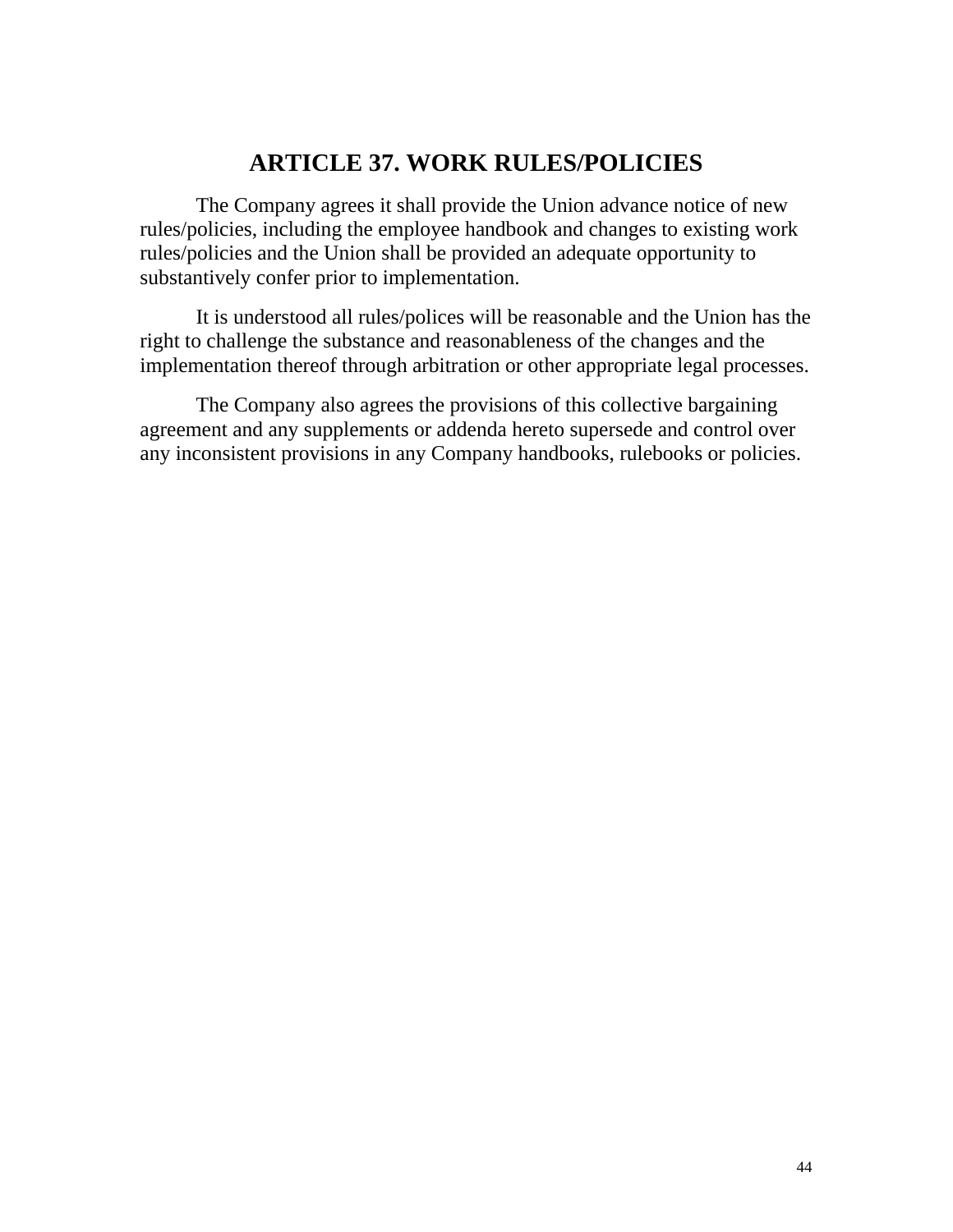#### **ARTICLE 38. FAMILY AND MEDICAL LEAVE**

 Employees who have worked for the employer for a minimum of seven hundred (700) hours within any twelve (12) month period are eligible for unpaid leave of the type set forth in the Family and Medical Leave Act of 1993 and any relating state law that applies.

 Eligible employees are entitled to at least twelve (12) weeks of unpaid leave during any twelve (12) month period for the following reasons:

- 1. Birth or adoption of a child or the placement of a child in foster care;
- 2. To care for a spouse, child or parent of the employee due to serious health condition;
- 3. A serious health condition of the employee.

 The employee's seniority rights shall continue as if the employee had not taken leave under this Section, and the Employer will maintain any health insurance coverage during the period of the leave.

 The employee is required to provide the Employer with at least thirty (30) days advance notice before leave under this Article begins, if the need for leave is foreseeable. If the leave is not foreseeable, the employee is required to give notice as soon as practicable. The Employer has the right to require medical certification of a need for leave under this Act. In addition, the Employer has the right to require a second opinion, at the Employer's expense. If the second opinion conflicts with the initial certification, a third opinion from a health care provider selected by the first and second opinion health care providers, at the Employer's expense may be sought, which shall be final and binding.

 As a condition of returning to work, an employee who has taken leave due to his/her serious health condition must be medically qualified to perform the functions of his/her job. In cases where employees fail to return to work, the provisions of the applicable supplemental agreement will apply.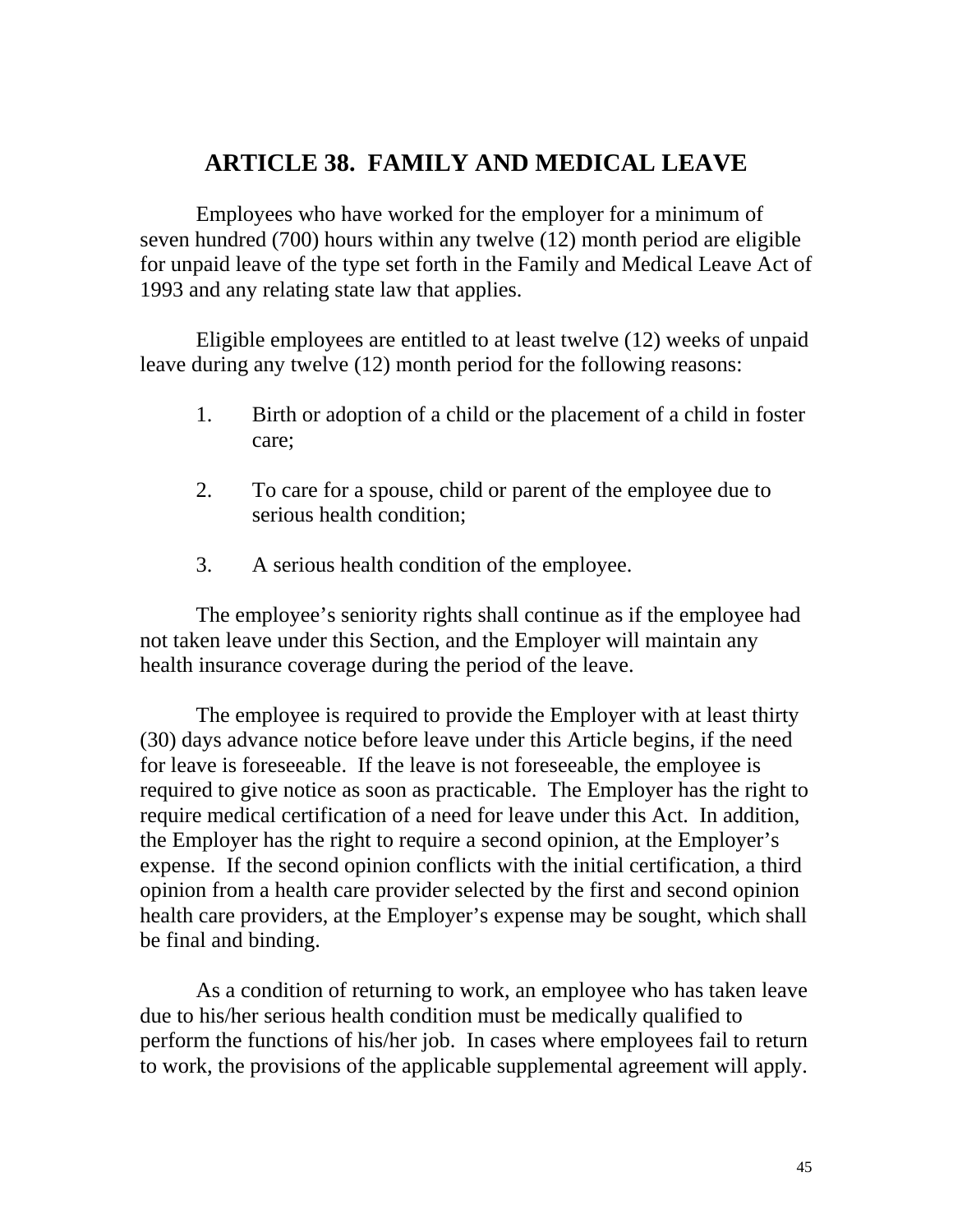It is specifically understood that an employee will not be required to repay any of the employer contributions for his/her health insurance during leave but shall be responsible for his/her employee contributions during this absence. No employee will be disciplined for requesting or taking the leave under this Article.

 Disputes arising under this provision shall be subject to the grievance procedure. The provisions of this Section shall not supersede any state or local law which provides for greater employee rights.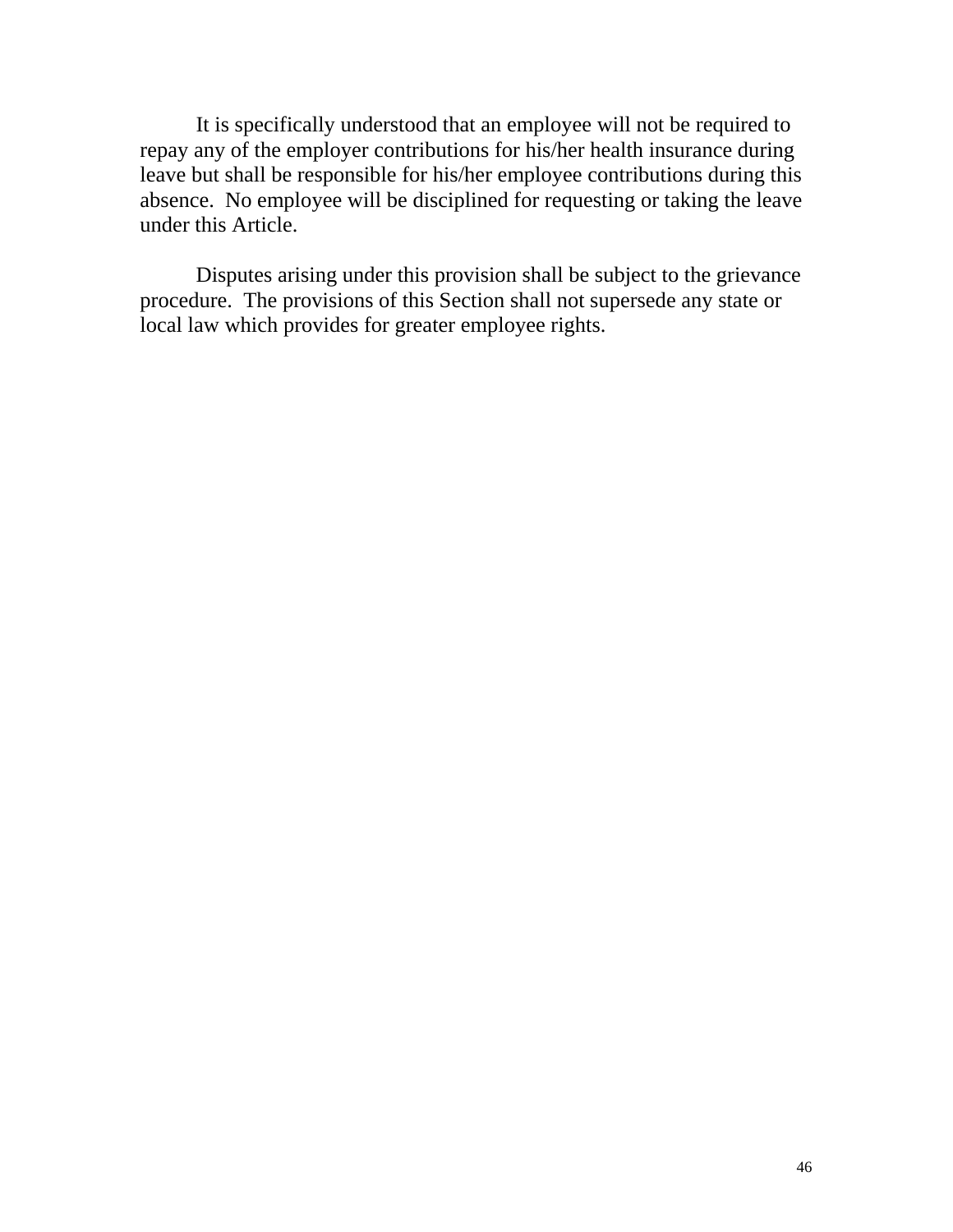## **ARTICLE 39. HOURS OF WORK AND OVERTIME**

 Hours of work and overtime shall be negotiated at the local level. Employees shall be paid for all time spent in the service of the Employer as directed by the Employer.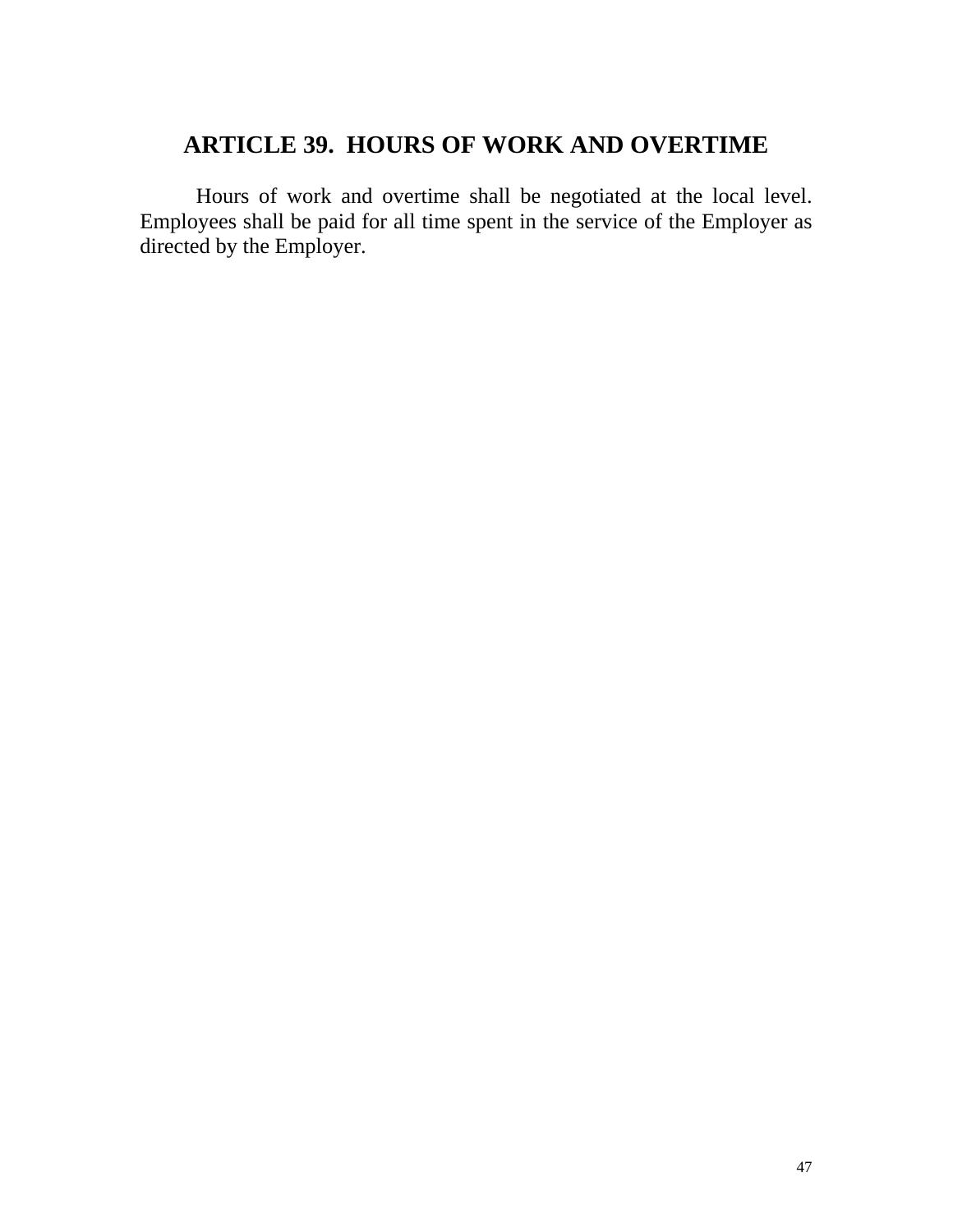### **ARTICLE 40. EXAMINATIONS**

 When directed by the Employer, all examinations shall be paid for by the Employer. In the event that an employee is removed from work to take such examination and is later determined to be fit for work, the employee will be made whole by the Employer.

 If a dispute develops between the Employer and the Union as to whether or not the employee is physically qualified to work, the Union and the Employer shall mutually agree to an impartial doctor, hospital, clinic, etc., for the purpose of resolving the physical qualifications of the employee. All fees involved shall be borne by the Employer, except when the employee chooses to use his own doctor. The only amount the Employer will be obligated to pay in such instance is the amount that is charged by the Company doctor for service.

 Whenever there is an issue regarding any employee's physical wellbeing and a doctor needs to be used to evaluate him for any reason, the Union will be notified prior to any employee being forced to see a doctor. The Employer also agrees to provide *Weingarten* rights and access to a steward to any employee in conforming to this Article.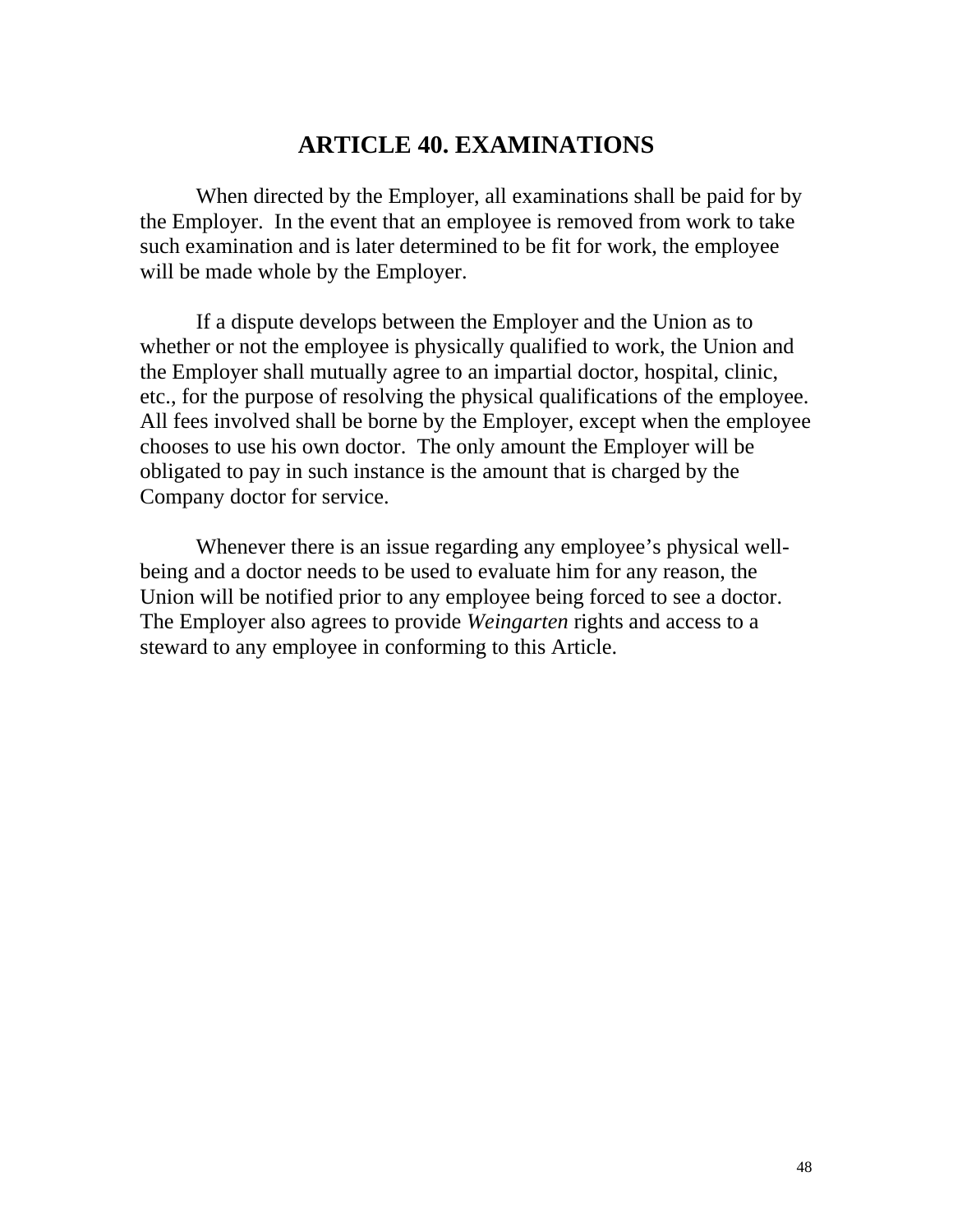#### **ARTICLE 41. BACKGROUND CHECKS**

 The Company shall perform criminal and driving background checks prior to the hiring of the employee. It is understood that during the tenure of the employee's employment he/she will be subject to subsequent background checks which shall be limited to criminal and driving records. No credit information will be used against the employee. An employee who is returning for work after an absence and is ready, willing and able to work shall not sustain an economic loss due to any delay as a result of completing the background check. Employees will comply with reasonable background check procedures.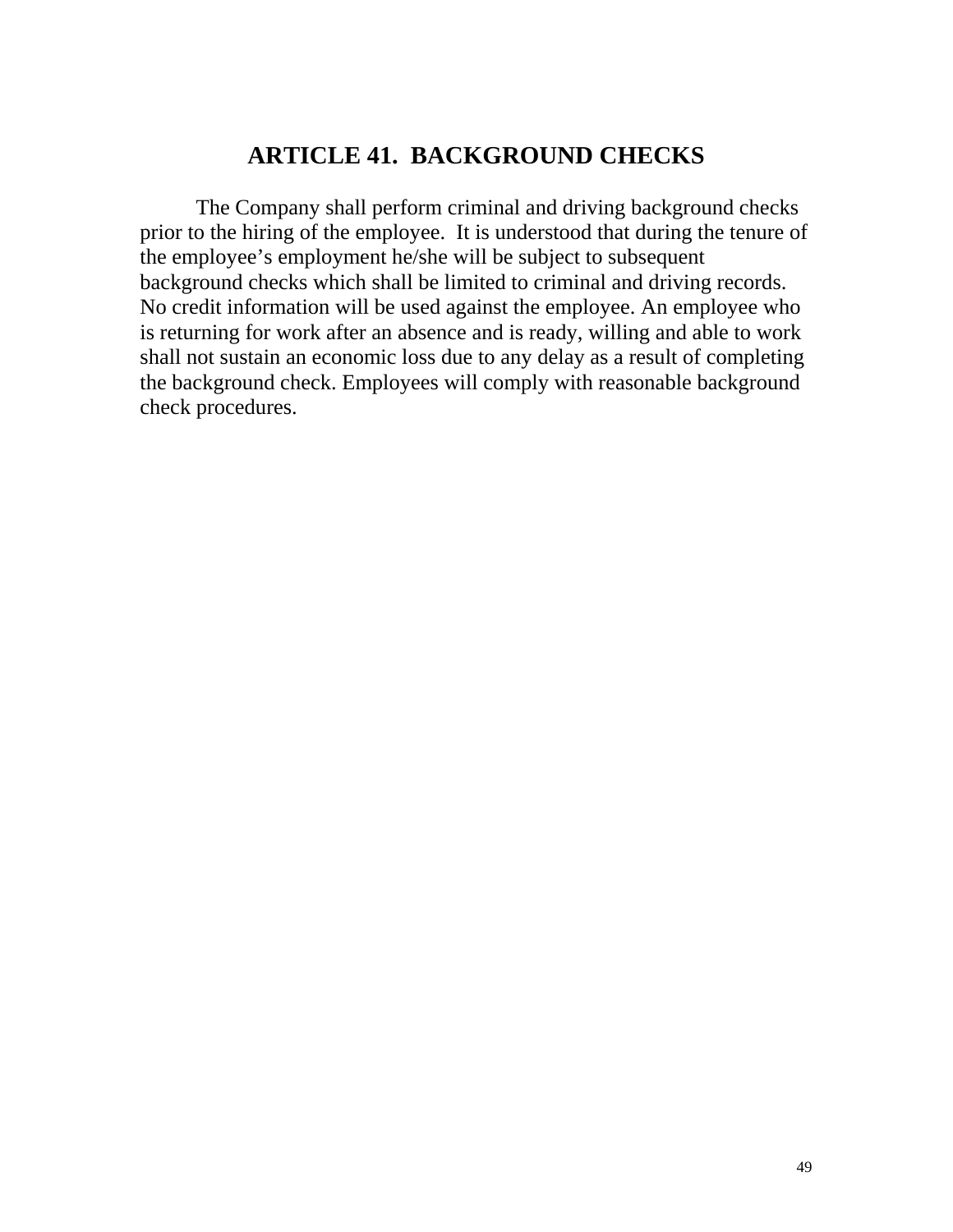# **ARTICLE 42. JOINT NATIONAL GRIEVANCE REVIEW COMMITTEE**

The parties hereto have created a joint national grievance review committee (JNGRC) to consider and resolve disputes involving issues of national or regional significance including but not limited to company policies like the Freedom of Association policy, which is herein incorporated by reference and attached as Appendix C. The purpose of the committee is to review such disputes prior to the submission of the matter to the final authority for resolution (whether an arbitrator or a panel) set forth in the local agreement out of which the dispute arises or this National Agreement.

1. **Composition of the JNGRC.** The joint national grievance review committee will consist of an equal number, but no more than four (4), representatives from each party. Each side shall have a designated co-chair. The co-chairs shall preside over any meeting or hearing of the committee. Outside lawyers shall not be permitted to serve on the JNGRC.

2. **Frequency of meeting.** The committee shall meet quarterly or more frequently at the committee co-chairs' discretion.

3. **Docket.** Both co-chairs must agree that a particular grievance is appropriate for review by the committee. Determination of whether a matter is appropriate for consideration by the JNGRC is exclusively within the discretion of the co-chairs acting jointly. The co-chairs shall jointly prepare a docket of cases to be considered.

4. **Authority of the JNGRC.** The JNGRC shall function with the same authority as a neutral arbitrator or mediator. The JNGRC shall have the authority to issue final and binding decisions. If the JNGRC deadlocks on a case or rejects consideration of a case, the matter shall be referred back to the parties for final disposition under the provisions of the local agreement. Unresolved disputes arising from the National Agreement shall be submitted to final and binding arbitration upon written notice from either party.

5. **Conduct of the meeting of the JNGRC**. The JNGRC shall establish its own rules of procedure within one hundred twenty (120) days of the ratification of the National Agreement that are not inconsistent with this agreement. The procedure shall be designed to be user friendly and intended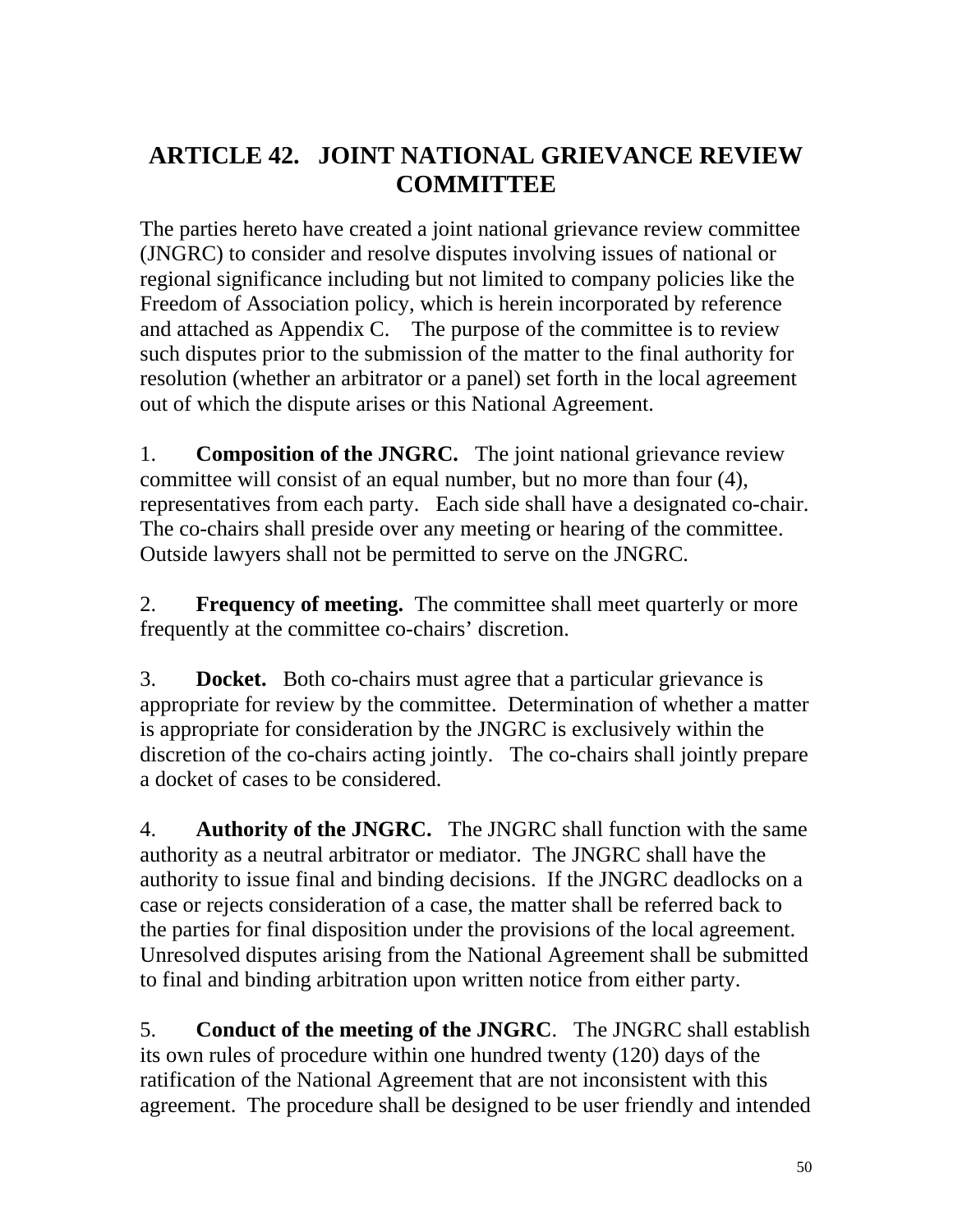to permit discussion of the merits of the dispute. There shall be no court reporter or stenographer present for the JNGRC proceedings unless mutually agreed to by the parties. Briefs and Statements made by the committee members or any guest, witness or presenter during the course of JNGRC proceedings shall not be used in any subsequent legal or arbitration proceedings. It is intended that this will promote a full and free discussion of the dispute at issue. Presentation of cases to the JNGRC shall be made by means of briefs prepared by the Local Union and Local Company Manager. Such briefs shall include a short factual recitation, relevant exhibits, and proffers of witness testimony when necessary. Live presentations to the JNGRC are disfavored. Ordinarily, decisions of the JNGRC will be issued within 24 hours of reviewing the case. If a decision, however, is not rendered within 30 days of being heard by the JNGRC, then such matter shall be automatically considered deadlocked unless agreed to otherwise by the co-chairs.

6. **Deadlock Procedure.** In situations where the National Joint Grievance Review Committee deadlocks and provisions of the National Master, FOA or other company policies, are central to the dispute (Articles 1) through 49), such dispute shall be submitted to a mutually agreeable neutral arbitrator for final and binding resolution. If the parties are unable to agree upon an arbitrator, they shall request a panel from the FMCS (National Academy members only) from the Washington D.C. area. The dispute resolution machinery contained in local riders, addenda or supplements do not have authority to interpret the provisions of the National Master (Articles 1 through 49) without the consent of the Employer and the National Union Committee.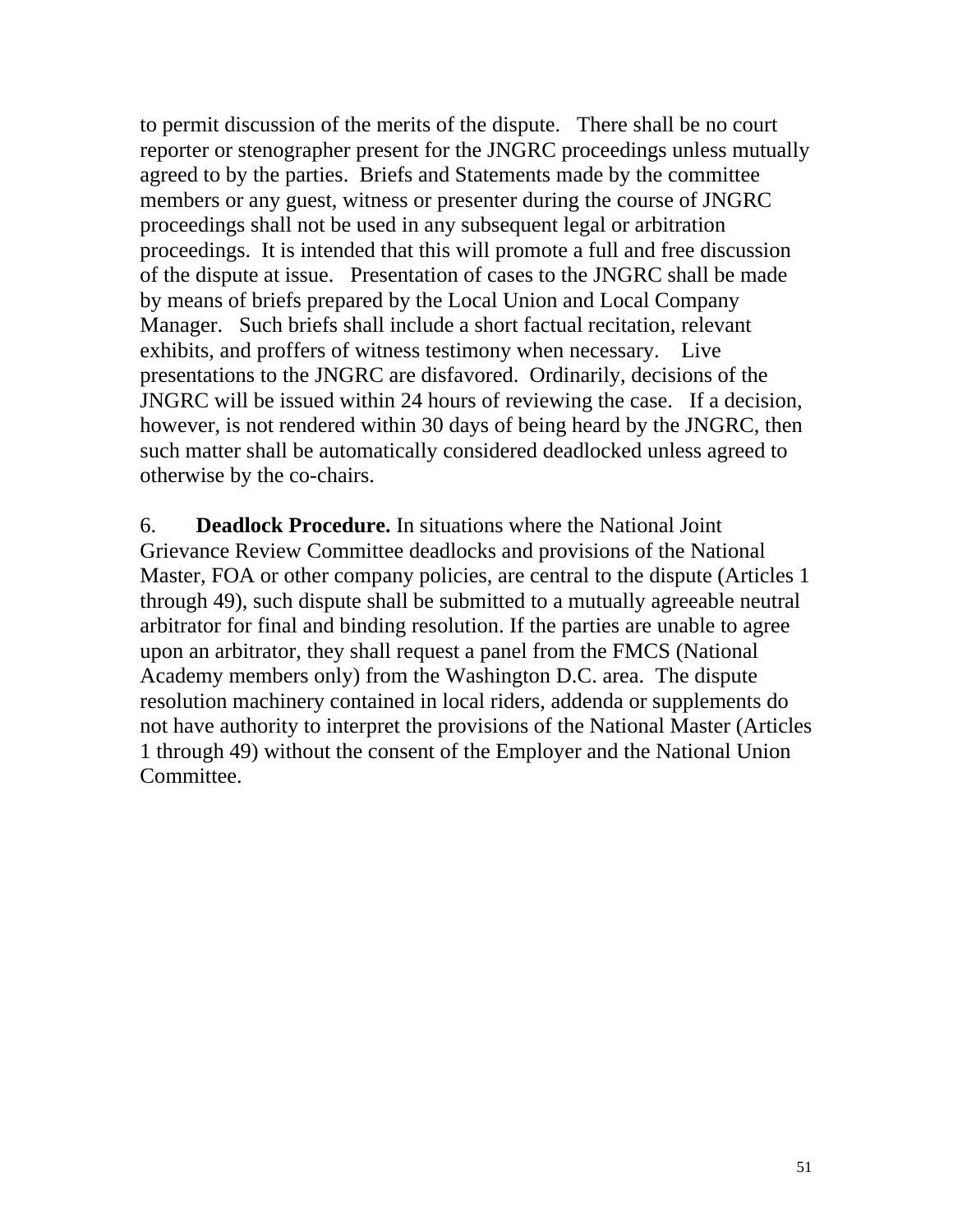#### **ARTICLE 43. NO STRIKE/NO LOCKOUT**

 As a corollary to the local dispute resolution procedures operating in conjunction with the National Grievance Review Committee, and unless specifically set forth otherwise in this Agreement or any Supplements or Riders hereto, the Local Union agrees that it shall not call, institute, or authorize any strikes, walkouts, sitdowns, slowdowns or other concerted refusals to work, and the Employer will not lock out, over any matter that can be resolved through the contractual grievance procedures during the life of this Agreement. Subject to Article 2, this provision applies only during the time period during which both this National Agreement and the applicable local rider/supplement are simultaneously in full force and effect.

 In addition, for the life of the National Master portion of this agreement (Articles 1 through 49) no nationwide strikes, walkouts, sitdowns, slowdowns or other concerted refusals to work shall be authorized.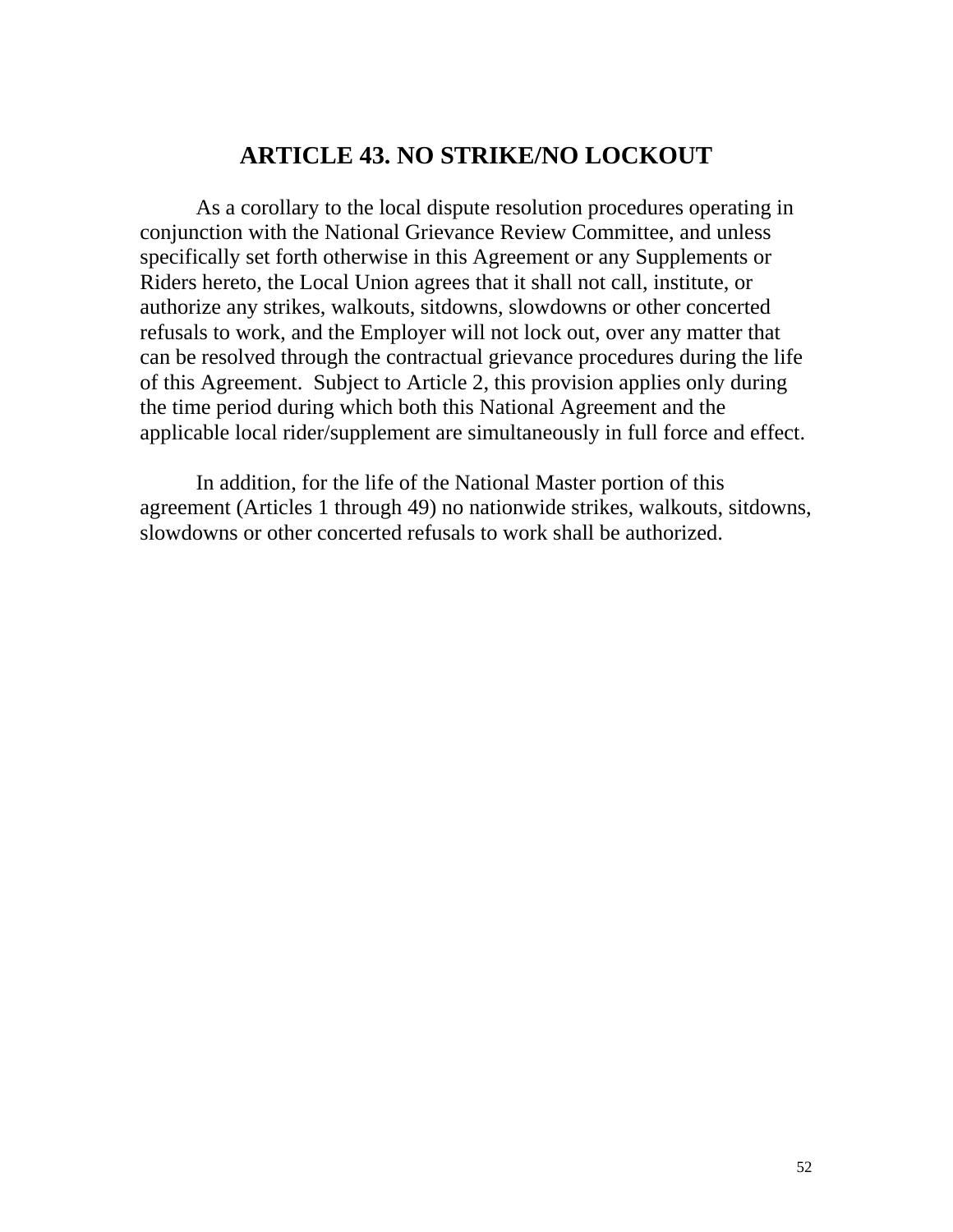# **ARTICLE 44. DIRECT DEPOSIT**

If the employee requests, the Employer shall directly deposit the employee's regular paycheck into the employee's bank account on or prior to the regular payday. No employee shall be compelled to use direct deposit.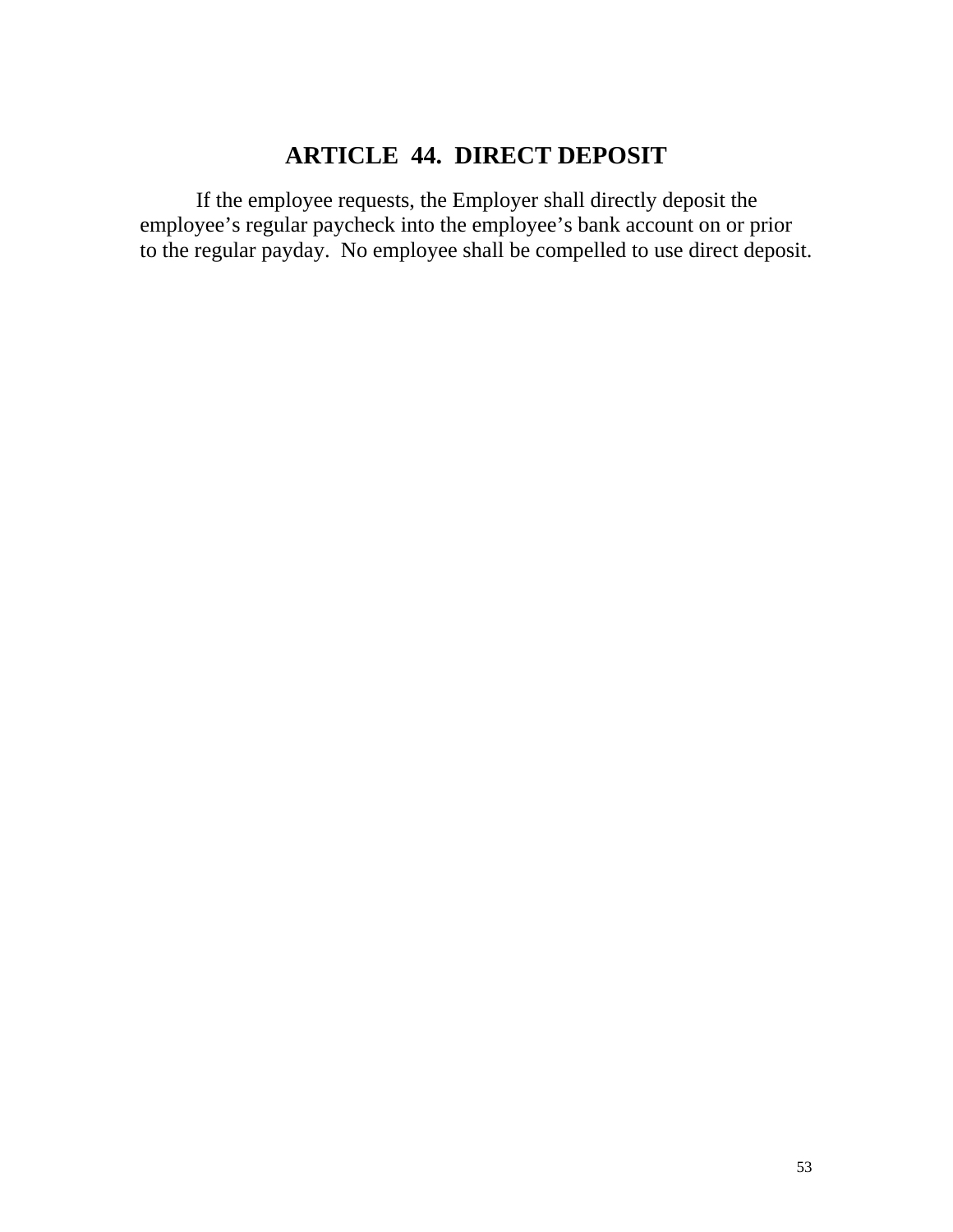# **ARTICLE 45. MISCELLANEOUS BENEFIT PROVISIONS**

**Overnight Lodging:** The Employer shall provide clean and safe overnight lodging. Absent agreement*,* drivers shall not be required to chaperone passengers outside the bus. Drivers shall not be compelled to share a hotel room. The Employer shall make lodging arrangements in advance.

**Qualification Expenses:** The Company agrees to pay for required criminal and driver record checks.

**Expenses:** No employee shall be required to front any lodging, fuel, or repair expenses**.** The Employer shall reimburse all drivers for telephone calls and expenses incurred having a direct relation to operations. Expense reimbursement shall be paid no later than the next pay period following the submission of receipts.

**Pay Checks:** Any payroll discrepancy of \$50 or more, not due to the fault of the employee and promptly brought to the attention of management, will be corrected within twenty-four (24) hours by cash or check. Payroll discrepancy of less than \$50 will be corrected in the following week's paycheck.

**Flu Shots**: The Company shall make flu shots available to all bargaining unit personnel at no cost to the employee.

**Pension/401K:** Subject to local agreement, the bargaining unit will be eligible to participate in either the Company's 401K plan or a Teamster 401K plan in accordance with the rules and regulations established in each plan. The Company's matching contribution shall be paid to either plan.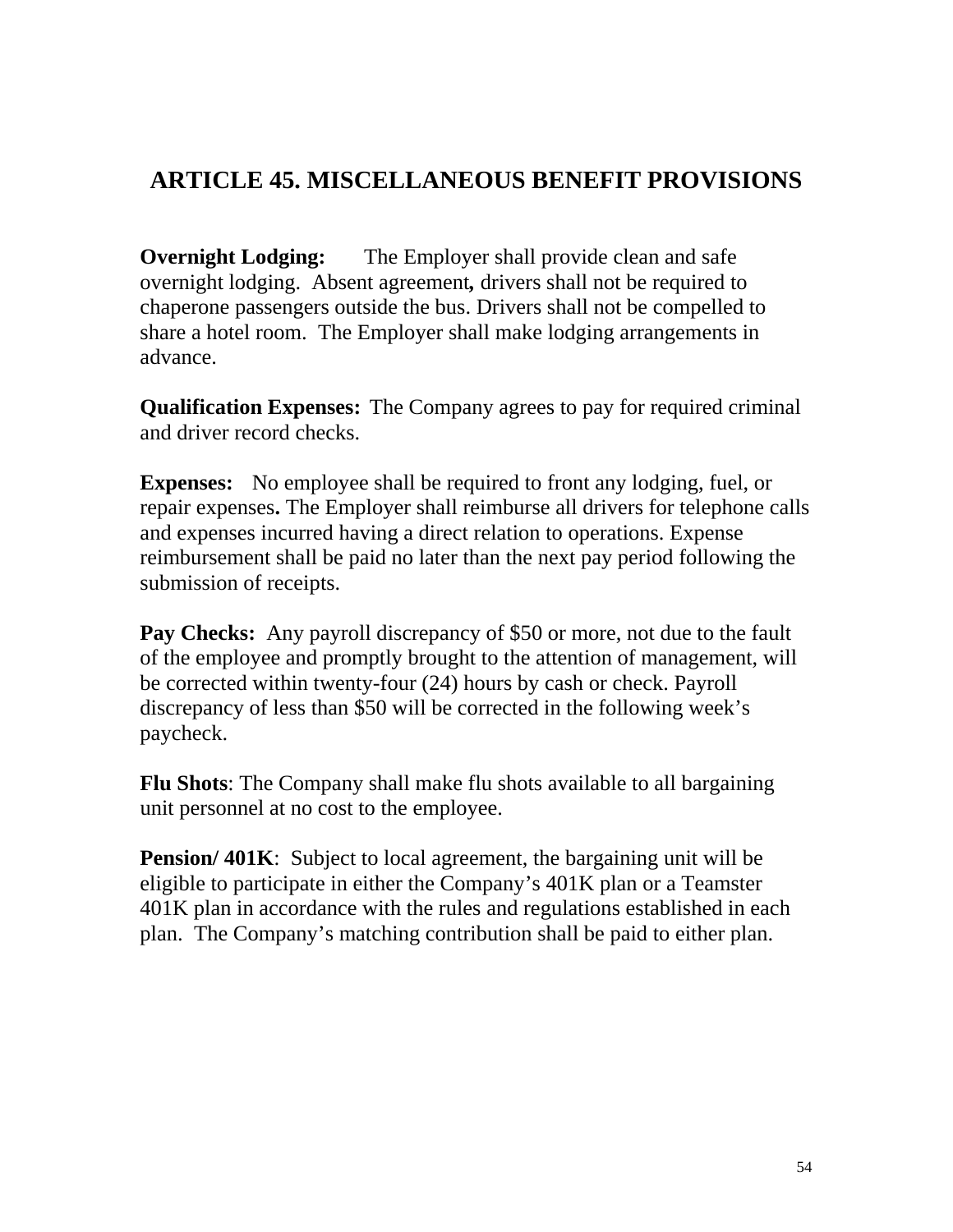# **ARTICLE 46. GENDER CLAUSE**

Whenever the term "he" or "she" is used throughout this Agreement, it shall be construed and interpreted as pertaining to both genders, male and female.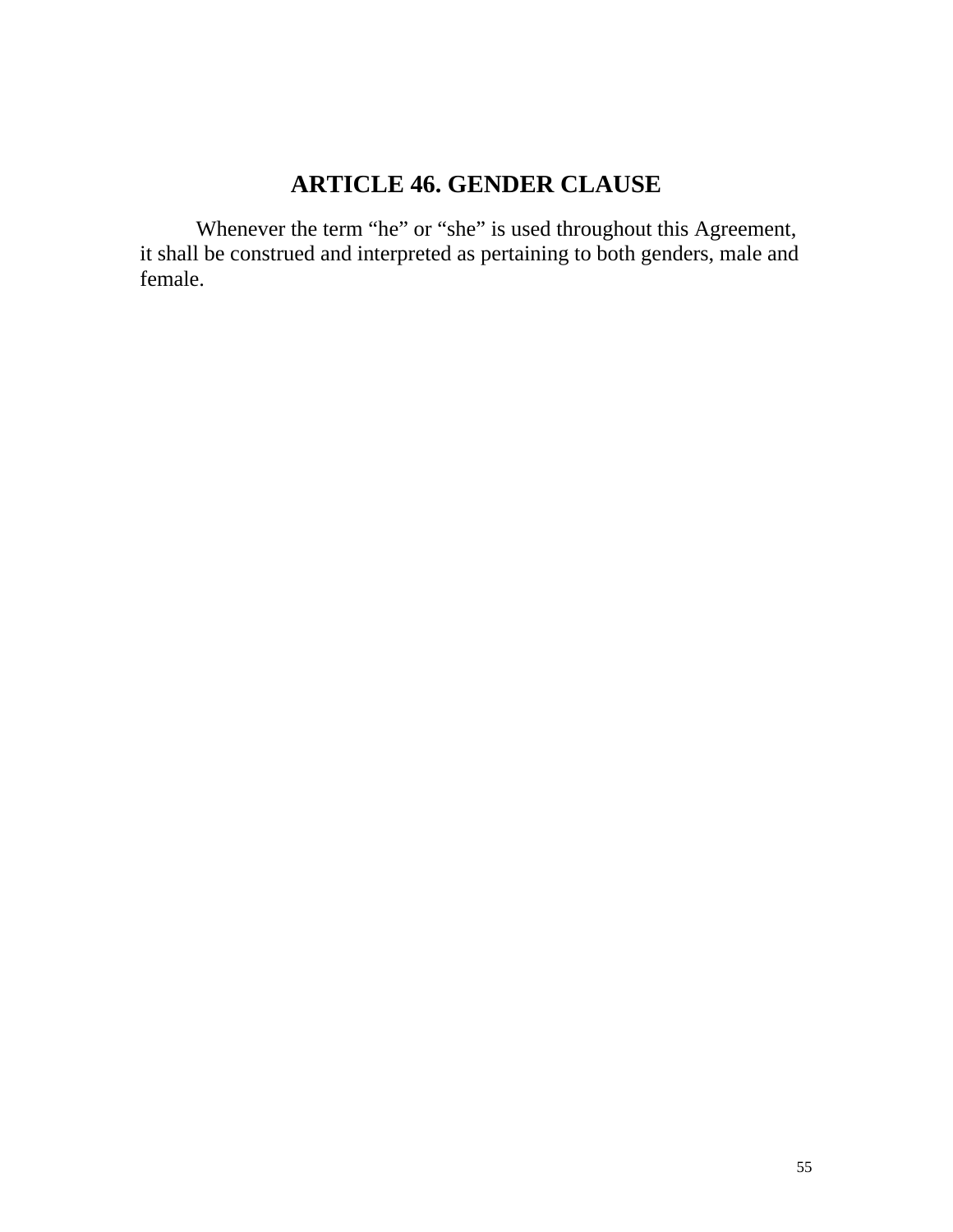## **ARTICLE 47. HEALTH CARE**

 The parties recognize the importance of employer-provided health care and agree to establish a health care committee to evaluate and implement improved health care options to members of the bargaining unit. The committee shall meet quarterly. The parties are committed to finding alternative ways of providing affordable health care to all members of the bargaining unit.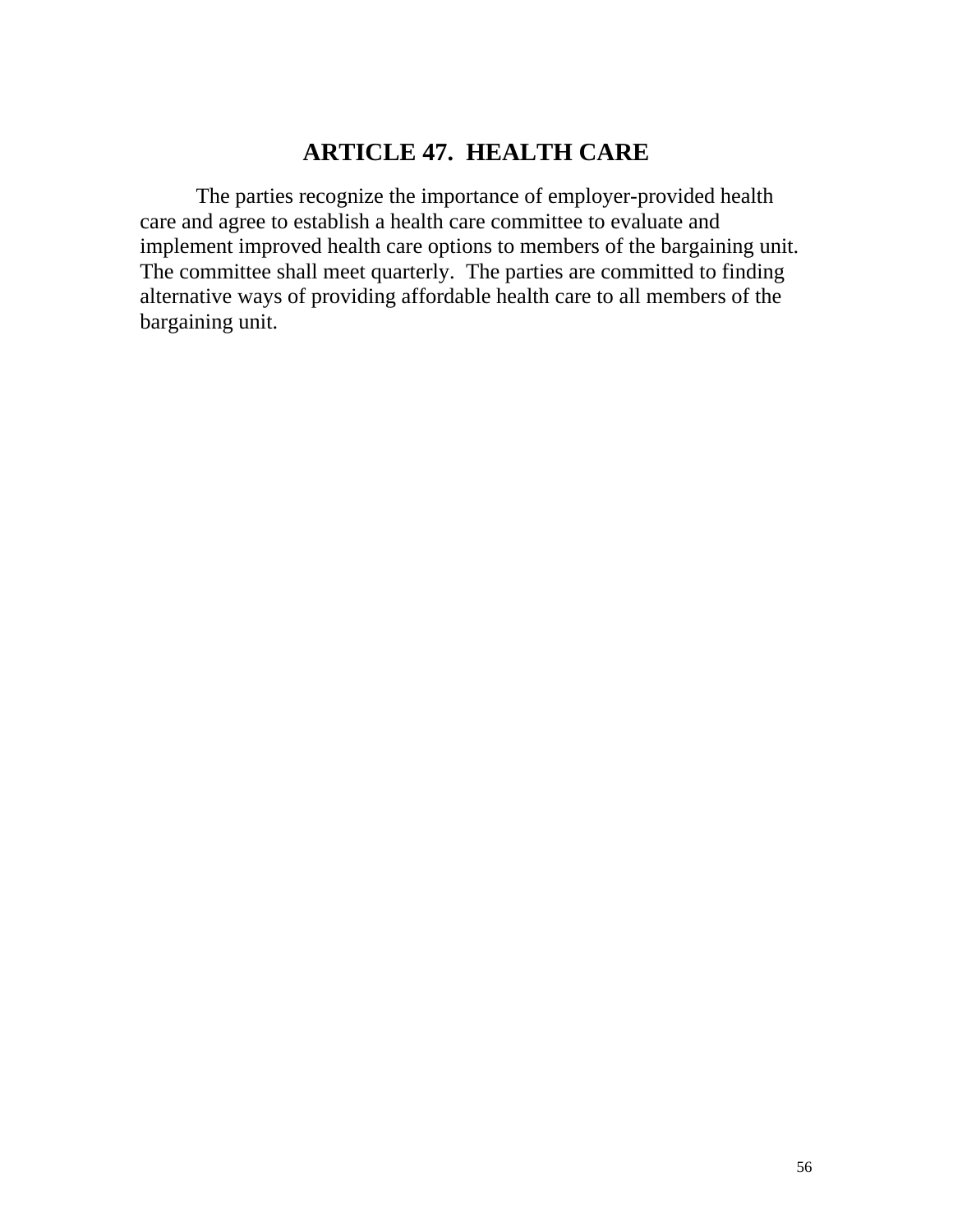### **ARTICLE 48. SEPARABILITY AND SAVINGS CLAUSE**

**Separability:** Any part of this Agreement which conflicts with applicable City, State, or Federal laws or regulations shall be considered invalid. Such invalidity will not affect any other provision. Nothing contained in this Agreement is intended to violate any Federal or State laws, rules or regulations made pursuant hereto.

 In the event that any Article or Section is held invalid or enforcement of or compliance with which has been restrained, as above set forth, the parties affected thereby shall enter into immediate collective bargaining negotiations after receipt of written notice of the desired amendments by either employer or Union for the purpose of arriving at a mutually satisfactory replacement for such Article or Section during the period of invalidity or restraint. There shall be no limitation of time for such written notice. It is the intent of this agreement that the parties arrive at substitute language that effectuates to the extent legally possible, the original intent of the invalid provision(s). If the parties are unable to arrive at mutually agreeable substitute language, the matter shall be referred to a neutral arbitrator who shall resolve the dispute.